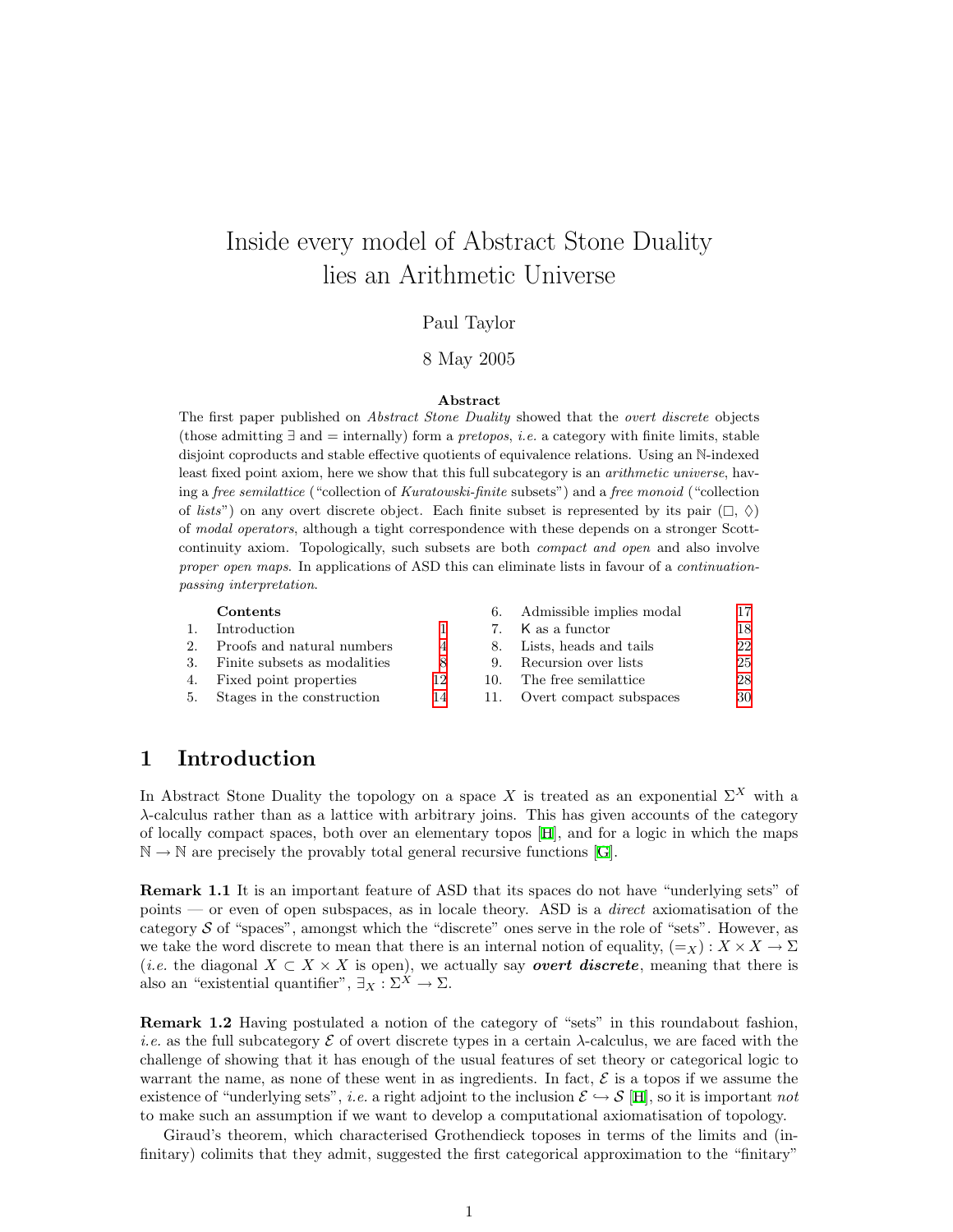aspects of the category of sets: a **pretopos** is a category with finite limits, stable disjoint coproducts and stable effective quotients of equivalence relations. Then André Joyal introduced arithmetic universes to prove Gödel's incompleteness theorem in a categorical style: they have just enough structure to form the *free internal* thing of the same kind. Specifically, an arithmetic universe is a pretopos with free internal monoids ( $List X$ ), from which the free internal arithmetic universe can be obtained by means of generators and relations.

Actually, these structures are just what is taught in a first year "discrete math" course intended for computer scientists, *i.e.* one in which only the collection of *listable* subsets is considered, instead of a full set-theoretic powerset. We shall argue in future work (on the construction of  $S$  from  $\mathcal{E}$ ) that the other substitutes for the powerset, *i.e.* the collections of *recursively enumerable* and of *decidable* subsets of X, are the non-discrete spaces  $\Sigma^X$  and  $2^X$ . If  $\Sigma^X$  had an underlying set, this would be the usual powerset of  $X$ .

<span id="page-1-0"></span>Remark 1.3 Unfortunately, despite their 30-year history, knowledge of arithmetic universes circulates literally by word of mouth. The only only refereed (or even obtainable) papers on them arethose by Maria Emilia Maietti, who provided a Martin-Löf-style type theory for them [[6\]](#page-33-2). She claims that her notion of arithmetic universe [\[7](#page-33-3)] is stronger than that used here. Indeed, some disagreement over detail is known by those who have worked with arithmetic universes — but they hardly help matters by failing to write any papers. However, the best way to settle doubts over correct definitions in mathematics is to prove their equivalence with other structures that come from other intuitions. The construction in this paper of an arithmetic universe from a model of ASD and the proposed converse will, I believe, not only serve this purpose, but also provide a more expressive calculus than Maietti's, allowing domain-theoretic methods to be used to define structures within arithmetic universes more fluently.

Remark 1.4 In ASD the full subcategory of overt discrete objects is already known to be a pretopos  $[C]$ , so the present work is concerned with the free monoid and the free semilattice  $(KX)$ .

Note, however, that, as an existential question, this is redundant in the two cases on which we usually focus: in the classical models (the source of our intuitions)  $\mathcal E$  is a topos, whilst in the free one (the target of our computations) every object of  $\mathcal E$  is a subquotient of N by an open partial equivalence relation; in both cases lists can be encoded in well known ways.

This paper is also arguably unnecessary from a topological point of view, in that the existence of the free monoid could reasonably be taken as another axiom, so our conclusion is merely that this axiom is redundant.

Nevertheless, ASD sets itself apart from other approaches to topology by having a freestanding (technically) elementary axiomatisation that does not rely on a pre-existing category of sets or spaces. The intention is to use this as a route to computation, so our *representation* of  $\overline{K}X$  is of interest even when we already know abstractly that it exists.

<span id="page-1-1"></span>**Remark 1.5** The two semilattice structures that we use most often are  $\land$  and  $\lor$  in powers of  $\Sigma$ , and it turns out that these are jointly faithful, indeed that KX is a subspace of  $\Omega = \Sigma^{\Sigma^{X}} \times \Sigma^{\Sigma^{X}}$ , where each finite subset  $\ell$  is represented by the two **modal operators**,

$$
[\ell] \equiv \lambda \phi. \forall x \in \ell. \phi x \text{ and } \langle \ell \rangle \equiv \lambda \phi. \exists x \in \ell. \phi x.
$$

It is well known that modal logic is related to the three **powerdomains**, in one of which the inclusion order agrees with the intrinsic one, in another they are contravariant, whilst in the third inclusion inclusion involves both the intrinsic order and its opposite [\[4](#page-33-5), [9,](#page-33-6) [10\]](#page-33-7). However, we only consider the convex powerdomain of an (overt) discrete space. The reason for this lack of ambition is that this paper forms part of the "bootstrapping" of the theory of ASD: much more can be done using the whole thing, in particular  $[G]$ ; the analogous structure in an Hausdorff space such as  $\mathbb R$  is considered in[[I](#page-33-8)]. Also, we represent elements of the powerdomain by modal operators, whereas the works cited use them to generate its *topology*, relying on the prior existence of the free semilattice.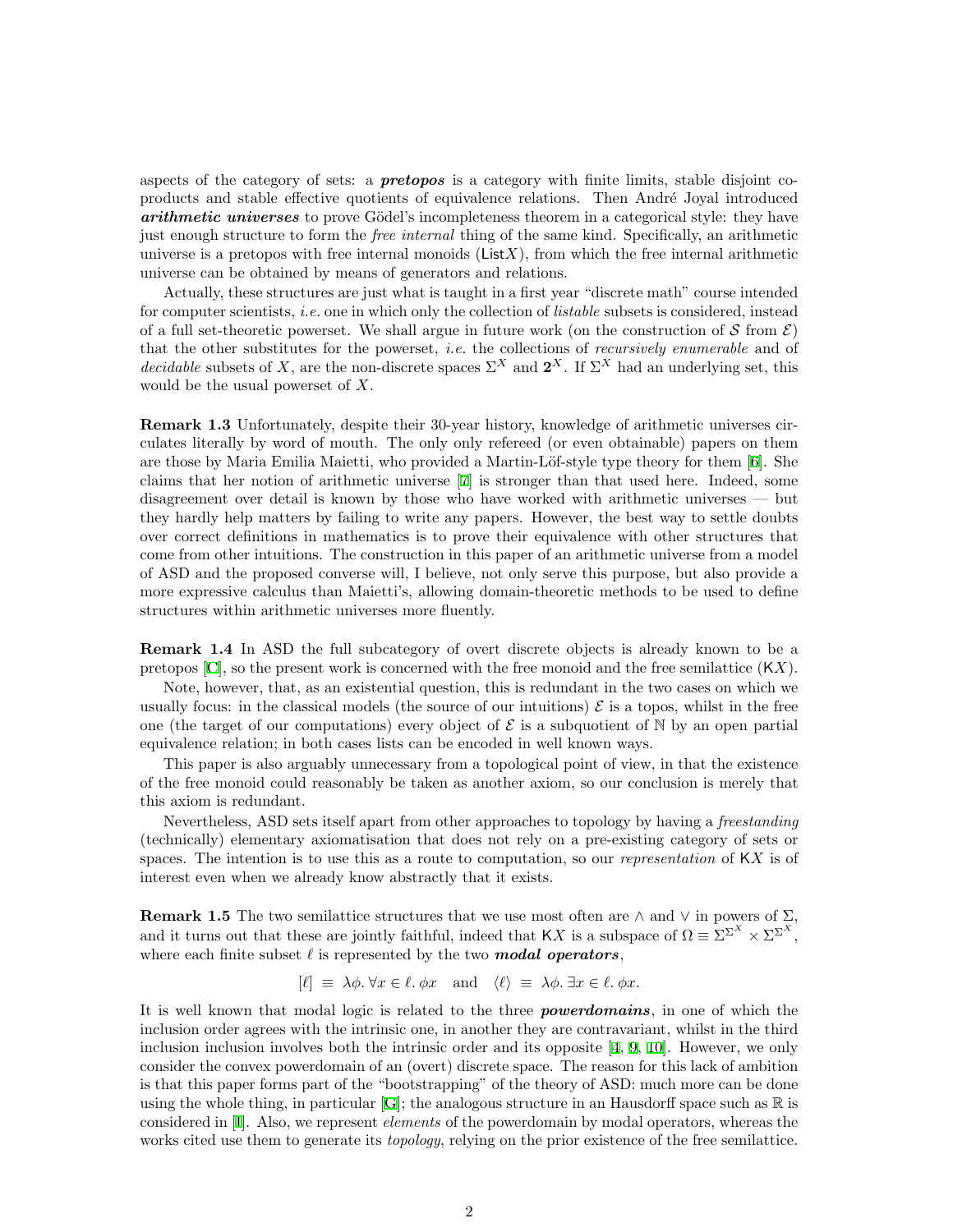**Remark 1.6** Our translation of finite subsets into higher order  $\lambda$ -terms may be of computational value, like other examples of the *continuation passing style*. The theory of locally compact spaces is developed in[[G\]](#page-33-1) using bases of open and compact subspaces, and that paper concludes with a sketch of how continuous functions (for example  $\mathbb{R} \to \mathbb{R}$ ) might be manipulated computationally using relations. Unfortunately, at least as the theory is expressed there, such bases have to be indexed by (finitary) lattices, and heavy use is made of the free distributive lattice generated by an overt discrete object. This may be constructed via the free semilattice, whose elements might in turn be represented as *lists*, but possibly at quite a heavy computational cost.

On the other hand, as functional programmers know very well, there are plenty of situations in which (nested) lists provide excellent data structures. For this, it would be absurd to take a diversion via logic, especially by means of the construction that we use in Sections [8](#page-21-1)[–9.](#page-24-1) What this paper provides, therefore, is a choice between lists (as traditionally implemented) and a mathematically isomorphic structure that encodes finite subsets using modal logic,  $\lambda$ -calculus and continuation-passing. Empirical study will be needed to make this choice in particular applications.

Remark 1.7 Returning to type theory, the disagreement with Maietti regarding the definition of an arithmetic universe appears to concern parametric list types, which are not covered in this paper. Certainly these are needed, but there are ways of obtaining them without first developing dependent spaces in general.

A family of overt discrete objects indexed by another such object is given, as in a topos, by any map  $\delta: X \to N$ , where  $X[n] \equiv \delta^{-1}(n)$ . (We call  $\delta$  the "display" map [\[8](#page-33-9), Chapter VIII].) Then List X[n] is given by the display  $N + P \rightarrow N$ , where



provides the non-empty lists and the extra term N the empty ones.

Remark 1.8 Another connection between our construction and domain theory is that it uses the methods of that subject. Specifically, the ASD calculus provides for the introduction of subtypes of a given ambient type  $\Omega$ , defined by an endomorphism  $\mathcal{E}$  of  $\Sigma^{\Omega}$ . In this paper we obtain that endomorphism as the least fixed point of an operator \$ of yet higher type.

Todo this, a fixed point axiom must be added to what  $[C]$  $[C]$  used to show that  $\mathcal E$  is a pretopos. To construct  $KX$  and  $List X$  it is enough to assume

<span id="page-2-1"></span>Axiom 1.9 The "linear countable" fixed point axiom is

$$
\frac{\Gamma, n : \mathbb{N} \vdash \phi n : \Sigma^U \qquad \Gamma, n : \mathbb{N} \vdash \phi n \leq \phi(n+1) : \Sigma^U}{\Gamma, F : \Sigma^U \to \Sigma^V \vdash F(\exists n. \phi n) = \exists n. F(\phi n) : \Sigma^V}
$$

However, in order to obtain all of the topological results that we expect[[G\]](#page-33-1), and in particular to show that every pair  $(\Box, \Diamond)$  of operators satisfying the modal laws actually corresponds to a listable subset (Section [11](#page-29-1)), the following stronger<sup>[1](#page-2-0)</sup> assumption is needed. Despite the conceptual

<span id="page-2-0"></span><sup>&</sup>lt;sup>1</sup>The fixed point axiom says that F preserves *countable* directed joins, but in the classical models uncountable directed joins are also needed. Recall, for example, that in universal algebra the free functor for a theory of infinite arity  $\kappa$  preserves  $\kappa$ -filtered colimits of diagrams of any size  $\lambda$ . The two versions of our axiom correspond very roughly to the roles of these two cardinal parameters in the classical case.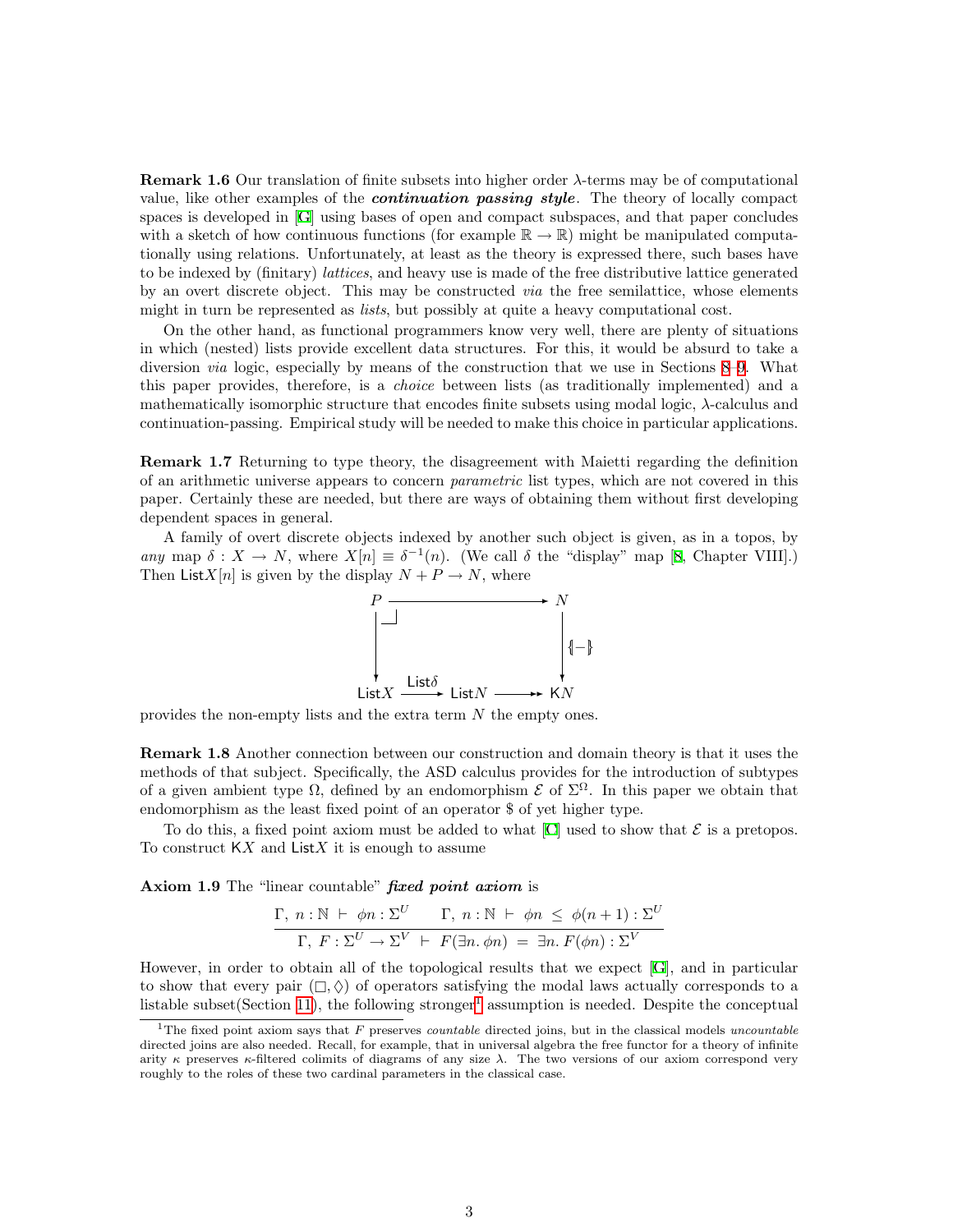<span id="page-3-0"></span>simplification that it would bring throughout this paper, we are unable even to state it before proving our main result, as it involves either  $List X$  or  $K X$ .

#### <span id="page-3-1"></span>Axiom 1.10 The Scott-continuity axiom is

$$
\Gamma, \ell: \mathsf{K}X \ \vdash \ \phi^{\ell}: \Sigma^{U} \qquad \Gamma, \ \ell_1, \ell_2: \mathsf{K}X \ \vdash \ \phi^{\ell_1} \lor \phi^{\ell_2} \leq \phi^{\ell_1 + \ell_2}
$$
\n
$$
\Gamma, \ \ell: \mathsf{K}X \ \vdash \ \alpha_{\ell}: \Sigma \qquad \Gamma \ \vdash \ \alpha_{\mathsf{nil}} = \top \qquad \Gamma, \ \ell_1, \ell_2: \mathsf{K}X \ \vdash \ \alpha_{\ell_1 + \ell_2} = \alpha_{\ell_1} \land \alpha_{\ell_2}
$$
\n
$$
\Gamma, \ F: \Sigma^{U} \to \Sigma^{V} \ \vdash \ F(\exists \ell. \ \alpha_{\ell} \land \phi^{\ell}) = \ \exists \ell. \ \alpha_{\ell} \land \ F\phi^{\ell}.
$$

A family  $(\alpha_{\ell}, \phi^{\ell})$  satisfying the five premises is called a **directed diagram**. In the free model every overt discrete object such as  $KX$  is a subquotient of  $\mathbb{N}$ ; in this case general Scott-continuity may be derived from the fixed point axiom above. In other models, such as the classical ones, a Scott-continuity axiom is needed for each overt discrete object X.

**Remark 1.11** This brings us back to the study of *general* models of ASD (for which the existential question about  $KX$  and ListX is not trivial). Besides the free and classical ones, we may obtain other models by strengthening the axioms with more ways of forming types, terms or equations. For example, the "underlying set" is a new *type* [[H](#page-33-0)]. An oracle for termination would say that the (already definable) space  $\overline{T}$  of codes for non-terminating programs is overt, providing a new term  $\exists_{\bar{T}} : \Sigma^{\bar{T}} \to \Sigma.$ 

The very meaning of the assertions that we made in the opening paragraph depends on what we can prove about *equality* of terms. A morphism of the category is a class of terms that are provably equivalent according to a certain logic, whilst a partial morphism  $f : \mathbb{N} \to \mathbb{N}$  is total by definitioniff there is a proof that  $\Sigma^f$  satisfies a certain equation [[D](#page-33-10)]. Since the definitions of prime and *nucleus* [[A](#page-33-11), [B\]](#page-33-12) depend on equations, if the logic proves more of them then it also defines more terms and (sub)types.

What counts as a legitimate proof (in particular of the equality of two terms) is an issue that we have to consider more carefully in this paper than has been done hitherto in the ASD literature, because this is the first *serious* use that we have made of recursion and induction over N. That is the subject of the next section.

Section [3](#page-7-1) gives the intuition and notation for the construction of  $\mathsf{K}X$  and its modal logic, which are developed in Sections [4–](#page-11-1)[6.](#page-16-1) Section [7](#page-17-1) considers the properties of K as a functor. The universal property of KX as the free semilattice is, however, only proved in Section [10,](#page-27-1) being derived from that for ListX, which we construct in Sections [8–](#page-21-1)[9.](#page-24-1) Section [11](#page-29-1) reconsiders the sense in which  $\mathsf{K}X$ is a finite powerset.

## 2 Proofs and natural numbers in ASD

Before we begin the construction of the free monoid and semilattice, we have to consider the form of proofs in the  $\lambda$ -calculus for ASD more carefully than has been done in previous papers. Nevertheless, our purpose is a domain-theoretic construction, not a proof-theoretic analysis of ASD, so we shall not give the complete set of rules. See in particular[[B,](#page-33-12) §8] for a summary of the  $\lambda$ -calculus for  $\{X \mid E\}$  that handles the monadic property.

The main issue to be considered is induction over N, the point being that the definition of the natural numbers object is not adequate as it is usually given. It is well known that an object Γ of parameters has to be added explicitly to the definition when we work in a category that is not *cartesian closed*. Similarly, *equational hypotheses* have to be considered explicitly when the category does not have all equalisers.

**Axiom 2.1** The  $\lambda$ -calculus for ASD consists of types, terms and equations. Its judgements assert that

- types such as 0, 1, N,  $\Sigma$ ,  $X \times Y$ ,  $\Sigma^X$  and  $\{X \mid E\}$  are well formed,
- terms are well formed and of particular types, or
- equations hold between terms.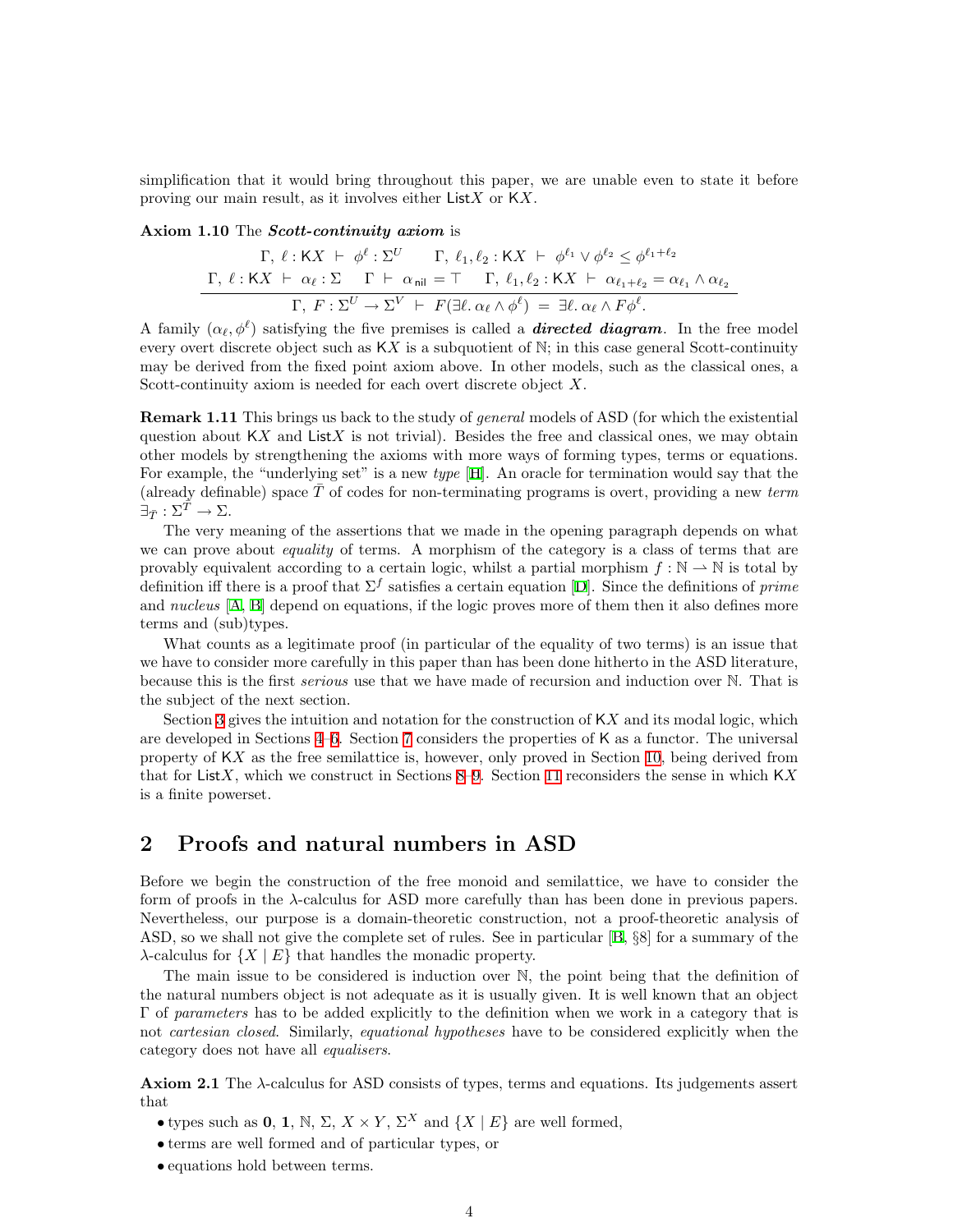Such judgements about terms and equations are made in certain *contexts*, *i.e.* on the assumption that their free variables have certain types.

However, even though the definition of the subtype  $\{X \mid E\}$  involves the term E, we insist (as the theory is currently formulated) that it be formed in the empty (global) context, *i.e.* without free variables. Even the pure syntax of dependent type theories is very complicated, and becomes more so in a semantic situation, where we have to choose a class of display maps [\[8](#page-33-9), Chapter VIII]. Of course, we must also perform the semantic calculations, which form the main task of this paper. Families of overt and compact objects are encoded as open and proper maps respectively [[C,](#page-33-4) §7].

Judgements are therefore of the four forms

 $\vdash X$  type,  $\Gamma \vdash a : X$ ,  $\Gamma \vdash a = b : X$  and  $\Gamma \vdash \alpha \leq \beta : X$ .

The last of these arises from the lattice structure on types of the form  $\Sigma^U$ , where  $(\alpha \leq \beta)$  means  $\alpha = (\alpha \wedge \beta)$  or  $\beta = (\alpha \vee \beta)$ . The order can be extended to other objects, but we shall not need that.

In this paper we find that *equations* (and inequalities) are also needed as assumptions. In other words, the context Γ may include equations and inequalities between terms, as well as a list of typed variables. Any provable judgement attests to the validity of a certain *fragment* of reasoning from its hypotheses to its conclusions, so, as we want to form bigger arguments by concatenating such fragments (*i.e.* by means of a cut rule), all forms of assertion that are allowed as conclusions should also be allowed as hypotheses. In particular this is needed for induction over N, which internalises the process of concatenation. (Adding such hypotheses to Martin-Löf type theory leads to undecidability[[2,](#page-33-13) §3.2], but the ASD calculus is Turing-complete by design anyway.)

**Axiom 2.2** Terms of type  $\Sigma$  may be seen as predicates in coherent logic:

(a)  $\top$  and  $\bot$ ;

(b)  $\alpha \wedge \beta$  and  $\alpha \vee \beta$ , where  $\alpha, \beta : \Sigma$ ;

(c)  $\phi a$ , where  $\phi : \Sigma^X$  and  $a : X$ :

(d)  $(a =_X b)$ , where  $a, b : X$ , and X is discrete (such as N but not R or  $2^N$ );

(e)  $(a \neq_X b)$ , where X is a Hausdorff type (such as N, R or  $2^N$ );

(f)  $\exists_X \phi \equiv \exists x. \phi x$ , where  $\phi : \Sigma^X$  and X is an overt type  $(\mathbb{N}, \mathbb{R}, \mathbf{2}^{\mathbb{N}})$ ;

(g)  $\forall_X \phi \equiv \forall x. \phi x$ , where  $\phi : \Sigma^X$  and X is a compact type (such as  $[0,1] \subset \mathbb{R}$  or  $\mathbf{2}^{\mathbb{N}}$  but not  $\mathbb{N}$ ). We shall find that a type X has all four properties  $(d-g)$  iff it is finite, whilst it is Kuratowski-finite iff it has properties (d,f,g), that notion being the main subject of this paper. Terms of type  $\phi : \Sigma^X$ are formed with a  $\lambda$ -calculus. As usual, the introduction of  $\lambda x$ ,  $\exists x$  or  $\forall x$  discharges the variable from the context, which must therefore contain no equational assumption in which  $x$  is free.

Remark 2.3 Notice that this logic does not include implication. Indeed, every term is monotone considered as a function of its free variables of type  $\Sigma^U$ . But a strictly limited form of implication is allowed in that assumptions and conclusions of judgements may be of the form  $\alpha \leq \beta : \Sigma^U$ , so judgements may be of the form

$$
\ldots, \alpha \leq \beta : \Sigma^U, \ldots \vdash \gamma \leq \delta : \Sigma^V,
$$

which means  $(\forall u. \alpha u \Rightarrow \beta u) \Rightarrow (\forall v. \gamma v \Rightarrow \delta v)$  in traditional notation.

When we need to make an assertion  $\alpha$  that is a term of type  $\Sigma$ , we shall often follow mathematical idiom by saying simply " $\alpha$ " alone; by this we mean the judgement  $\Gamma \vdash \alpha = \top : \Sigma$ , where the context  $\Gamma$  has been established implicitly in the argument.

Of course, any equation or inequality that is an assumption may be used directly as the conclusion of an "identity" or "axiom" judgement, or may be discharged by a "cut" rule. They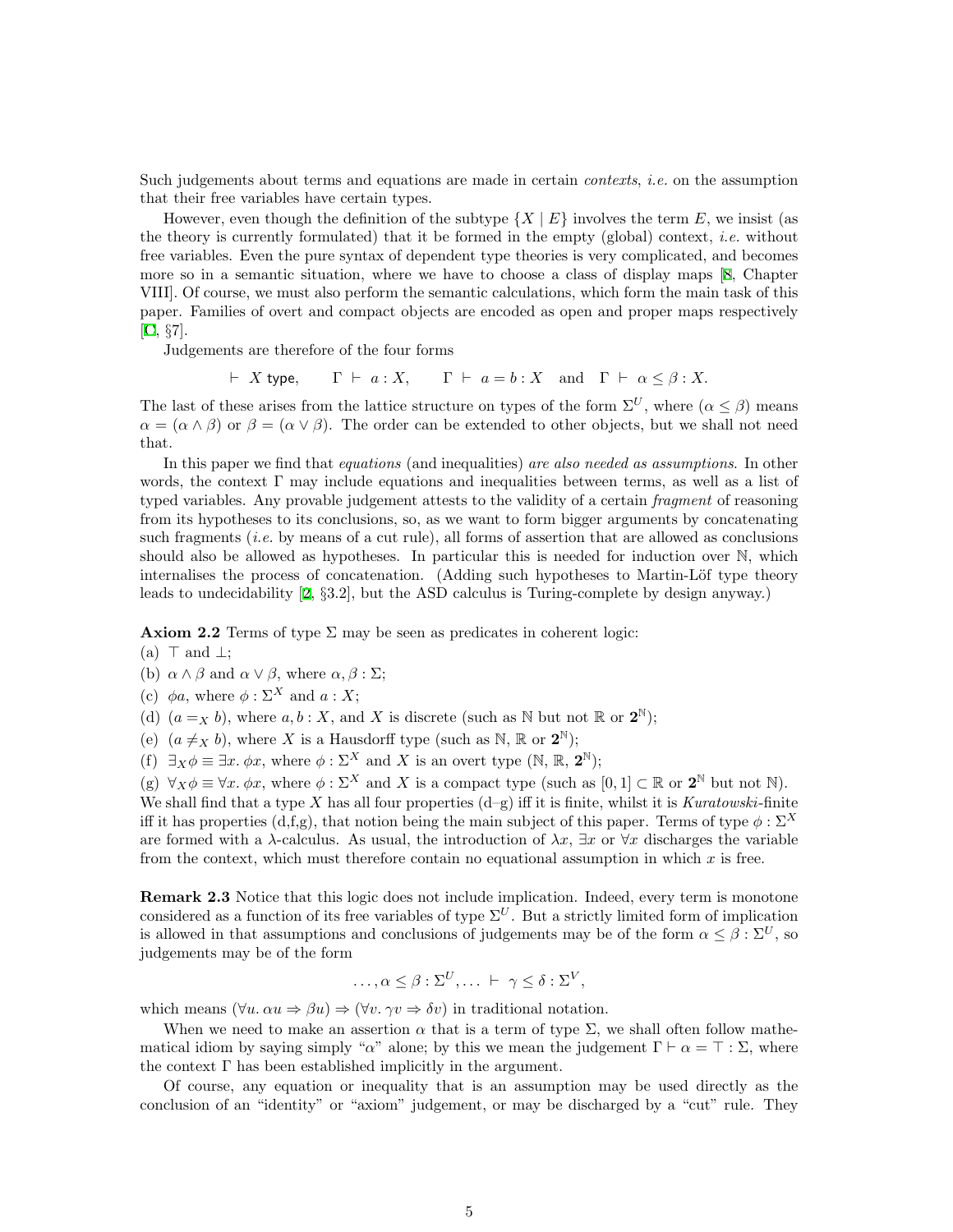<span id="page-5-2"></span>are also discharged by logical rules that we now give.

**Axiom 2.4** Even though we cannot define a term  $\alpha \Rightarrow \beta$  of type  $\Sigma$ , the usual rule for it does introduce an inequality, in both an intuitionistic way and an apparently classical one:

$$
\cfrac{\Gamma,\ \alpha=\top:\Sigma\ \vdash\ \beta=\top:\Sigma}{\Gamma\ \vdash\ \alpha\leq\beta:\Sigma} \qquad \qquad \cfrac{\Gamma,\ \alpha=\bot:\Sigma\ \vdash\ \beta=\bot:\Sigma}{\Gamma\ \vdash\ \alpha\geq\beta:\Sigma}
$$

The intuitionistic rule is equivalent to the **Euclidean principle**,

$$
F: \Sigma^{\Sigma}, \alpha: \Sigma \vdash \alpha \wedge F\alpha = \alpha \wedge F\top,
$$

and the other rule to its lattice dual. Writing  $\alpha$  and  $\neg \beta$  for  $\alpha = \top$  and  $\beta = \bot$ , together they yield rules similar to those for negation in Gerhard Gentzen's classical sequent calculus.

They and monotonicity are together equivalent to the **Phoa principle**,

$$
F: \Sigma^{\Sigma}, \ \alpha: \Sigma \vdash F\alpha = F \bot \lor \alpha \land F \top.
$$

Note that these things are valid in intuitionistic locale theory[[C](#page-33-4), Section 5]. The Euclidean principle is equivalent (in the context of the monadicity assumption) to saying that  $\top : \Sigma$  classifies a certain class of monos in S, which we call **open**, whilst its dual says that  $\bot : \Sigma$  classifies **closed** inclusions.

An example of the first principle that's obvious in the abstract but may look strange when it's used in practice is the rule (where  $X$  and  $Y$  are discrete)

$$
\frac{\Gamma, a = b : X \vdash c = d : Y}{\Gamma \vdash (a = x b) \le (c = y d) : \Sigma}
$$

Turning to recursion and induction, we have to reconsider the definition of  $\mathbb N$  in a category without equalisers, such as that of locally compact spaces. See also [\[1](#page-33-14)] and [\[5](#page-33-15), §II.4].

<span id="page-5-0"></span>**Axiom 2.5** The *recursion scheme* introduces *terms* of any type X, dependent on  $n : \mathbb{N}$ :

$$
\frac{\Gamma \vdash z : X \quad \Gamma, n : \mathbb{N}, x : X \vdash s(n, x) : X}{\Gamma, n : \mathbb{N} \vdash \mathsf{rec}(n, z, s) : X}
$$

Its meaning is given by the  $\beta$ -rules

$$
\Gamma \qquad \vdash \quad \text{rec}(0, z, s) = z : X
$$
  
 
$$
\Gamma, n : \mathbb{N} \quad \vdash \quad \text{rec}(n+1, z, s) = s(n, \text{rec}(n, z, s)).
$$

This is called *recursion at type X*, the point being that as the class of types at which the recursion scheme is asserted grows, so considerably does the power of the logic.

The corresponding diagrammatic property is



If the category is cartesian closed then this diagram may be rewritten with  $N \times X^{\Gamma}$  in place of X. the object Γ itself being removed from the top line. Symbolically, this means that the parameters can be embedded in both the data and the new term by means of λ-abstraction. If, as in ASD, the category (has finite products but) is not cartesian closed then the object  $\Gamma$  of parameters is needed.

<span id="page-5-1"></span>**Axiom 2.6** The *equational induction scheme* for  $\Gamma$ ,  $n : \mathbb{N} \vdash a_n, b_n : X:$  $\Gamma \vdash a_0 = b_0 : X \qquad \Gamma, n : \mathbb{N}, a_n = b_n : X \vdash a_{n+1} = b_{n+1} : X$  $\Gamma, n : \mathbb{N} \vdash a_n = b_n : X$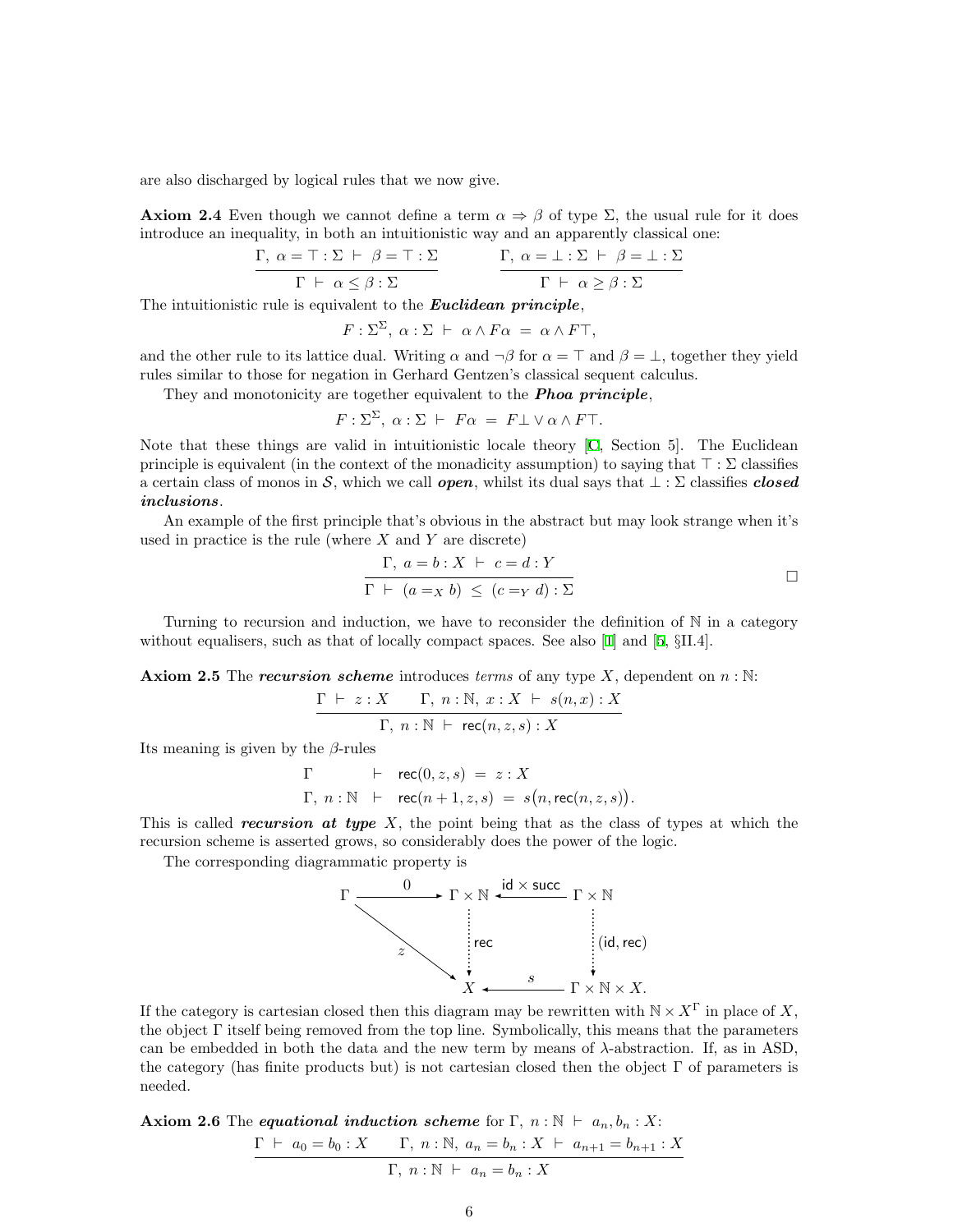Notice that this says nothing about where  $a_n$  and  $b_n$  themselves *came* from. If they had been defined by the same base and step data on X, an  $\eta$ -rule or uniqueness hypothesis in the recursion scheme above would have made them equal. However, the scheme is more general than that: the term  $a_n$  need not arise *directly* from recursion, but may perhaps be of the form  $f(\mathsf{rec}(n, z, s))$ where f is some function, whilst  $b_n$  is some unrelated  $f'(\text{rec}(n, z', s'))$ .

Remark 2.7 Just as the generalisation with parameters was redundant in a cartesian closed category, so the equational induction scheme can be derived from the usual universal property of N when the category has equalisers:

$$
E = \{(\gamma, n) \mid a_n(\gamma) = b_n(\gamma) : X\} \longrightarrow \Gamma \times \mathbb{N} \xrightarrow{\ a_n \ } X.
$$

The base case says that  $(id, 0) : \Gamma \to \Gamma \times \mathbb{N}$  factors through E, whilst the induction step says that id  $\times$  succ restricts to a map  $E \to E$ . Then Axiom [2.5](#page-5-0) provides

 $rec_E : \Gamma \times \mathbb{N} \to E$ .

This is inverse to the inclusion, one equation being given by uniqueness of

$$
\mathsf{rec}_{\mathbb{N}}:\Gamma\times\mathbb{N}\to\Gamma\times\mathbb{N}
$$

and the other by the fact that  $E \rightarrow \Gamma \times \mathbb{N}$  is mono.

The equational induction scheme (and its equivalent version for inequalities  $\alpha_n \leq \beta_n$ ) will be used in Propositions [4.4,](#page-12-0) [4.12,](#page-13-1) [5.9](#page-15-0) and [7.10](#page-19-0), and we shall deduce its analogue for lists and finite subsets in Propositions [9.7](#page-25-0) and [10.11.](#page-29-2) It ought to have been stated as [\[A,](#page-33-11) Remark 2.5], since it was actually used in [\[A,](#page-33-11) Lemmas 8.9 and 9.6] and[[B,](#page-33-12) Lemma 8.14].

Since the proof given for [\[A,](#page-33-11) 9.6] was sketchy and contained other errors, we give the correct version here by way of an example of equational induction. It turns recursion at type N into recursion at type  $\Sigma^{\mathbb{N}}$ , as part of the process of bringing descriptions (the m.) to the outside of a term.

**Lemma 2.8**  $\Gamma \vdash rn \equiv \text{rec}(n, z, \lambda n' u. s(n', u)) = \text{the } m. \rho(n, m), \text{ where}$ 

$$
\begin{array}{rcl}\n\zeta & \equiv & (\lambda m.\ m = z), \\
\sigma(n,\phi) & \equiv & (\lambda m.\ \exists m'. \ \phi m' \land m = s(n,m')) \\
\rho(n,m) & \equiv & \mathsf{rec}(n,\zeta,\sigma)m.\n\end{array}
$$

**Proof** The base case (in context  $\Gamma$ ) is

$$
\lambda m. \rho(0, m) \equiv \lambda m. \text{ rec}(0, \zeta, \sigma) m = \lambda m. \zeta m
$$
  $\beta$ -rule

$$
\equiv \lambda m. \ (m = z) \qquad \qquad \text{def } \zeta
$$

$$
= \lambda m. (m = r0) \qquad \beta\text{-rule}
$$

The induction step, with the hypothesis  $\lambda m'. \rho(n, m') = \lambda m'. (m = rn'),$  is

$$
\lambda m. \rho(n+1,m) \equiv \lambda m. \text{ rec}(n+1,\zeta,\sigma)m
$$
  
\n
$$
= \lambda m. \sigma (n, \text{ rec}(n,\zeta,\sigma))m
$$
  
\n
$$
= \lambda m. \exists m'. \text{ rec}(n,\zeta,\sigma)m' \land (m = s(n,m'))
$$
  
\n
$$
\equiv \lambda m. \exists m'. \rho(n,m') \land (m = s(n,m'))
$$
  
\n
$$
= \lambda m. \exists m'. (m' = rn) \land (m = s(n,m'))
$$
hypothesis  
\n
$$
= \lambda m. (m = s(n, rn))
$$
equality rules

$$
= \lambda m. (m = r(n + 1))
$$
 *β*-rule

So  $\Gamma$ ,  $n : \mathbb{N} \vdash \lambda m$ .  $\rho(n,m) = \lambda m$ .  $(m = rn) : \Sigma$  by Axiom [2.6.](#page-5-1)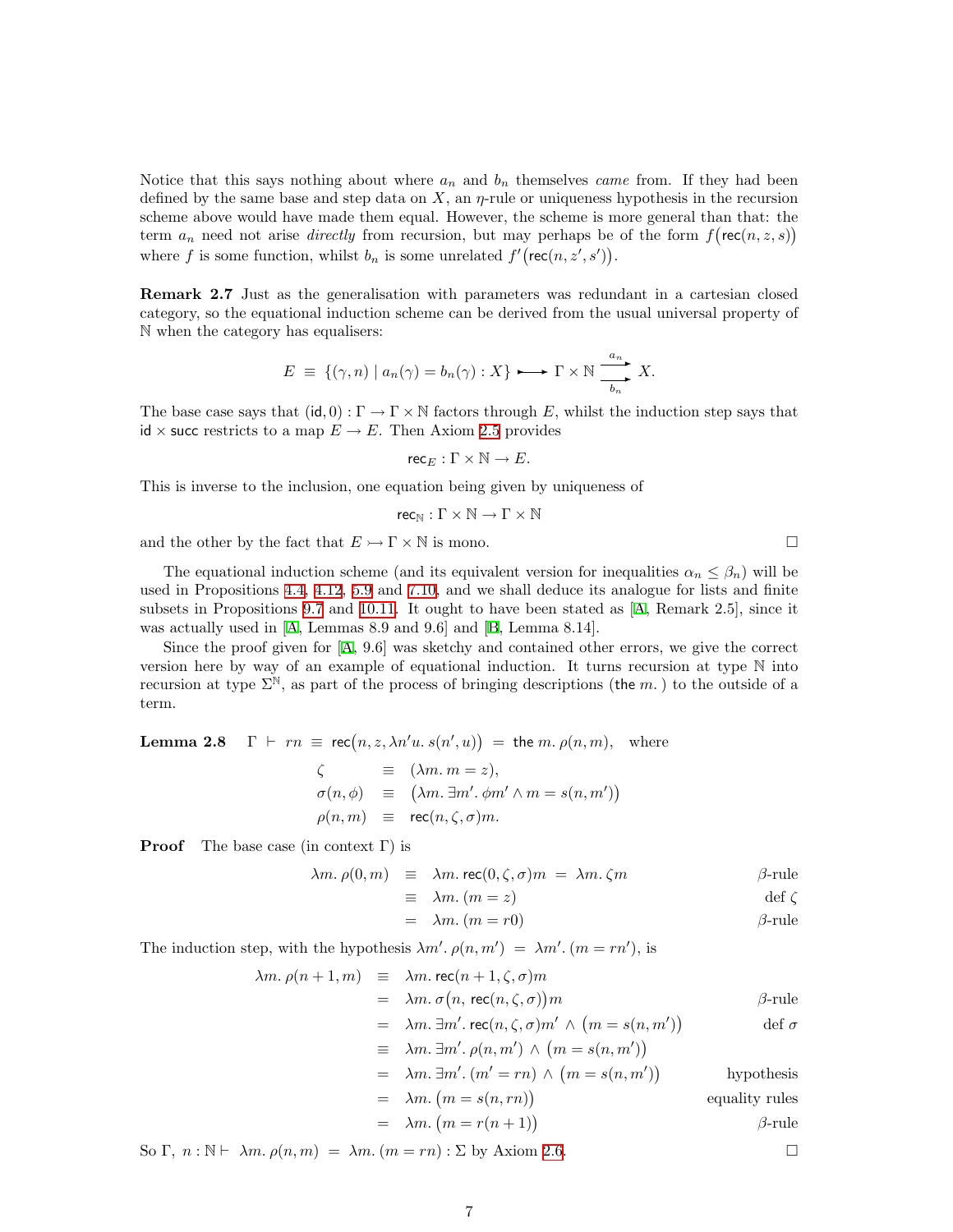<span id="page-7-0"></span>Remark 2.9 Recall from[[B](#page-33-12), Section 8] that the rules for the introduction of focus and admit terms have equational premises. This now means that there are such terms that are only defined in certain contexts that contain particular equational assumptions.

Recall, however, from *op. cit.* that, for any term  $\Gamma \vdash \alpha : \Sigma$ , there is another term  $\Gamma \vdash \bar{\alpha} : \Sigma$  not involving focus or admit, with the property that  $\Gamma \vdash \alpha = \bar{\alpha} : \Sigma$ . (In fact,  $\bar{\alpha}$  is obtained, essentially, by erasing admit.) Now, as  $\bar{\alpha}$  does not contain focus or admit, no equational hypotheses are ever used in its formation, and so it is defined in the context  $\bar{\Gamma}$  without them.  $\Box$ 

Corollary 2.10  $\Sigma$  is injective in the category of contexts (possibly involving equations) and  $\Box$ substitutions.

**Remark 2.11** How might such equational hypotheses be interpreted in a category  $S$  that does not necessarily have all equalisers? The obvious way is that, for  $f_1, f_2 : X \to A$  and  $g_1, g_2 : X \to B$ in  $S$ , the statement

$$
x: X, f_1x = f_2: A \vdash g_1x = g_2x : B
$$

means that

for every 
$$
a: \Gamma \to X
$$
 in  $S$ , if  $(f_1 \cdot h) = (f_2 \cdot h)$  then  $(g_1 \cdot h) = (g_2 \cdot h)$ .

Therestricted  $\lambda$ -calculus was formally extended with (abstract) sobriety [[A](#page-33-11)] and monadicity [\[B](#page-33-12)]. This interpretation of equational hypotheses could be used to make another similar formal extension.

However, the result of such an extension would be an account of spatial locales (equivalently, soberspaces — in the traditional sense rather than that of  $|A|$  $|A|$  $|A|$ ), not general ones. This is because the generality of the test object  $\Gamma$  is spurious: locally compact locales have enough points (classically, at least), and so this formula only uses the global points of Γ to test the equations. Equalisers (and, in fact, products) of locales and sober spaces are not the same[[3,](#page-33-16) §II 2.13].

Remark 2.12 The category whose objects are contexts with equations has finite products, but it no longer has the exponentials  $\Sigma^{(-)}$  that originally motivated ASD — these are only defined on the subcategory of contexts without equations. The problem is inescapable since, as we have just noted, such hypotheses have already been used, albeit inadvertently. This means that the theory really captures, not the category of locally compact spaces on its own, but that category embedded in either the category of locales or or spatial locales.

Nevertheless, the way forward is not to rewrite what has been done in this hybrid fashion, but to study the *(substantially)* larger structure that includes both equalisers and exponentials. Preliminary investigations of this structure, relating not only to the whole of the category of locales but also to cartesian closed extensions, may be found in[[H](#page-33-0)]. However, this structure not only contains spaces of a much more general kind, but also captures a much stronger logic of (implications amongst) equations. This means that, in order to nail down the precise equivalence with arithmetic universes (Remark [1.3](#page-1-0)), the proposed converse construction will probably be of a category analogous to spatial locales.

But for the purposes of the present paper, the equational hypotheses are simply a device for managing proofs.

## <span id="page-7-1"></span>3 Finite subsets as modal operators

Throughout, let X be an overt discrete space. Its typical values will be called x, y, etc. and its predicates  $\phi$ ,  $\psi$ , etc. We shall construct an object KX and then show that it is the free semilattice on X. Although  $\mathsf{K}X$  is intended to be the space of Kuratowski-finite subsets of X, we shall use list notation for it, writing  $\ell : K X$  for a typical value. So nil,  $\{x\} : K X$  denote the empty and singleton subsets, + is union and  $x :: \ell = \{x\} + \ell$ . Note that we also use  $\{x\}$  for  $\lambda y.$   $(x =_X y) : \Sigma^X$ . We shall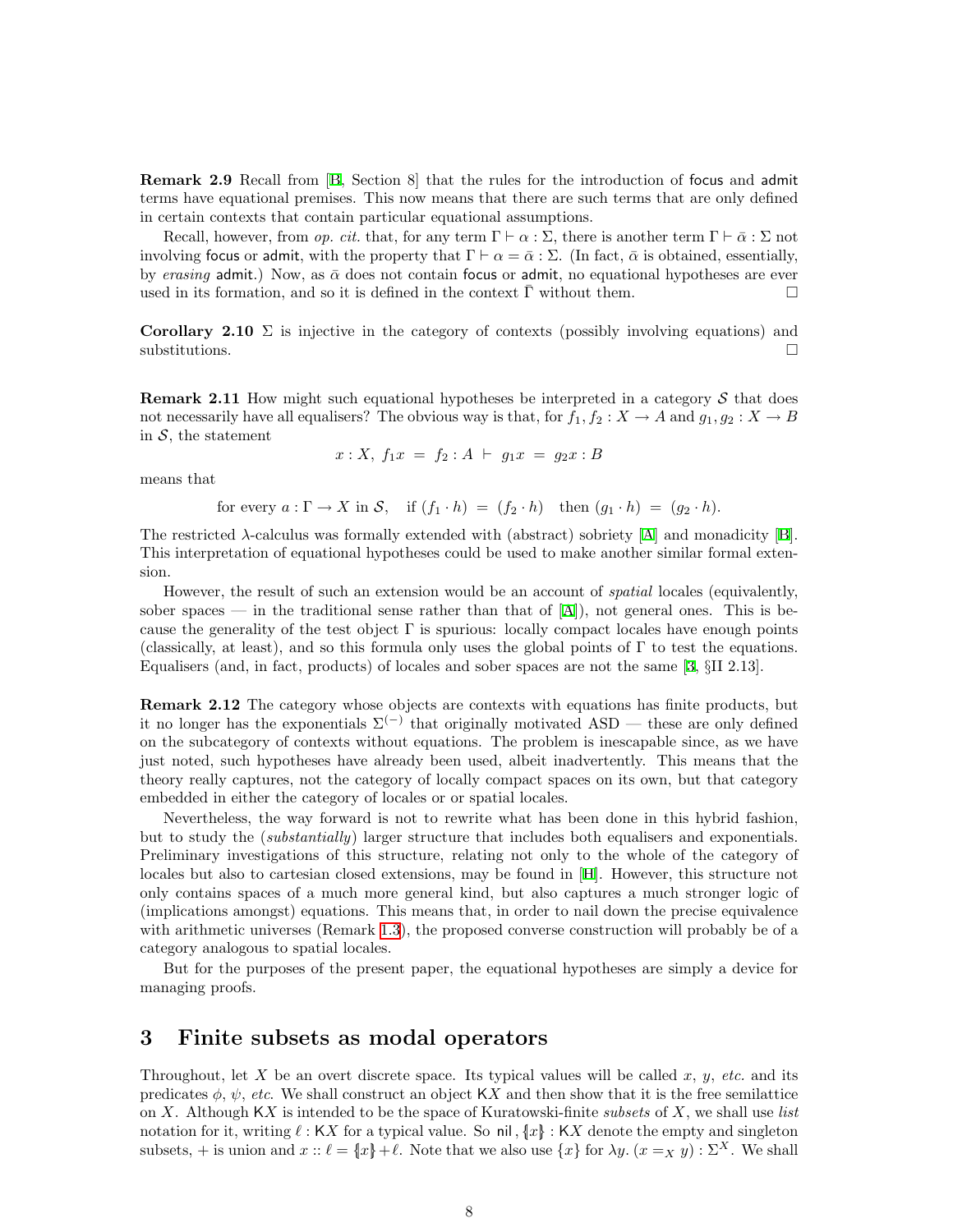actually need to switch back and forth between  $\mathsf{K}X$  and  $\mathsf{List}X$ , and between the "mathematical" notion of monoid based on the  $+$  operation and the "computer science" notion based on  $\ldots$ 

**Remark 3.1** KX will be constructed as a  $\Sigma$ -split subspace of  $\Omega = \Sigma^{\Sigma^X} \times \Sigma^{\Sigma^X}$ .

The typical values of  $\Omega$  will be called  $L = (N, P)$ , where the letters stand for **necessity** and possibility, as the central idea is to represent a subset  $\ell : KX$  by means of its modal operators  $[\ell], \langle \ell \rangle : \Sigma^{\Sigma^{X}}$ , which also vary **negatively** and **positively** with respect to the inclusion of lists. Along with  $P : \Sigma^{\Sigma^{X}}$  we shall also make frequent use of  $\pi \equiv \lambda x. P\{x\} : \Sigma^{X}$ .

<span id="page-8-0"></span>**Remark 3.2** If we already had  $KX$  and  $ListX$  at our disposal, we would define

$$
[\ell] \equiv \lambda \phi. \forall x \in \ell. \phi x \text{ and } \langle \ell \rangle \equiv \lambda \phi. \exists x \in \ell. \phi x,
$$

and the **membership predicate**  $(x \in \ell) \equiv \pi_{\ell} x = P\{x\}$ , where  $P \equiv \langle \ell \rangle$ . Then

|  | $[nil] = \lambda \phi$ . T                                                                                                                                    |  | $\langle \text{nil} \rangle = \lambda \phi. \perp$                                                                                                                                     |  | $\pi_{\text{nil}} = \lambda y. \perp$                   |
|--|---------------------------------------------------------------------------------------------------------------------------------------------------------------|--|----------------------------------------------------------------------------------------------------------------------------------------------------------------------------------------|--|---------------------------------------------------------|
|  | $[x:: \ell] = \phi x \wedge [\ell] \phi$                                                                                                                      |  | $\langle x : \ell \rangle = \phi x \vee \langle \ell \rangle \phi$                                                                                                                     |  | $\pi_{x::\ell} = \lambda y. (x = y) \vee \pi_{\ell}y$   |
|  | $[\ell_1 + \ell_2] = [\ell_1] \wedge [\ell_2]$                                                                                                                |  | $\langle \ell_1 + \ell_2 \rangle = \langle \ell_1 \rangle \vee \langle \ell_2 \rangle$                                                                                                 |  | $\pi_{\ell_1+\ell_2} = \pi_{\ell_1} \vee \pi_{\ell_2},$ |
|  | so that $[\lbrace x \rbrace] = \langle \lbrace x \rbrace \rangle = \eta x = \lambda \phi$ . $\phi x$ and $\pi_{\lbrace x \rbrace} = \lbrace x \rbrace$ . Also |  |                                                                                                                                                                                        |  |                                                         |
|  |                                                                                                                                                               |  | $(\ell_1 \subset \ell_2) \equiv \forall x \in \ell_1 \ldotp \exists y \in \ell_2 \ldotp (x =_X y) \equiv [\ell_1](\lambda x \ldotp \langle \ell_2 \rangle \{x\}) \equiv [\ell_1]\pi_2$ |  |                                                         |

and  $(\ell_1 = \ell_2) \equiv (\ell_1 \subset \ell_2) \land (\ell_2 \subset \ell_1)$ , which are values of type Σ. Finally, the "Curried" operations  $\Box \phi \equiv \lambda \ell$ . [ $\ell$ ] $\phi$  and  $\Diamond \phi \equiv \lambda \ell$ .  $\langle \ell \rangle \phi$  generate the topology on the powerdomains (Remark [1.5](#page-1-1)), but are not very useful here.

<span id="page-8-1"></span>Notation 3.3 As we want to construct KX as a subspace of  $\Omega$ , we need to extend this notation to  $L \equiv (N, P) : \Omega \equiv \Sigma^{\Sigma^{X}} \times \Sigma^{\Sigma^{X}}$ . For the modal notation itself, we simply use  $[ \ ]$  and  $\langle \ \rangle$  for the product projections, so  $\Box \phi L \equiv [L] \phi \equiv N \phi$  and  $\Diamond \phi L \equiv \langle L \rangle \phi \equiv P \phi$ . Then we define

| nil                                                             | $\equiv$ $(\top, \bot) : \Omega$                                                                       |
|-----------------------------------------------------------------|--------------------------------------------------------------------------------------------------------|
| x::(N,P)                                                        | $\equiv$ $(x:: N, x:: P) \equiv (\lambda \phi. N\phi \wedge \phi x, \lambda \phi. P\phi \vee \phi x)$  |
| $(N_1, P_1) + (N_2, P_2) \equiv (N_1 \wedge N_2, P_1 \vee P_2)$ |                                                                                                        |
|                                                                 | $\equiv (\lambda \phi. N_1 \phi \wedge N_2 \phi, \lambda \phi. P_1 \phi \vee P_2 \phi)$                |
| $x \in L$                                                       | $\equiv \langle L \rangle \{x\} \equiv P\{x\} \equiv \pi x$                                            |
| $L_1 \subset L_2$                                               | $\equiv [L_1](\lambda x. \langle L_2 \rangle \{x\}) \equiv N_1(\lambda x. P_2 \{x\}) \equiv N_1 \pi_2$ |
| $L_1 \sim L_2$                                                  | $\equiv (L_1 \subset L_2) \wedge (L_2 \subset L_1)$                                                    |
| $L \sim \text{nil}$                                             | $=  L  \perp \equiv N \perp$                                                                           |
| $L\not\sim$ nil                                                 | $= \langle L \rangle \top \equiv P \top.$                                                              |

Clearly + is an associative, commutative, idempotent binary operation on  $\Omega$ , and nil is a unit for it, with nil  $\subset L$ ; we shall derive their other algebraic properties of + and  $\subset$  shortly. Notice, however, that for P they behave like  $\vee$  and  $\leq$ , but for N they are like  $\wedge$  and  $\geq$ . This means that they are not *intrinsic* structure on  $\Omega$  (as  $\leq$ ,  $\vee$  and  $\wedge$  are in  $\Sigma$ ), but *imposed* on it by specifying certain maps.

The ∧/∨-ambiguity in the :: notation will always be resolved by the context, but we shall not risk confusion by further overloading of the important sign for equality.

Plainly not every pair  $(N, P)$  will arise as  $([\ell], \langle \ell \rangle)$  from a finite subset.

<span id="page-8-2"></span>**Definition 3.4** We say that the pair  $\Gamma \vdash (N, P) : \Omega$  is **modal** if N and P satisfy

 $N(\phi \wedge \psi) = N\phi \wedge N\psi$   $P(\phi \vee \psi) = P\phi \vee P\psi$  $N(\phi \vee \psi) \leq N\phi \vee P\psi$   $P(\phi \wedge \psi) \geq P\phi \wedge N\psi$  $N(\lambda x.\, P\{x\}) = \top$   $P\phi = \exists x.\, \phi x \wedge P\{x\}.$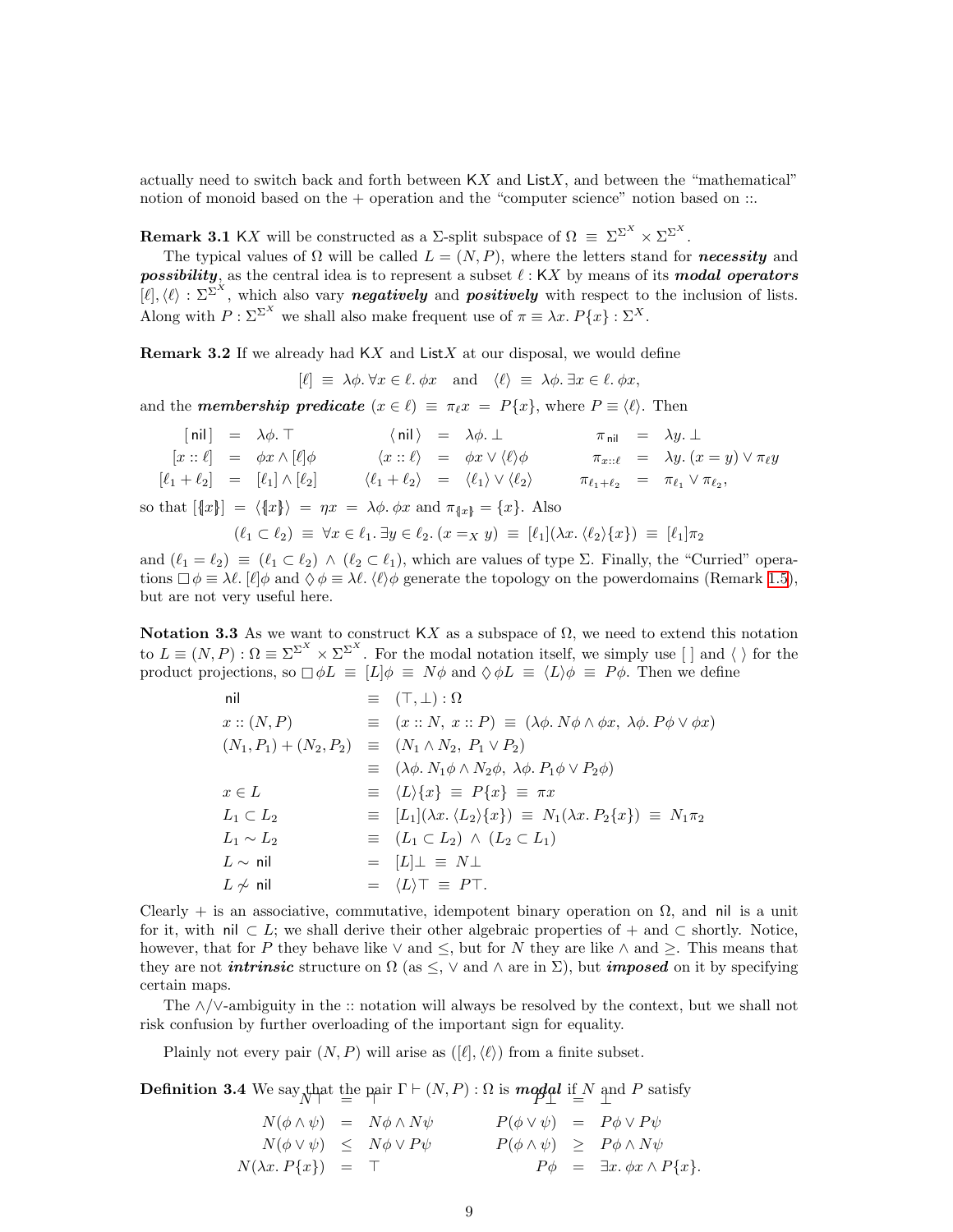The last law, which recovers P from  $\pi \equiv \lambda x. P\{x\}$ , implies that P preserves  $\perp$ ,  $\vee$  and  $\exists$ . Recalling the classical connection between finiteness and Scott continuity, it is perhaps not surprising that Axiom [1.10](#page-3-1) provides converses. If P is Scott continuous and preserves  $\perp$  and  $\vee$  then it also preserves  $\exists$  and satisfies the last law. From Scott-continuity of N, Theorem [11.7](#page-31-0) shows that the modal laws exactly characterise Kuratowski-finite subsets.

In view of the number of things to be checked, we shall omit most of the proofs that pairs  $(N, P)$  are modal, recommending them as exercises. Note that the sixth and fifth laws usually require the Euclidean principle and its dual respectively.

When the ambient space is Hausdorff instead of discrete  $(e.g. \mathbb{R})$ , the seventh law is replaced by $P(\lambda x. N\{x\})$ , where  $\{x\} \equiv (\lambda y. x \neq y)$  [[I](#page-33-8)].

Lemma 3.5 Modal operators satisfy the Frobenius law and its dual:

$$
\phi: \Sigma^X, \sigma: \Sigma \vdash P(\sigma \wedge \phi) = \sigma \wedge P\phi \quad \text{and} \quad N(\sigma \vee \phi) = \sigma \vee N\phi.
$$

<span id="page-9-0"></span>**Proof** By the Phoa principle (Axiom [2.4](#page-5-2)), since  $P \perp = \perp$  and  $N \perp = \perp$ .

**Lemma 3.6** If  $(N, P)$  is modal then  $P\{x\} \wedge N\phi \leq \phi x$ .

Proof  
\n
$$
P\{x\} \land N\phi \leq P(\{x\} \land \phi)
$$
\n
$$
\equiv P(\lambda y. (x = y) \land \phi y)
$$
\n
$$
= \exists y. P\{y\} \land (x = y) \land \phi y
$$
\n
$$
= P\{x\} \land \phi x \leq \phi x
$$

Using these laws we can already recover the algebraic structure of KX.

Proposition 3.7 Definable finite subsets give rise to modal pairs because

- (a) nil  $\equiv (\top, \perp)$  is modal;
- (b)  $x : X \vdash \{x\} \equiv (\lambda \phi, \phi x, \lambda \phi, \phi x)$  is modal;

(c) if 
$$
\Gamma \vdash (N_1, P_1), (N_2, P_2) : \Omega
$$
 are modal then so is  $(N_1, P_1) + (N_2, P_2)$ .

A similar study of the intersection operation raises topological questions.

<span id="page-9-1"></span>**Proposition 3.8** There is a greatest modal  $(N, P)$  iff X is **compact**, in which case  $N = \forall_X$ ,  $P = \exists x$  and  $\pi = \top$ .

**Proof** Suppose that there is a bound for all singletons:

$$
\lambda x. ([x] \subset (N, P)) = \lambda x. [\{x\}](\lambda y. P\{y\}) = \lambda x. P\{x\} = \pi.
$$

Hence if  $(N, P)$  is the greatest modal pair then  $\pi = \top$ . In this case,

 $P = \lambda \phi$ .  $\exists x. \pi x \wedge \phi x = \lambda \phi$ .  $\exists x. \phi x = \exists x$ .

Also,  
\n
$$
x: X, \ \phi: \Sigma^{X} \vdash N\phi = N\phi \land P\{x\} = \phi x,
$$
\nso  $\Sigma^{!x} \sigma \equiv \lambda x. \ \sigma \leq \phi$  iff  $\sigma \leq N(\lambda x. \ \sigma) \leq N\phi \leq \phi x$ , which means that  $\Sigma^{!x} \dashv N$ , *i.e.*  $N = \forall x$  and

X is compact.

Now  $N(\lambda x. \exists x \{x\}) = N(\lambda x. \exists y. x = y) = NT = T$  so if X is compact then  $(N, P) \subset$ (∀X, ∃X). This pair is modal because, in particular,

$$
\exists x. (\phi x \land \psi x) \geq \exists x. \phi x \land (\forall y. \psi y) \geq (\exists x. \phi x) \land (\forall y. \psi y)
$$
  

$$
\forall x. (\phi x \lor \psi x) \leq \forall x. \phi x \lor (\exists y. \psi y) \leq (\forall x. \phi x) \lor (\exists y. \psi y)
$$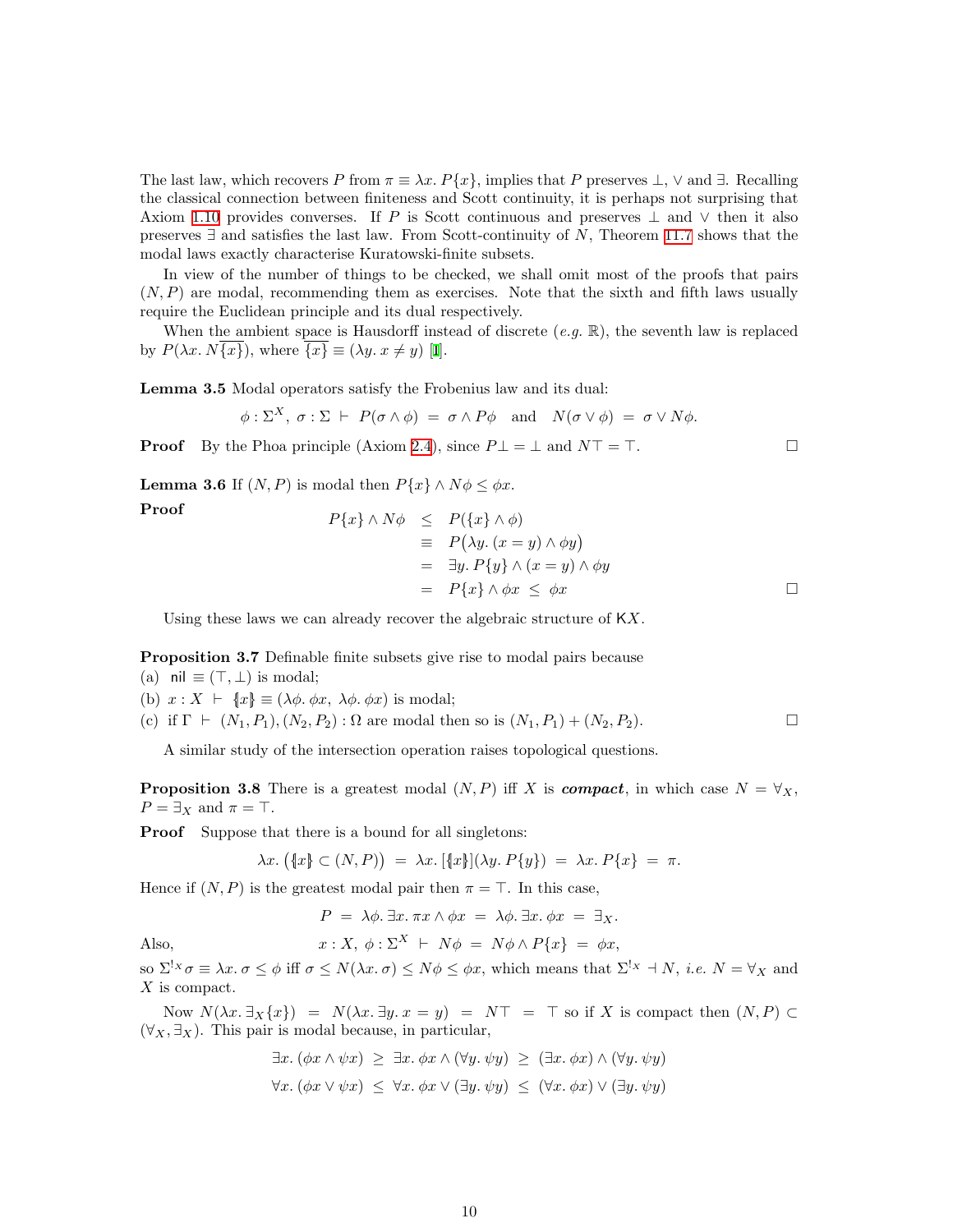<span id="page-10-3"></span>by the Frobenius law and its dual.  $\Box$ 

**Proposition 3.9** If  $(=_X)$  is decidable (in which case we say that X is **Hausdorff** as well as discrete) and  $(N_1, P_1)$  and  $(N_{\mathcal{N}} P_2)$  are modal then so is  $(N, P),$  where  $N_1(\lambda x.\ \varphi x \vee N_2(\lambda y.x \neq y))$ 

$$
P\phi = P_1(\lambda x. \phi x \wedge P_2(\lambda y. x = y))
$$
  
=  $\exists x. P_1\{x\} \wedge P_2\{x\} \wedge \phi x,$ 

and this is the meet with respect to ⊂. Decidability is necessary because, if  $\{x\}$  and  $\{y\}$  have a meet  $(N, P)$  that is modal, then  $N\perp = (x \neq y)$ , so  $(x =_X y)$  is decidable. Intersection of decidable lists can also be defined by a "filtering" program — after we have proved that recursion is valid.  $\Box$ 

The modal laws are also enough to ensure that  $\sim$  provides the internal equality for KX.

<span id="page-10-0"></span>**Proposition 3.10** Let  $\Gamma \vdash L_1, L_2 : \Omega$  be modal. Then these are equivalent:

 $(L_1 \subset L_2) = \top$   $\langle L_1 \rangle \leq \langle L_2 \rangle$   $\pi_1 \leq \pi_2$   $[L_2] \leq [L_1].$ 

**Proof** By the 8th modal law,  $P_1 \leq P_2$  iff  $\pi_1 \leq \pi_2$ . Recall that

$$
(L_1 \subset L_2) \equiv [L_1](\lambda x.\langle L_2 \rangle \{x\}) \equiv N_1(\lambda x.\, P_2\{x\}) \equiv N_1 \pi_2.
$$

By the 7th modal law this is implied by  $\pi_1 \leq \pi_2$  since  $\top = N_1 \pi_1 \leq N_1 \pi_2 \equiv (L_1 \subset L_2)$ , or by  $N_2 \leq N_1$  since  $\top = N_2 \pi_2 \leq N_1 \pi_2 \equiv (L_1 \subset L_2).$ 

Conversely, from  $L_1 \subset L_2$ , we deduce successively that

| $\Gamma, \phi: \Sigma^X, N_2\phi = \top$                                                    | $\vdash \pi_2 \leq \phi$      | Lemma 3.6     |
|---------------------------------------------------------------------------------------------|-------------------------------|---------------|
| $\Gamma, N_1\pi_2 = \top$                                                                   | $\vdash \pi_1 \leq \pi_2$     | similary      |
| $\Gamma, N_1\pi_2 = \top$                                                                   | $\vdash P_1 \leq P_2$         | 8th modal law |
| $\Gamma, N_1\pi_2 = \top, \phi: \Sigma^X, N_2\phi = \top \vdash \pi_1 \leq \pi_2 \leq \phi$ |                               |               |
| $\Gamma, N_1\pi_2 = \top, \phi: \Sigma^X, N_2\phi = \top \vdash N_1\pi_1 \leq N_1\phi$      | monotonicity                  |               |
| $\Gamma, N_1\pi_2 = \top, \phi: \Sigma^X, N_2\phi = \top \vdash \top \leq N_1\phi$          | 7th modal law                 |               |
| $\Gamma, N_1\pi_2 = \top, \phi: \Sigma^X$                                                   | $\vdash N_2\phi \leq N_1\phi$ | 7th modal law |
| $\Gamma, N_1\pi_2 = \top, \phi: \Sigma^X$                                                   | $\vdash N_2\phi \leq N_1\phi$ | Axiom 2.4     |
| $\Gamma, N_1\pi_2 = \top$                                                                   | $\vdash N_2 \leq N_1$         | □             |

<span id="page-10-4"></span>Corollary 3.11 Amongst modal pairs,  $\sim$  provides the internal equality relation, whilst ⊂ is the *imposed* partial order for which the imposed semilattice structure  $+$  is the join.

**Proof** The relation  $\subset$  is reflexive and transitive because the equivalent conditions on [L] or  $\langle L \rangle$ are. We have  $\Gamma \vdash (L_1 \sim L_2) \equiv (L_1 \subset L_2) \land (L_2 \subset L_1) = \top$  iff  $\Gamma \vdash [L_1] \geq [L_2], [L_1] \leq [L_2],$  $\langle L_1 \rangle \ge \langle L_2 \rangle$  and  $\langle L_1 \rangle \le \langle L_2 \rangle$ , which happens iff  $\Gamma \vdash L_1 = L_2 : \Omega$ . As for the relationship with  $+$ ,

$$
(L_1 \subset L_2) = \top \quad \dashv \vdash \quad \langle L_1 \rangle \le \langle L_2 \rangle, \ [L_1] \ge [L_2]
$$
\n
$$
\qquad \qquad \dashv \vdash \quad \langle L_2 \rangle = \langle L_1 \rangle \lor \langle L_2 \rangle, \ [L_2] = [L_1] \land [L_2]
$$
\n
$$
\qquad \qquad \vdash \quad L_2 = L_1 + L_2 \qquad \qquad \Box
$$

<span id="page-10-2"></span>**Proposition 3.12** If  $(N, P)$  are modal then  $((N, P) \sim \text{nil})$  is decidable:

 $((N, P) \sim \text{nil}) = N \perp \text{ and } ((N, P) \not\sim \text{nil}) = P \top = \exists x. x \in L.$ 

**Proof** From the modal laws,  $N \perp \vee P\top \geq N(\perp \vee \top) = N\top = \top$  and  $N \perp \wedge P\top \leq$  $P(\perp \wedge \perp) = P\perp = \perp$ . On the other hand,  $((N, P) \sim \text{nil}) = N\perp$  by definition, whilst  $P\top = P(\exists x, \{x\}x) = \exists x. P\{x\} = \exists x. x \in L.$ 

<span id="page-10-1"></span>Corollary 3.13  $K0 = 1$  and  $K1 = 2$ .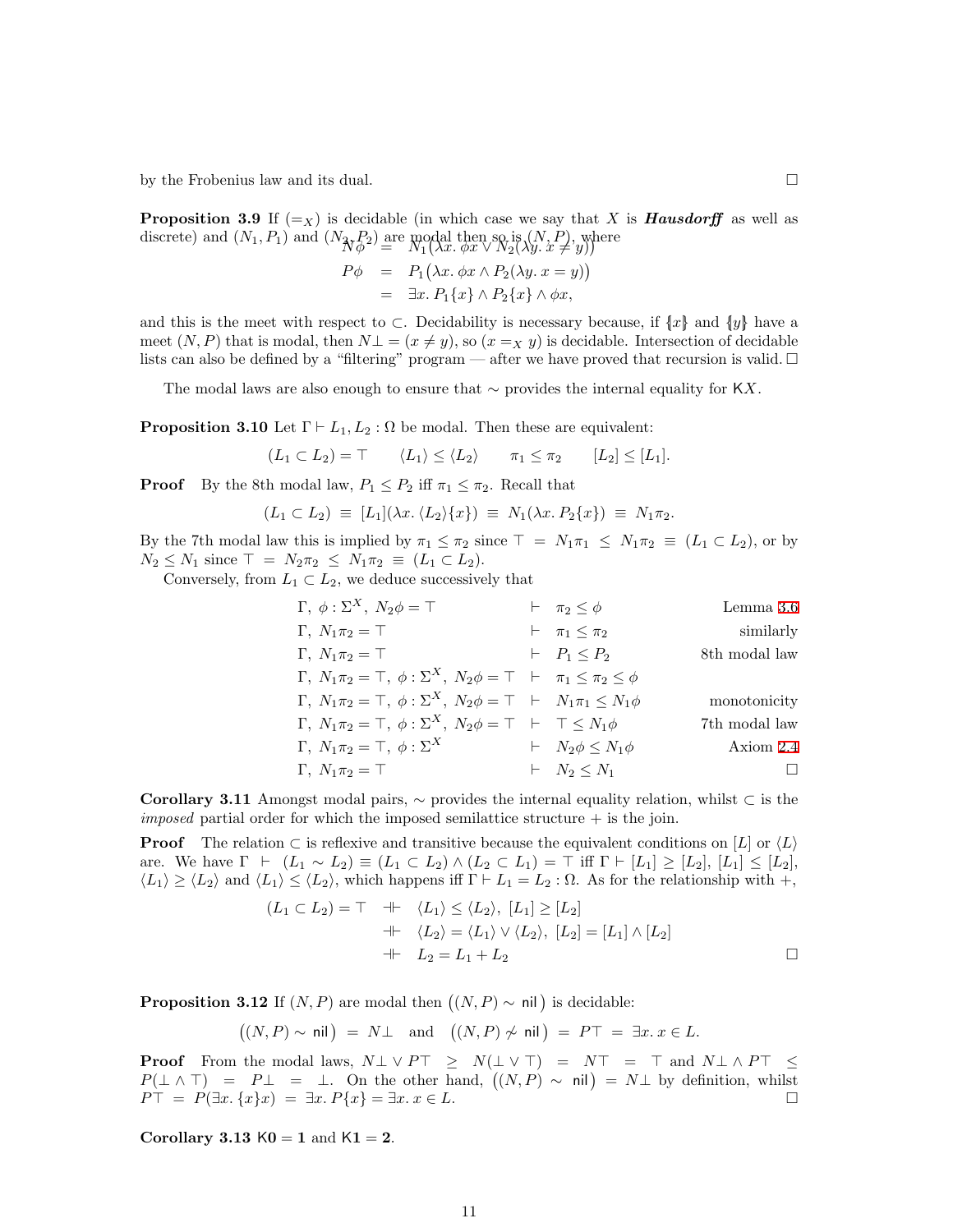<span id="page-11-0"></span>**Proof**  $\Omega_0 = \Sigma^{\Sigma^0} \times \Sigma^{\Sigma^0} \cong \Sigma \times \Sigma$  and  $\Omega_1 = \Sigma^{\Sigma^1} \times \Sigma^{\Sigma^1} \cong \Sigma^{\Sigma} \times \Sigma^{\Sigma}$ . By the Phoa principle and the constraints  $N\top = \top$ ,  $P\bot = \bot$ ,  $N\bot \wedge P\top = \bot$  and  $N\bot \vee P\top = \top$ , we have  $((N, P) \sim (\top, \bot)) \vee ((N, P) \sim (id, id))$ . В последните последните последните последните последните последните последните последните последните последн<br>В последните последните последните последните последните последните последните последните последните последнит

Although we have seen that the modal laws characterise the *algebraic* structure of  $KX$ , we still have to show that it is

(a) a Σ-split subspace of  $\Omega$ , as modal laws just define an equaliser;

 $(b)$  the free semilattice on X, with induction and recursion, and

(c) overt, making the quantifier  $\exists \ell : K X$  in Axiom [1.10](#page-3-1) legitimate.

We shall do this by developing another characterisation of  $\mathsf{K} X$ .

## <span id="page-11-1"></span>4 Fixed point properties

Since it is the purpose of the paper to define the space of Kuratowski-finite subsets, we have to eliminate them from the notation in the previous section. We illustrate this first with the extension of the *existential quantifier* on  $\exists : \Sigma^{\tilde{K}X} \to \Sigma$  to an operator  $\mathbf{E} : \Sigma^{\Omega} \to \Sigma$ .

**Remark 4.1** Transforming  $\exists \ell$ .  $\theta \ell$  into  $\theta$  nil  $\vee \exists x. \exists \ell$ .  $\theta(x :: \ell)$ , we have

$$
\exists_{\mathsf{K}X}\theta \equiv \exists \ell. \theta\ell = \theta \text{ nil } \vee \exists x. \exists \ell. \theta(x::\ell)
$$
  
=  $\theta \text{ nil } \vee \exists x. \exists_{\mathsf{K}X} (\lambda \ell. \theta(x::\ell))$   

$$
\equiv \theta \text{ nil } \vee \exists x. \exists_{\mathsf{K}X} (\mathbb{S}x\theta).
$$

We can therefore define **E** as the least fixed point of **E** =  $\lambda \Theta$ .  $\Theta$  nil  $\vee \exists x$ . **E**(Sx $\Theta$ ), where we write Θ for a typical value of type  $\Sigma^{\Omega}$  or predicate on  $\Omega$ . Notice that unwinding this fixed point equation reveals the list representation of subsets that we had managed to conceal behind the semilattice structure in the previous section.

Notation 4.2 The *shift operator*  $\mathbb{S}: X \times \Sigma^{\Omega} \to \Sigma^{\Omega}$  is defined by

 $\mathbb{S}x\Theta(N,P) \equiv \Theta(x:: N, x:: P) \equiv \Theta(\lambda \phi \cdot N\phi \wedge \phi x, \lambda \phi \cdot P\phi \vee \phi x),$ 

and the *exception operator*  $S: X \times \Sigma^{\Sigma^X} \to \Sigma^{\Sigma^X}$  by

$$
\mathcal{S}xN\phi \equiv N(\lambda y. x = y \vee \phi y).
$$

<span id="page-11-2"></span>**Remark 4.3** Similarly, to prove that the embedding  $i : K X \rightarrow \Omega$  is  $\Sigma$ -split, we must also show how to extend any predicate  $\theta$  from KX to  $\Omega$ , by means of a morphism  $I : \Sigma^{KX} \to \Sigma^{\Omega}$ . The composite  $\mathcal{E} \equiv I \cdot \Sigma^i$  is called a **nucleus** (Definition [5.1](#page-13-2)), *starting* from which, [\[B](#page-33-12)] shows how to define KX formally as a subspace of  $\Omega$ . Like **E**,  $\mathcal{E}$  will be defined by a fixed point equation, the idea being that

$$
I\theta L \equiv \exists \ell. (L \sim \ell) \land \theta \ell, \text{ so } \mathcal{E}\Theta L \equiv \exists \ell. (L \sim \ell) \land \Theta([\ell], \langle \ell \rangle).
$$

We can expand this as before, since  $((N, P) \sim \ell) = N \pi_{\ell} \wedge [\ell] \pi_{P}$ :

$$
\mathcal{E}\Theta(N, P) = \exists \ell. N\pi_{\ell} \wedge [\ell]\pi_{P} \wedge \Theta([\ell], \langle \ell \rangle)
$$
  
\n
$$
= N\pi_{\text{nil}} \wedge [\text{nil}]\pi_{P} \wedge \Theta \text{nil}
$$
  
\n
$$
\vee \exists x. \exists \ell. N\pi_{x::\ell} \wedge [x :: \ell]\pi_{P} \wedge \Theta([x :: \ell], \langle x :: \ell \rangle)
$$
  
\n
$$
= (N \bot \wedge \top \wedge \Theta \text{nil})
$$
  
\n
$$
\vee \exists x. \exists \ell. Sx N\pi_{\ell} \wedge P\{x\} \wedge [\ell]\pi_{P} \wedge \text{Sx}\Theta([\ell], \langle \ell \rangle)
$$
  
\n
$$
= (N \bot \wedge \Theta \text{nil}) \vee \exists x. P\{x\} \wedge \mathcal{E}(\text{Sx}\Theta)(SxN, P).
$$

The reasoning that has led up to this fixed point equation depends on the prior existence of lists, so we have to start again from this formula as our "guess" for the definition of the nucleus  $\mathcal{E}$ .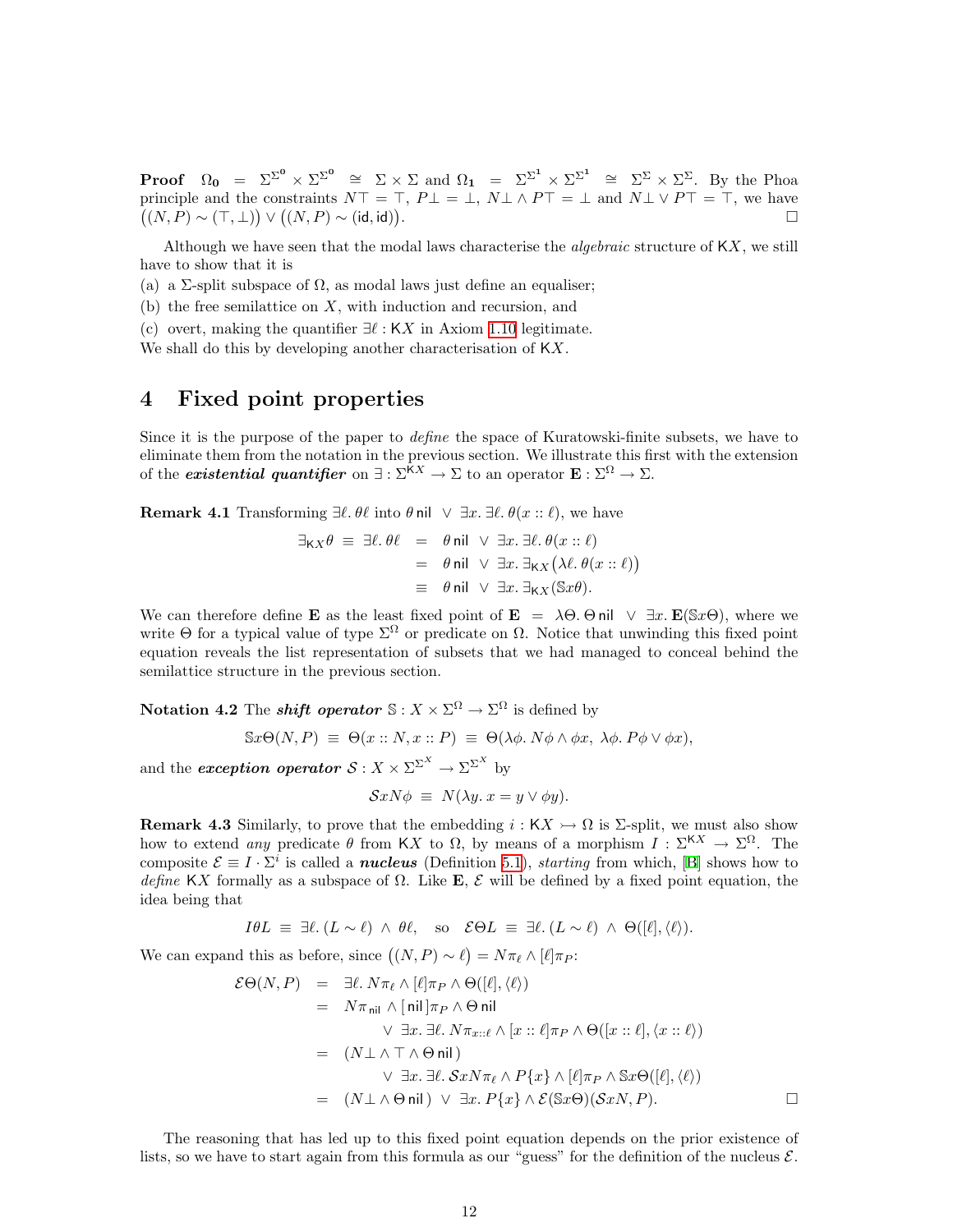First let us recall the fixed point property itself, which follows from Axiom [1.9](#page-2-1), but also uses equational induction (Axiom [2.6](#page-5-1)).

<span id="page-12-0"></span>**Proposition 4.4** Let  $A = \Sigma^U$  and  $\Gamma \vdash F : A^A$ . Then  $\Gamma \vdash \alpha \equiv \exists n. F^n \bot : A$  satisfies  $\Gamma \vdash F\alpha = \alpha$ . Moreover, if  $\Gamma \vdash \beta : A$  is a **pre-fixed point**, that is,  $\Gamma \vdash F\beta \leq \beta$ , then  $\Gamma \vdash \alpha \leq \beta$ .

<span id="page-12-1"></span>**Definition 4.5** Let  $\mathcal{E}_{\infty}$  and  $\mathbf{E}_{\infty}$  be the least fixed points of their respective equations above. In the next section we shall prove that  $\mathcal{E}_{\infty}$  is a nucleus on  $\Omega$ , also satisfying

 $\vdash \mathcal{E}_{\infty} \leq \text{id} \text{ and } x : X, \Theta : \Sigma^{\Omega} \vdash \mathcal{E}_{\infty}(\mathbb{S}x\Theta) \leq \mathbb{S}x(\mathbb{S}\mathcal{E}_{\infty}\Theta),$ 

so we define  $\mathsf{K} X \equiv \{ \Omega \mid \mathcal{E}_{\infty} \}.$  We call  $\Gamma \vdash L : \Omega$  **admissible** if  $\mathcal{E}_{\infty}$  admits it:

$$
\Gamma, \Theta: \Sigma^{\Omega} \vdash \mathcal{E}_{\infty} \Theta L = \Theta L.
$$

In Section [6](#page-16-1) we shall show that all *admissible L* are *modal*, so we have the benefit of the algebraic structure that we described in the previous section.

<span id="page-12-2"></span>Lemma 4.6 If  $\Theta \leq \lambda L$ .  $\sigma$  then  $\mathbf{E}_{\infty} \Theta \leq \sigma$ .

**Proof** First,  $\mathbf{E}_0 \Theta = \Theta$  nil  $\leq \sigma$ . Now, if  $\mathbf{E} \leq \lambda \Theta$ .  $\sigma$  then  $\mathbf{E}(\mathbb{S} \mathcal{X} \Theta) \leq \sigma$ , so

 $\Phi \mathbf{E} \equiv \lambda \Theta$ .  $\Theta$  nil  $\vee \exists x$ .  $\mathbf{E}(\mathbb{S}x \Theta) \leq \lambda \Theta$ .  $\sigma$ .

This amounts to saying that  $\Phi(\lambda \Theta, \sigma) \leq (\lambda \Theta, \sigma)$ , *i.e.* that  $\lambda \Theta, \sigma$  is a pre-fixed point of  $\Phi$ ; then by Proposition [4.4](#page-12-0), the least fixed point  $\mathbf{E}_{\infty}$  satisfies  $\mathbf{E}_{\infty} \leq \lambda \Theta$ .  $\sigma$ .

<span id="page-12-3"></span>Lemma 4.7  $\mathcal{E}_{\infty} \Theta L \leq \mathbf{E}_{\infty} \Theta$ .

**Proof** First,  $\mathcal{E}_0 \Theta L = \Theta \text{ nil } \wedge [L] \perp \leq \Theta \text{ nil } = \mathbf{E}_0 \Theta \leq \mathbf{E}_{\infty} \Theta$ , so  $\mathcal{E}_0 \leq \lambda \Theta L$ . E<sub>∞</sub> $\Theta$ . Now suppose that  $\mathcal{E} \leq \lambda \Theta L$ .  $\mathbf{E}_{\infty} \Theta$ . Then

$$
$\mathcal{E}\Theta L = \Theta \text{ nil } \wedge [L] \perp \vee \exists x. \mathcal{E}(\mathbb{S}x\Theta)(\mathcal{S}xN, P) \wedge P\{x\} \leq \mathbf{E}_{\infty}\Theta \vee \exists x. \mathbf{E}_{\infty}(\mathbb{S}x\Theta) = \Phi \mathbf{E}_{\infty}\Theta = \mathbf{E}_{\infty}\Theta.
$$

Again we have shown that  $\lambda \Theta L$ .  $\mathbf{E}_{\infty} \Theta$  is a pre-fixed point of \$, so it is greater than the least fixed point,  $\mathcal{E}_{\infty}$ .

<span id="page-12-4"></span>Lemma 4.8  $\mathbf{E}_{\infty} = \mathbf{E}_{\infty} \cdot \mathcal{E}_{\infty}$ . **Proof** First,  $\mathbf{E}_0 \Theta = \Theta$  nil =  $\mathcal{E}_0 \Theta$  nil =  $\mathbf{E}_0(\mathcal{E}_0 \Theta) \leq \mathbf{E}_{\infty}(\mathcal{E}_{\infty} \Theta)$ .

Now suppose that  $\mathbf{E} \leq \mathbf{E}_{\infty} \cdot \mathcal{E}_{\infty}$ . Then

$$
\Phi \mathbf{E} \Theta = \Theta \text{ nil } \vee \exists x. \mathbf{E}(\mathbb{S}x \Theta)
$$
  
\n
$$
\leq \mathbf{E}_{\infty}(\mathcal{E}_{\infty} \Theta) \vee \exists x. \mathbf{E}_{\infty}(\mathcal{E}_{\infty}(\mathbb{S}x \Theta)) \qquad \text{hypothesis}
$$
  
\n
$$
\leq \mathbf{E}_{\infty}(\mathcal{E}_{\infty} \Theta) \vee \exists x. \mathbf{E}_{\infty}(\mathbb{S}x(\mathbb{S}\mathcal{E}_{\infty} \Theta)) \qquad \text{Definition 4.5}
$$
  
\n
$$
= \Phi \mathbf{E}_{\infty}(\mathbb{S}\mathcal{E}_{\infty} \Theta) = \mathbf{E}_{\infty}(\mathcal{E}_{\infty} \Theta),
$$

<span id="page-12-5"></span>*i.e.*  $\mathbf{E}_{\infty} \cdot \mathcal{E}_{\infty}$  is a pre-fixed point of  $\Phi$ , so  $\mathbf{E}_{\infty} \leq \mathbf{E}_{\infty} \cdot \mathcal{E}_{\infty}$ , but they are equal since  $\mathcal{E}_{\infty} \leq id$ .  $\square$ 

**Proposition 4.9** KX  $\subset \Omega$  is overt (not open), with existential quantifier and  $\Diamond$ -modal operator

$$
\exists_{\mathsf{K}X} \equiv \mathbf{E} \cdot I + \Sigma^{!_{\mathsf{K}X}}
$$
 and  $\mathbf{E} = \exists_{\mathsf{K}X} \cdot \Sigma^{i}$ .

**Proof** We require  $\theta \leq \lambda \ell$ . σ iff  $\exists \ell$ .  $\theta \ell \leq \sigma$ . Forwards,  $\Theta \leq \lambda L$ .  $\sigma \vdash \mathbf{E}_{\infty} \Theta \leq \sigma$  (Lemma [4.6](#page-12-2)). Conversely,  $\mathcal{E}_{\infty}\Theta L \leq \mathbf{E}_{\infty}\Theta = \mathbf{E}_{\infty}(\mathcal{E}_{\infty}\Theta)$  (Lemmas [4.7](#page-12-3) and [4.8\)](#page-12-4). From this we also have  $\exists_{\mathsf{K} X} \cdot \Sigma^i = \mathbf{E}_{\infty} \cdot I \cdot \Sigma^i = \mathbf{E}_{\infty} \cdot \mathcal{E}_{\infty} = \mathbf{E}_{\infty}.$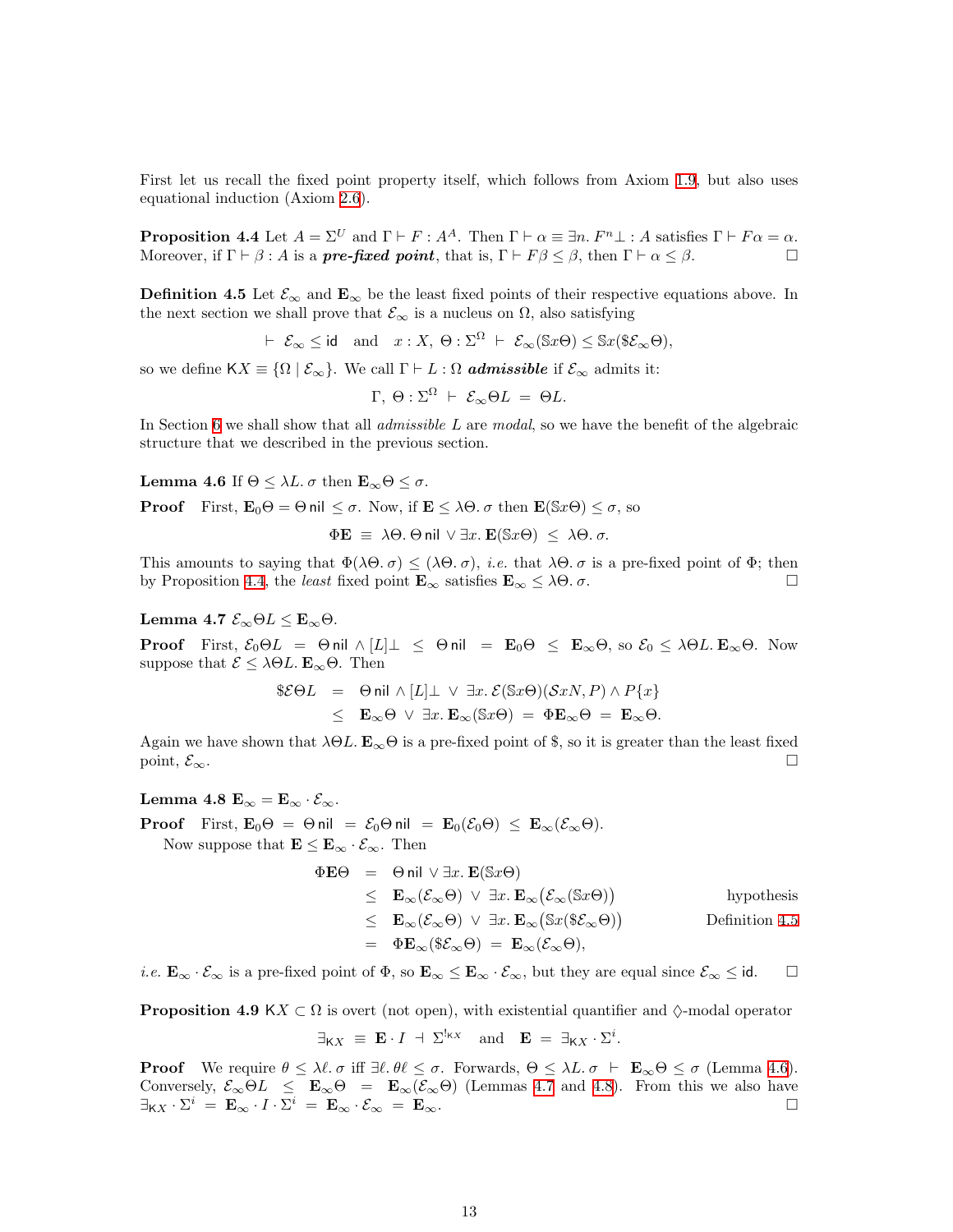<span id="page-13-0"></span>Besides equational and fixed point induction (Axiom [2.6](#page-5-1) and Proposition [4.4\)](#page-12-0), we shall need two other principles in the rest of the paper. The idea of the first one is that  $\Theta_{\top}L$  means  $\exists \ell, L \sim \ell$ , and in fact  $\Theta_{\top} = \mathcal{E}_{\infty}$ .

**Lemma 4.10** Let  $\vdash \Theta_{\top} : \Sigma^{\Omega}$  be the least solution of

$$
\Theta_{\top}(N,P) = N \bot \vee \exists x. \Theta_{\top}(\mathcal{S}xN,P) \wedge P\{x\}.
$$

<span id="page-13-3"></span>Then  $L : K X \vdash \Theta_{\top} L = \top$ , *i.e.*  $\Theta_{\top} (N, P) = \top$  for all admissible  $(N, P)$ .

Proposition 4.11 We have the induction scheme

$$
\cfrac{\Gamma, L: \Omega, \Theta L = \top \vdash \Theta(x::L) = \top}{\Gamma \vdash \Theta : \Sigma^{\Omega} \qquad \Gamma \vdash \Theta \text{nil} = \top} \qquad \cfrac{\Gamma, L: \Omega, \Theta L = \top \vdash \Theta(x::L) = \top}{\Gamma \vdash \Theta \leq \$\text{if } \Theta \leq \top} \qquad \cfrac{\Gamma, L: \Omega, \Theta L = \top}{\Gamma \vdash \Theta \leq \$\text{if } \Theta \leq \top} \qquad \cfrac{\Gamma, L: \Omega \vdash \Theta \leq \top}{\Gamma \vdash \Theta \leq \$\text{if } \Theta \leq \top} \qquad \cfrac{\Gamma, L: \Omega \vdash \Theta \leq \top}{\Gamma \vdash \Theta \leq \$\text{if } \Theta \leq \top} \qquad \cfrac{\Gamma, L: \Omega \vdash \Theta \leq \top}{\Gamma \vdash \Theta \leq \$\text{if } \Theta \leq \top} \qquad \cfrac{\Gamma, L: \Omega \vdash \Theta \leq \top}{\Gamma \vdash \Theta \leq \$\text{if } \Theta \leq \top} \qquad \cfrac{\Gamma, L: \Omega \vdash \Theta \leq \top}{\Gamma \vdash \Theta \leq \$\text{if } \Theta \leq \top} \qquad \cfrac{\Gamma, L: \Omega \vdash \Theta \leq \top}{\Gamma \vdash \Theta \leq \$\text{if } \Theta \leq \top} \qquad \cfrac{\Gamma, L: \Omega \vdash \Theta \leq \top}{\Gamma \vdash \Theta \leq \$\text{if } \Theta \leq \top} \qquad \cfrac{\Gamma, L: \Omega \vdash \Theta \leq \top}{\Gamma \vdash \Theta \leq \$\text{if } \Theta \leq \top} \qquad \cfrac{\Gamma, L: \Omega \vdash \Theta \leq \top}{\Gamma \vdash \Theta \leq \$\text{if } \Theta \leq \$\text{if } \Theta \leq \$\text{if } \Theta \leq \$\text{if } \Theta \leq \$\text{if } \Theta \leq \$\text{if } \Theta \leq \$\text{if } \Theta \leq \$\text{if } \Theta \leq \$\text{if } \Theta \leq \$\text{if } \Theta \leq \$\text{if } \Theta \leq \$\text{if } \Theta \leq \$\text{if } \Theta \leq \$\text{if } \Theta \leq \$\text{if } \Theta \leq \$\text{if } \Theta \leq \
$$

$$
\begin{array}{rcl}\n\Theta(N,P) & \geq & \$\mathcal{E}_{\infty}\Theta(N,P) \\
& = & \mathcal{E}_{0}\Theta(N,P) \ \lor \ \exists x.\ \mathcal{E}_{\infty}(\mathbb{S}x\Theta)(\mathcal{S}xN,P) \land P\{x\} \\
& \geq & N\bot \ \lor \ \exists x.\ \mathcal{E}_{\infty}\Theta(\mathcal{S}xN,P) \land P\{x\}\n\end{array}
$$

but  $\Theta_{\top}$  is the least (pre)fixed point of this, so  $\Theta_{\top} \leq \Theta$ . Hence if  $(N, P)$  is admissible then  $\Theta(N, P) \geq \Theta_{\sf T}(N, P) = \top.$ 

Although the form of this result is very familiar, its usefulness is rather limited, as it only tells us about open subspaces. Ultimately, Corollary [10.12](#page-29-3) will provide an induction scheme of the form that *any* subspace that includes nil and is closed under :: is the whole space. The principle that we shall invoke repeatedly in Section [6](#page-16-1) is the following.

<span id="page-13-1"></span>**Proposition 4.12** Let  $\Gamma \vdash \Theta, \Phi : \Sigma^{\Omega}$  (*i.e.* particular  $\Theta$  and  $\Phi$  are given). Then

$$
\Gamma, L: \Omega \vdash \mathcal{E}_0 \Theta L \leq \Phi L
$$
  

$$
\Gamma, \mathcal{E} \leq \text{id nucleus}, L: \Omega, \mathcal{E} \Theta L \leq \Phi L \vdash \$ \mathcal{E} \Theta L \leq \Phi L
$$
  

$$
\Gamma, L: \mathsf{K} X \vdash \Theta L \leq \Phi L
$$

*i.e.*  $\Theta L \leq \Phi L$  for all admissible L.

**Proof** By equational induction (Axiom [2.6](#page-5-1)), Γ,  $n : \mathbb{N} \vdash \mathbb{S}^n \mathcal{E}_0 \Theta \leq \Phi$ , so  $\Gamma \vdash \mathcal{E}_{\infty} \Theta =$  $\exists n. \, \$^n \mathcal{E}_0 \Theta \leq \Phi$ . Hence if L is admissible then  $\Theta L = \mathcal{E}_{\infty} \Theta L \leq \Phi L$ .

## 5 Stages in the construction

<span id="page-13-2"></span>**Definition 5.1** Recall from [\[B](#page-33-12)] that  $\Gamma \vdash \mathcal{E} : \Sigma^{\Omega} \to \Sigma^{\Omega}$  is a *nucleus* on  $\Omega$  if

$$
\Gamma, H: \Sigma^3 \Omega \vdash \mathcal{E}(\lambda L: \Omega, H(\lambda \Theta: \Sigma^{\Omega}. (\mathcal{E} \Theta L))) L = \mathcal{E}(\lambda L: \Omega, H(\lambda \Theta: \Sigma^{\Omega}. \Theta L)) L.
$$

Beware that we have shamelessly appropriated this word from locale theory, in which a nucleus  $j$ satisfies  $id \leq j \leq j^2$ . Nuclei in ASD need not in general be order-related to id, but those in this paper will satisfy  $\mathcal{E}$  < id.

A nucleus  $\Gamma \vdash \mathcal{E} : \Sigma^{\Omega} \to \Sigma^{\Omega}$  on  $\Omega$  **admits** a term  $\Gamma \vdash L : \Omega$  if

$$
\Gamma
$$
,  $\Theta$ :  $\Sigma^{\Omega}$   $\vdash$   $\mathcal{E}\Theta L = \Theta L$  or  $\Gamma \vdash \lambda\Theta$ .  $\mathcal{E}\Theta L = \lambda\Theta$ .  $\Theta L$ .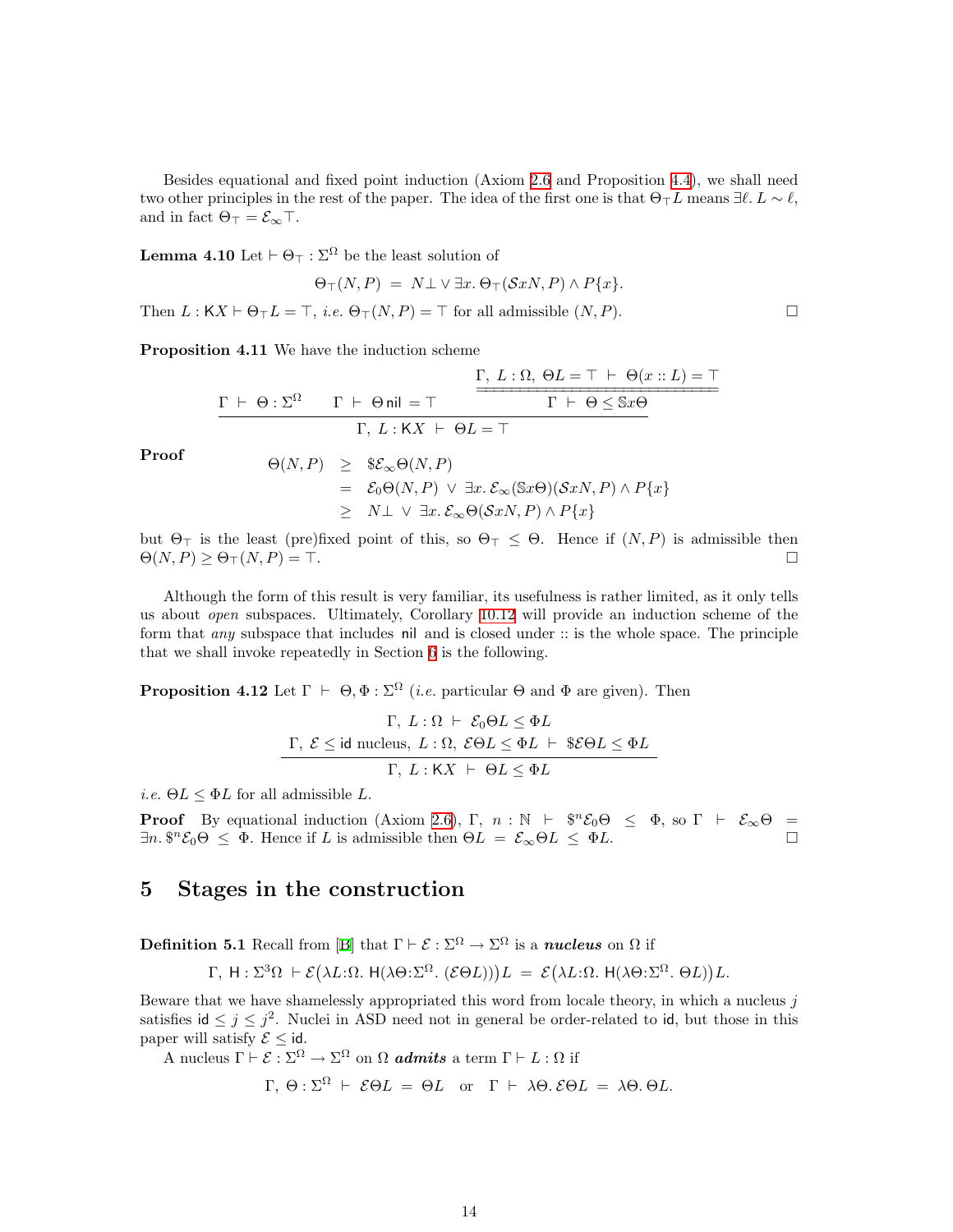If the context  $\Gamma$  is empty, [\[B](#page-33-12)] allows us to introduce a subtype  $i : {\Omega \mid \mathcal{E}} \rightarrow \Omega$  with  $\Sigma$ -splitting I for which  $\mathcal{E} = I \cdot \Sigma^i$ . Then L belongs to the subtype iff  $\mathcal{E}$  admits it. In this paper we shall need to define nuclei in non-trivial contexts, but we will not introduce the corresponding dependent types.

<span id="page-14-0"></span>**Definition 5.2** Following Remark [4.3](#page-11-2), we construct the subspace  $\mathsf{K} \mathsf{X} \subset \Omega$  using the nucleus  $\mathcal{E}_{\infty}$ that is defined as the least fixed point of the operator  $\hat{\mathcal{E}} : (\Sigma^{\Omega} \to \Sigma^{\Omega}) \to (\Sigma^{\Omega} \to \Sigma^{\Omega})$ , where

$$
\mathscr{E}\Theta(N,P) = \mathcal{E}_0\Theta(N,P) \ \lor \ \exists x.\ \mathcal{E}(\mathbb{S}x\Theta)(\mathcal{S}xN,P) \land P\{x\}
$$

and 
$$
\mathcal{E}_0 \equiv \$\perp \equiv \lambda \Theta L. [L] \perp \wedge \Theta \text{ nil } \equiv \lambda \Theta NP. N \perp \wedge \Theta(\top, \perp).
$$

The objects  $X^{(n)} \equiv {\Omega \mid \mathcal{F}^n \mathcal{E}_0}$  that are obtained as the successive unwindings of this equation intuitively represent the collections of subsets of  $X$  with at most  $n$  elements.

Lemma 5.3  $\mathcal{F}\top \wedge F \bot \leq \mathcal{F}F$ .

**Proof** Apply Axiom 2.4 to 
$$
F \bot = \top \vdash \top = F \vdash \mathcal{F} \top = \mathcal{F} F
$$
.

This result shows how the singleton  $\{ \text{nil} \}$  is embedded as a subspace of  $\Omega$ .

<span id="page-14-3"></span>**Lemma 5.4** The singleton  $i : \{ \text{nil} \} \longrightarrow \Omega$  is a  $\Sigma$ -split subspace, where

$$
\sigma : \Sigma^{\{ \text{nil} \}} \vdash I\sigma \equiv \lambda NP. \sigma \wedge N\bot
$$
  

$$
\Theta : \Sigma^{\Omega} \vdash \mathcal{E}_0 \Theta \equiv I(\Sigma^i \Theta) = \lambda NP. \Theta \text{nil} \wedge N\bot.
$$

<span id="page-14-5"></span>Moreover  $\mathcal{E}_0 \leq id$ , so  $I + \Sigma^i$ , and if  $\mathcal{E}$  is any nucleus on  $\Omega$  that admits nil then  $\mathcal{E}_0 \leq \mathcal{E}$ .

Lemma 5.5  $\Theta(N, r \cdot P) \wedge P(r) = \Theta(N, P) \wedge P(r)$ 

$$
(x::SxN) = (x::N) \le N \le SxN = Sx(x::N)
$$
  

$$
P \le (x::P) \qquad (x::P)\{x\} = \top \qquad P\{x\} \wedge \phi x \le P\phi
$$

Proof Apply Axiom [2.4](#page-5-2) to

$$
\phi x = \top \vdash N\phi = SxN\phi, \ \{x\} \le \phi \quad \text{and} \quad P\{x\} = \top \vdash x :: P = P.
$$

<span id="page-14-2"></span><span id="page-14-1"></span>Lemma 5.6  $\mathcal{E}(\mathbb{S}x\Theta) \leq \mathbb{S}x(\$ \mathcal{E}\Theta).$ 

<span id="page-14-4"></span>**Lemma 5.7** If  $\mathcal{E} \leq \mathsf{id}$  then  $\Re \mathcal{E} \leq \mathsf{id}$ .

**Lemma 5.8** If  $\mathcal{E}$  is a nucleus with  $\mathcal{E} \leq$  id then so is  $\mathcal{E}$ .

**Proof** Expanding the definition of the *outer*  $\mathscr{E}$ , in which  $H : \Sigma^3 \Omega$ ,

$$
\mathcal{E}(\lambda L. H(\lambda \Theta. (\underline{\mathcal{E}} \Theta L)))(N, P)
$$
  
=  $\mathcal{E}_0(\lambda L. H(\lambda \Theta. (\underline{\mathcal{E}} \Theta L)))$   
 $\vee \exists x. \mathcal{E}(\mathcal{S}x(\lambda L. \underline{\mathcal{E}} \Theta L)))(\mathcal{S}xN, P) \wedge P\{x\},$ 

and we have to show that we may delete the *inner* ones. First note that  $\Theta$  nil  $\leq$   $\mathcal{E}\Theta$  nil  $\leq$   $\Theta$  nil, by Definition [5.2](#page-14-0) and Lemma [5.7.](#page-14-1) Then

$$
\mathcal{E}_0(\lambda L'. H(\lambda \Theta. \$ \mathcal{E} \Theta L'))
$$
\n
$$
= \lambda L. (\lambda L'. H(\lambda \Theta. \$ \mathcal{E} \Theta L')) \text{ nil } \wedge [L] \perp
$$
\n
$$
= \lambda L. H(\lambda \Theta. \$ \mathcal{E} \Theta \text{ nil } \wedge [L] \perp)
$$
\n
$$
= \lambda L. H(\lambda \Theta. \Theta \text{ nil }) \wedge [L] \perp
$$
\n
$$
= \lambda L. (\lambda L'. H(\lambda \Theta. \Theta L')) \text{ nil } \wedge [L] \perp
$$
\n
$$
= \mathcal{E}_0(\lambda L'. H(\lambda \Theta. \Theta L'))
$$
\n
$$
\mathcal{E}(\$x(\lambda L. H(\lambda \Theta. \Theta L)))
$$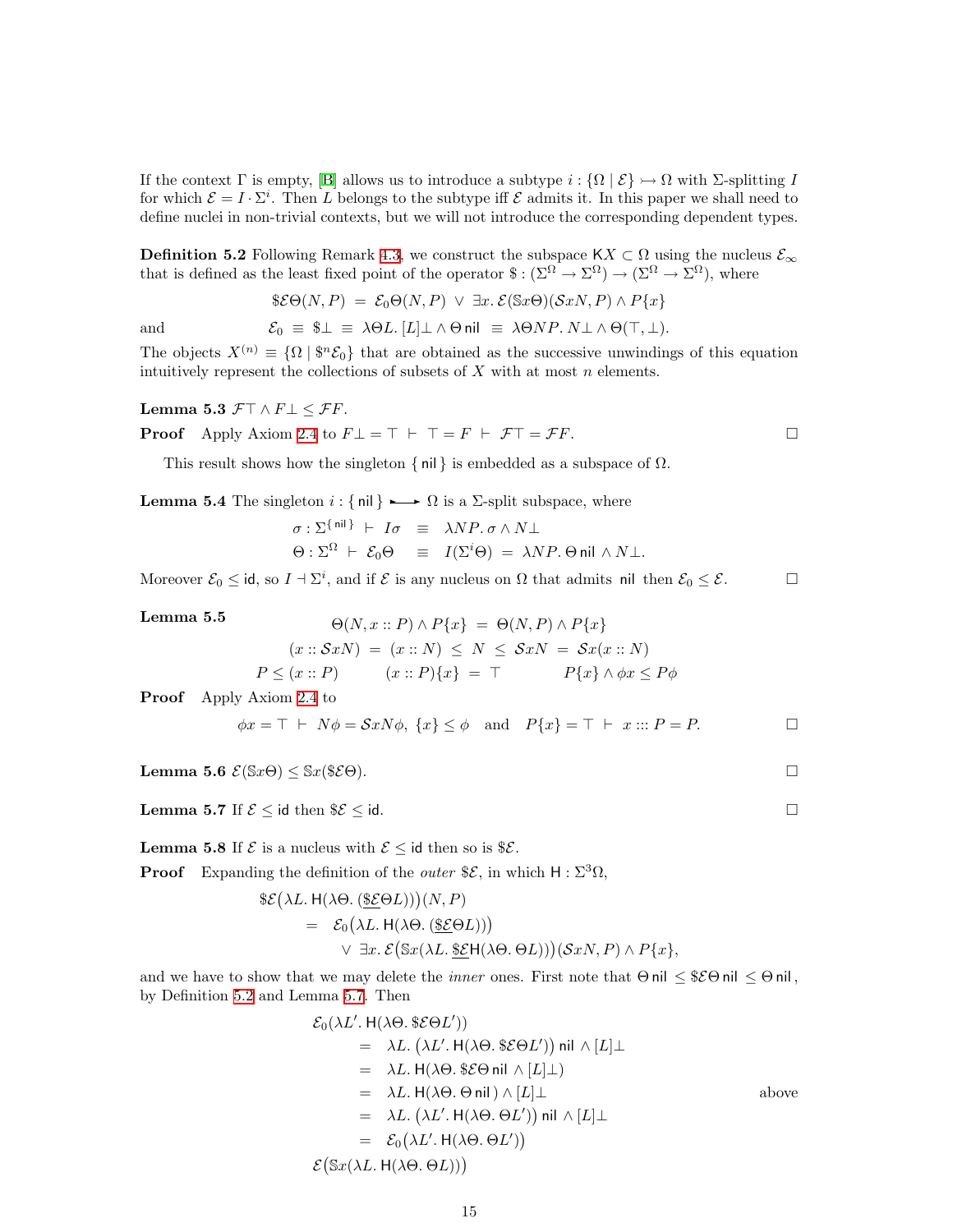$$
\geq \mathcal{E}(\mathbb{S}x(\lambda L. H(\lambda \Theta. \mathcal{E} \Theta L))) \qquad \mathcal{E} \leq id
$$
  
\n
$$
= \mathcal{E}(\lambda L. H(\lambda \Theta. \mathcal{E} \Theta(x :: L)))) \qquad def \mathcal{E} \leq id
$$
  
\n
$$
\geq \mathcal{E}(\lambda L. H(\lambda \Theta. \mathcal{E}(\mathbb{S}x \Theta)L)) \qquad \text{Lemma 5.6}
$$
  
\n
$$
= \mathcal{E}(\lambda L. (H \cdot \Sigma^{\mathbb{S}x})(\lambda \Theta. \mathcal{E} \Theta L)) \qquad def \Sigma^{(-)}
$$
  
\n
$$
= \mathcal{E}(\lambda L. H(\lambda \Theta. (\mathbb{S}x \Theta)L)) \qquad \mathcal{E} \text{ nucleus wrt } H \cdot \Sigma^{\mathbb{S}x}
$$
  
\n
$$
= \mathcal{E}(\lambda L. H(\lambda \Theta. (\mathbb{S}x \Theta)L)) \qquad \text{def } \Sigma^{(-)}
$$
  
\n
$$
= \mathcal{E}(\lambda L. H(\lambda \Theta. \Theta(x :: L))) \qquad \text{def } \mathbb{S}x \square
$$
  
\n
$$
= \mathcal{E}(\mathbb{S}x(\lambda L. H(\lambda \Theta. \Theta L))) \qquad \text{def } \mathbb{S}x \square
$$

As we have said, the ASD calculus does not currently allow us to define  $X^{(n)}$  as a type dependent on *n*, but we can at least introduce  $\mathcal{F}^n \mathcal{E}_0$  as a *term* dependent on *n*.

<span id="page-15-0"></span>Proposition 5.9  $n : \mathbb{N} \vdash \$n \mathcal{E}_0 : \Sigma^{\Omega} \to \Sigma^{\Omega}$  are nuclei with  $n : \mathbb{N} \vdash \$n \mathcal{E}_0 \leq \$n+1 \mathcal{E}_0 \leq \text{id}$ .

**Proof** The term  $n : \mathbb{N} \to \mathbb{S}^n \mathcal{E}_0$  is formed by recursion. The base case of the induction is that  $\vdash \mathcal{E}_0 \leq \mathsf{id}$  is a nucleus, which is Lemma [5.4.](#page-14-3) The induction step,

$$
\mathcal{E}: (\Sigma^{\Omega})^{(\Sigma^{\Omega})}, \ \mathcal{E} \leq \text{id}, \ \mathcal{E} \text{ nucleus } \vdash \ \mathcal{E} \leq \$\mathcal{E} \leq \text{id}, \ \$\mathcal{E} \text{ nucleus},
$$

was proved in Lemmas [5.7](#page-14-1) and [5.8](#page-14-4); it has equations as hypotheses and conclusions. From these things we may deduce the result by equational induction on  $\mathbb N$  (Axiom [2.6\)](#page-5-1).

**Proposition 5.10**  $\vdash \mathcal{E}_{\infty} \equiv \exists n. \, \$^n \mathcal{E}_0$  is a nucleus with  $\mathcal{E}_{\infty} \leq \mathsf{id}$ .

**Proof** By the previous result,  $\mathbb{S}^n \mathcal{E}_0 = \mathbb{S}^{n+1} \perp$  is an ascending chain of nuclei with  $\mathbb{S}^n \mathcal{E}_0 \leq \mathbb{S}$ . Writing

$$
\mathcal{E} : (\Sigma^{\Omega})^{(\Sigma^{\Omega})} + F\mathcal{E}, G\mathcal{E} : \Sigma
$$

for the two sides of Definition [5.1](#page-13-2) for a nucleus, Axiom [1.9](#page-2-1) gives

$$
\begin{array}{rcl}\n\vdash & F\mathcal{E}_{\infty} & = & F(\exists n. \, \$^n \mathcal{E}_0) = \exists n. \, F(\$^n \mathcal{E}_0) \\
& = & \exists n. \, G(\$^n \mathcal{E}_0) = G(\exists n. \, \$^n \mathcal{E}_0) = G\mathcal{E}_{\infty},\n\end{array}
$$

so  $\mathcal{E}_{\infty}$  is a nucleus. Lemma [5.7](#page-14-1) showed that \$id  $\leq$  id, so id is a pre-fixed point of \$, whence  $\mathcal{E}_{\infty} \leq$  id by Proposition [4.4](#page-12-0).  $\Box$ 

This justifies Definition [4.5](#page-12-1) and so the other results of the last section, apart from showing that all definable finite subsets give rise to admissible pairs.

<span id="page-15-2"></span><span id="page-15-1"></span>**Lemma 5.11**  $\&$  admits nil, since  $\Theta$  nil  $\leq$   $\&$   $\Theta$  nil .  $\Box$ 

**Lemma 5.12** If  $\mathcal E$  admits L then  $\mathcal E$  admits  $x :: L$ .

Proof  
\n
$$
\Theta(x::L) = (\mathbb{S}x\Theta)L = \mathcal{E}(\mathbb{S}x\Theta)L
$$
\n
$$
\leq \mathbb{S}x(\mathbb{S}\mathcal{E}\Theta)L = \mathbb{S}\mathcal{E}\Theta(x::L)
$$
\n
$$
\leq (\mathbb{S}x\Theta)L.
$$

So  $\Theta$  :  $\Sigma^{\Omega}$   $\vdash$   $\Theta(x::L) = \mathcal{E}\Theta(x::L)$  as required.

**Lemma 5.13** If  $\vdash \mathcal{E} \leq$  id is a nucleus then the pair

$$
1 \xrightarrow{\text{nil}} \{\Omega \mid \$\mathcal{E}\} \xleftarrow{\colon} X \times \{\Omega \mid \mathcal{E}\}
$$

is jointly  $\Sigma$ -split epi.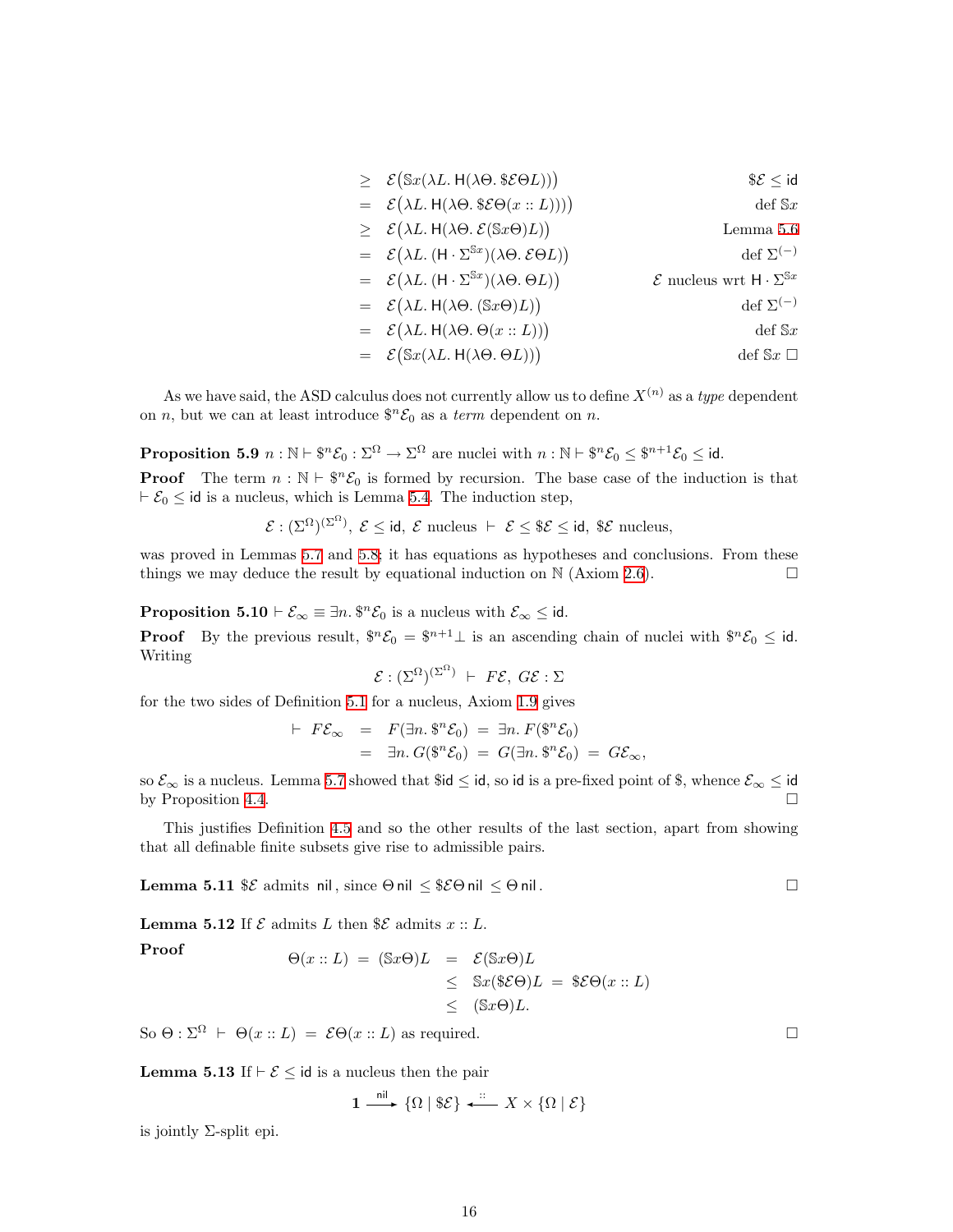<span id="page-16-0"></span>Proof We have just shown that the two maps are well defined. In the diagram



we have to show that the inverse image map is given by the formula shown, and is split mono.

Let  $\Theta$ :  $\Sigma^{\{\Omega | \mathcal{E}\}}$ ,  $x: X$  and  $L: \{\Omega | \mathcal{E}\}$ , *i.e.*  $\mathcal{E}$  admits L. This means that

 $\Theta(x:: L) = \mathbb{S}x\Theta L = \mathcal{E}(\mathbb{S}x\Theta)L = \Phi xL,$ 

which justifies the inverse image map. Now the composite takes

$$
\Theta \mapsto (\sigma, \Phi) \quad \mapsto \quad \lambda L. \sigma \wedge [L] \bot \vee \exists x. \Phi x(\mathcal{S}x[L], \langle L \rangle) \wedge \langle L \rangle \{x\}
$$
\n
$$
= \quad \lambda L. \Theta \text{ nil } \wedge [L] \bot \vee \exists x. \mathcal{E}(\mathbb{S}x\Theta)(\mathcal{S}x[L], \langle L \rangle) \wedge \langle L \rangle \{x\},
$$

which is  $$E\Theta$ , but the hypothesis on  $\Theta$  says that  $\Theta = $E\Theta$ .

Hence  $1 + X \to X^{(1)}$ ,  $1 + X + X^2 \to X^{(2)}$ ,  $1 + X + X^2 + X^3 \to X^{(3)}$ , ...

<span id="page-16-4"></span>**Proposition 5.14** The pair  $1 \xrightarrow{\text{nil}} K X \xleftarrow{\text{::}} X \times K X$  is jointly  $\Sigma$ -split epi.

## <span id="page-16-1"></span>6 Admissible implies modal

Now we use the induction scheme in Proposition [4.12](#page-13-1) to prove that all admissible pairs  $\Gamma \vdash (N, P)$ : KX satisfy the modal laws, starting with the properties of the "possibility" operator P.

**Lemma 6.1** 
$$
\Sigma^X \triangleleft \Sigma^{\Sigma^X}
$$
 by  $\pi \mapsto \lambda \phi$ .  $\exists x. \phi x \wedge \pi x$  and  $P \mapsto \lambda x. P\{x\}$ .

Indeed, if  $(N, P)$  is admissible then P is recovered from  $\pi$ :

### <span id="page-16-5"></span>Lemma 6.2

 $L : \mathsf{K}X, \phi : \Sigma^{X} \vdash \langle L \rangle \phi = \exists x. \langle L \rangle \{x\} \wedge \phi x \equiv \exists x. \pi x \wedge \phi x \equiv \exists x. x \in L \wedge \phi x.$ 

**Proof**  $(\exists x. P\{x\} \land \phi x) \leq P\phi$  by Lemma [5.5,](#page-14-5) so we have to prove  $\geq$ .

Consider  $\Theta = \lambda NP$ .  $P\phi$  and  $\Phi = \lambda NP$ .  $\exists y$ ,  $P\{y\} \wedge \phi y$  in the context  $\Gamma = [\phi : \Sigma^X]$ . Then  $\vdash \mathcal{E}_0 \Theta \leq \Phi$  and  $\mathcal{E}, \ \mathcal{E}\Theta \leq \Phi \vdash \$ \mathcal{E}\Theta \leq \Phi$ . Hence  $L : \mathsf{K}X, \ \phi : \Sigma^X \vdash \langle L \rangle \phi \equiv \Theta L \leq \Phi L \equiv$  $\exists x. \langle L \rangle \{x\} \wedge \phi x$  by Proposition [4.12.](#page-13-1)

<span id="page-16-3"></span>**Corollary 6.3** 
$$
\langle L \rangle \bot = \bot
$$
,  $\langle L \rangle (\phi \lor \psi) = \langle L \rangle \phi \lor \langle L \rangle \psi$   $\langle L \rangle (\phi \land \pi) = \langle L \rangle \phi$ .   
Next we consider the "necessity" operator N.

<span id="page-16-2"></span>Lemma 6.4 (*N*, *P*) : K*X*  $\vdash$  *N*π ≡ *N*(*λx*. *P*{*x*}) = ⊤, so (*N*, *P*) ~ (*N*, *P*).

**Proof** Consider  $\Theta(N, P) = N(\lambda x. P\{x\})$ . Then  $\Theta$  nil =  $\top$  and

$$
\begin{array}{rcl}\n(\mathbb{S}x \Theta)(N, P) & = & (x :: N)\big(\lambda y. \ (x :: P)\{y\}\big) \\
& = & N(\lambda y. \ P\{y\} \lor y = x) \land (\ P\{x\} \lor x = x) \\
& \geq & N(\lambda y. \ P\{y\}) = \Theta(N, P),\n\end{array}
$$

so by Proposition [4.11](#page-13-3),  $H(N, P) = \top$  for all admissible  $(N, P)$ .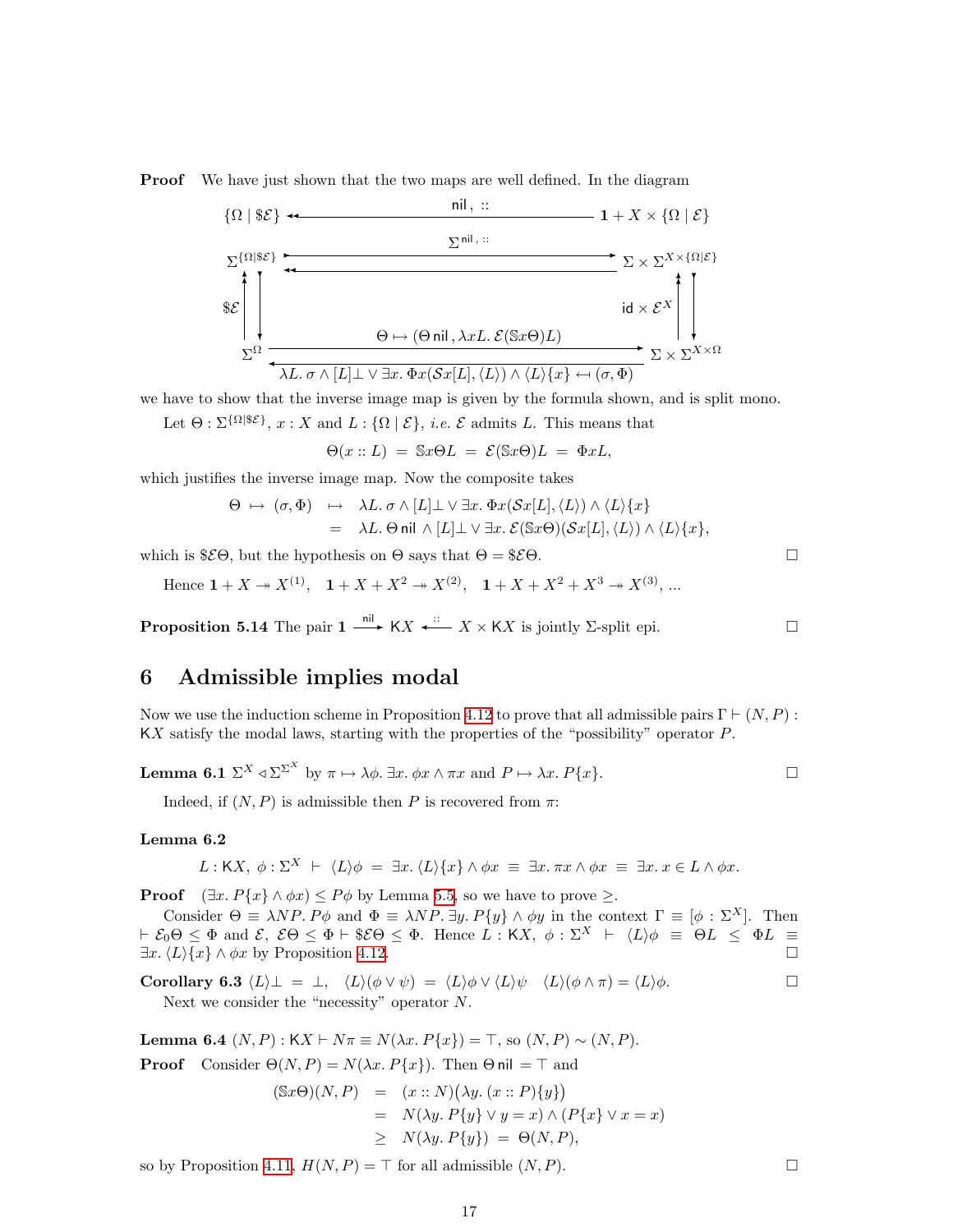<span id="page-17-0"></span>**Lemma 6.5** If  $L:$  KX then  $[L]$  preserves finite meets.

**Proof** We can show that  $N\top = \top$  using  $\Theta(N, P) \equiv N\top$  in Proposition [4.11.](#page-13-3) For  $N\phi \wedge N\psi \leq$  $N(\phi \land \psi)$  consider  $\Theta(N, P) \equiv N\phi \land N\psi$  and  $\Phi(N, P) \equiv N(\phi \land \psi)$  in Proposition [4.12](#page-13-1).

<span id="page-17-3"></span>**Corollary 6.6**  $[L]$   $\top = \top$ ,  $[L](\phi \wedge \psi) = [L] \phi \wedge [L] \psi$  and  $[L](\phi \wedge \pi) = [L] \phi$ .

**Proof** The last uses Lemma [6.4](#page-16-2).

**Lemma 6.7** L : KX,  $x : X$ ,  $\phi : \Sigma^{X} \vdash x \in L \wedge [L] \phi \leq \phi x$ , where  $(x \in L) \equiv \langle L \rangle \{x\}$ .

**Proof** With  $L = (N, P)$ , this says that  $N\phi \wedge P\{x\} \leq \phi x$ . Consider  $\Theta(N, P) = N\phi \wedge P\{x\}$  and  $\Phi(N, P) = \phi x$  in Proposition [4.12](#page-13-1).

<span id="page-17-4"></span>**Corollary 6.8**  $[L](\phi \lor \psi) \leq [L]\phi \lor \langle L \rangle \psi$  and  $\langle L \rangle(\phi \land \psi) \geq \langle L \rangle \phi \land [L]\psi$ .

**Theorem 6.9** KX is overt discrete and has no proper open subalgebra for nil and  $\ldots$ 

**Proof** We have just shown that all  $L : K X$  are modal. For modal  $L_1, L_2$ , Proposition [3.10](#page-10-0) said that  $L_1 = L_2$ :  $\Omega$  iff  $(L_1 \sim L_2) = \top$ , which is an open equivalence relation. Proposition [4.9](#page-12-5) said that KX is overt. Lemmas [5.11](#page-15-1)[–5.12](#page-15-2) provided the algebra structure and Corollary [4.11](#page-13-3) said that this is minimal.  $\Box$ 

Unfortunately + is missing: we are not yet in a position to show that  $L_1 + L_2$  is *admissible* when  $L_1$  and  $L_2$  are. This is because if  $L_1: X^{(n)}$  and  $L_2: X^{(m)}$  we would expect  $L_1+L_2: X^{(n+m)}$ , whereas our method of induction only takes us from  $n$  to  $n + 1$ . We shall show that  $+$  is well defined in Lemma [10.9](#page-29-4), using the recursion scheme for nil and ::, but that is still a long way ahead.

## <span id="page-17-1"></span>7 K as a functor

We must show how K acts on  $f : X \to Y$  between overt discrete objects, but we shall also prove that it preserves monos and inverse images, and that it takes coproducts  $(X = Y + Z)$  to products  $(KY \times KZ)$ . This means that any Kuratowski-finite subset L : KX may be partitioned between Y and Z. (We already know from Corollary [3.13](#page-10-1) that  $K0 = 1$ .)

<span id="page-17-2"></span>**Remark 7.1** Recall that  $f: X \to Y$  acts contravariantly on predicates, turning  $\psi: \Sigma^Y$  into  $\Sigma^f \psi \equiv \lambda x. \psi(fx) : \Sigma^X$ , but covariantly on modal operators, so  $P : \Sigma^{\Sigma^X}$  becomes

$$
\Sigma^2 f P \equiv \Sigma^{\Sigma^f} P \equiv P \cdot \Sigma^f \equiv \lambda \psi. \ P(\Sigma^f \psi) \equiv \lambda \psi. \ P(\lambda x. \ \psi(fx)),
$$

*i.e.* the composite with the *inverse* image  $\Sigma^f$  along f. In the case of an inclusion  $i: Y \hookrightarrow X$ , we may similarly compose with the *direct* image  $\exists_i \dashv \Sigma^i$ , *i.e.* 

$$
(P \cdot \exists_i)\psi \equiv P(\lambda x. \exists y. x = iy \land \psi y).
$$

In the case of the coproduct,  $Y \subset X = Y + Z$  is also closed, with  $\Sigma^i \dashv \forall_i$ . For  $\psi : \Sigma^Y$  and  $y : Y$ ,  $\forall_i \psi(iy) = \psi y$ , whilst for  $z : Z$ ,  $\forall_i \psi(iz) = \top$ , so

$$
(N \cdot \forall_i)\psi = N(\lambda x. (\exists y. x = iy \land \psi y) \lor (\exists z. x = jz)).
$$

Locale theorists will recognise this construction as a special case of the relationship with open proper maps that we shall discuss in Section [11](#page-29-1).

**Lemma 7.2** If  $\Gamma \vdash (N, P) : \Omega_X$  is modal then so are  $\Gamma \vdash Kf(N, P) \equiv (N \cdot \Sigma^f, P \cdot \Sigma^f)$  and  $\mathsf{K} i^{-1}(N,P) \; \equiv \; (N \cdot \forall_i$  $, P \cdot \exists_i) : \Omega_Y.$ 

But we have to show that they are *admissible* to KY whenever  $L : KX$ . Writing  $\mathcal{R}(N, P)$  for either of them, we shall do the two cases in parallel, the analogy being that the second is for a partial map  $f: X \to Y$  with decidable support (the "inverse" of  $i: Y \hookrightarrow X$ ). In Lemma [7.9](#page-19-1) we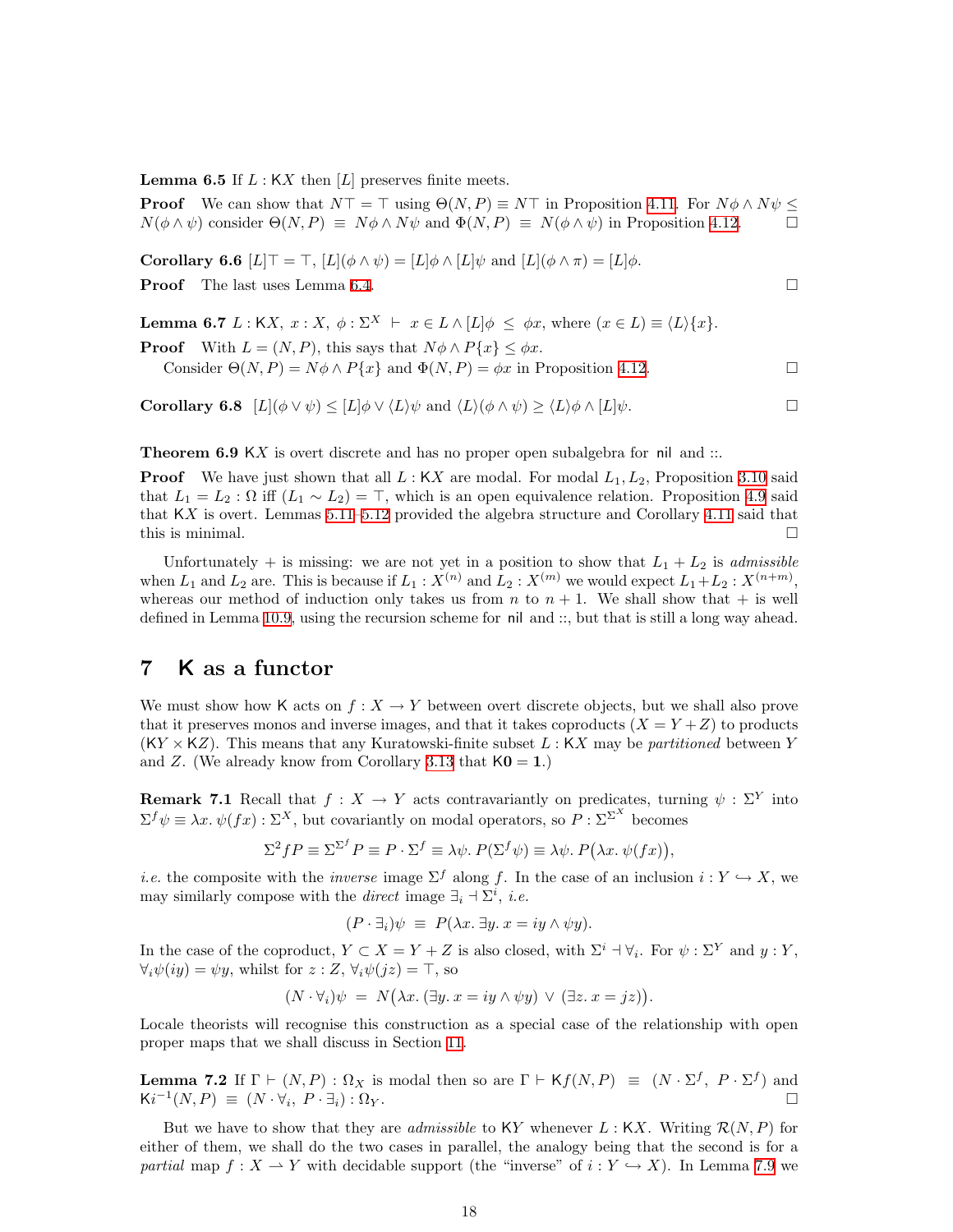shall have to expand an  $\exists x$  in the definition of  $\mathcal{E}_X$ ; the second case has two sub-cases, in which  $x = iy$  (so  $y = fx$ ) and  $x = jz$  (so  $fx$  is undefined). The following lemmas therefore have three cases. We write  $\mathcal{E}_X^{(n)} = \$^n \mathcal{E}_0$  and  $\mathcal{E}_X^{(\infty)} = \exists n. \$^n \mathcal{E}_0$  for the nuclei on  $\Omega_X$  and similarly for Y.

<span id="page-18-0"></span>In all three cases,  $R$  preserves the empty subset and unions:

Lemma 7.3  $\mathcal R$  nil  $_X=$  nil  $_Y,$  so  $[L]\bot\leq [\mathcal R L]\bot$  and  $\mathcal E^{(0)}_X(\Theta\cdot\mathcal R)\leq (\mathcal E^{(0)}_Y\Theta)\cdot\mathcal R.$ **Proof**  $\Sigma^f \top = \forall_i \top = \top$  and  $\Sigma^f \bot = \exists_i \bot = \bot$ .  $[\mathcal{R}L] \perp = [L](H \perp) \geq [L] \perp$  where  $H = \Sigma^f$  or  $\forall_i$ .  $\mathcal{E}_X^{(0)}(\Theta \cdot \mathcal{R}) L \ = \ \Theta(\mathcal{R} \ \textsf{nil} \ ) \big) \wedge [L] \bot \ \geq \ \Theta \ \textsf{nil} \ \wedge [\mathcal{R} L] \bot \ = \ (\mathcal{E}_Y^{(0)} \Theta)(\mathcal{R} L). \qquad \qquad \Box$ 

<span id="page-18-4"></span>Lemma 7.4  $L_1, L_2 : \Omega_X \vdash \mathcal{R}(L_1 + L_2) = \mathcal{R}L_1 + \mathcal{R}L_2$ , so + on  $\Omega$  is natural in  $f: X \to Y$ .

**Proof**  $(N_1 \wedge N_2) \cdot H = N_1 \cdot H \wedge N_2 \cdot H$  and  $(P_1 \vee P_2) \cdot H = P_1 \cdot H \vee P_2 \cdot H$ , where  $H = \Sigma^f$ ,  $\forall_i$ or  $\exists_i$ . . The contract of the contract of the contract of the contract of the contract of  $\Box$ 

R either applies the function f to individual elements x, or "filters" the defined values  $y =$  $fx = f(iy)$  from the undefined ones with  $x = iz$ .

Lemma 7.5  $\mathcal{R}\{x\} = \{fx\}, \quad \mathcal{R}\{iy\} = \{y\} \quad \text{and} \quad \mathcal{R}\{jz\} = \text{nil}.$ **Proof** We do  $\Box$ , the proof for  $\diamondsuit$  being similar.  $[\{x\}](\Sigma^f \psi) = \eta x (\Sigma^f \psi) = (\Sigma^f \psi) x = \psi(fx) = \eta(fx)\psi = [\{fx\}]\psi$  $[\exists iy][(\forall_i\psi) = \eta(iy)(\forall_i\psi) = (\forall_i\psi)(iy) = \psi y = \eta y\psi = [\exists y]\psi$  $[\exists jz\]](\forall_i\psi) = \eta(jz)(\forall_i\psi) = (\forall_i\psi)(jz) = \top = [\text{nil}]\psi.$ 

<span id="page-18-1"></span>Corollary 7.6  $\mathbb{S}x(\Theta \cdot \mathcal{R}) = (\mathbb{S}(fx)\Theta) \cdot \mathcal{R}, \mathbb{S}(iy)(\Theta \cdot \mathcal{R}) = (\mathbb{S}y\Theta) \cdot \mathcal{R}$  and  $\mathbb{S}(jz)(\Theta \cdot \mathcal{R}) = \Theta \cdot \mathcal{R}$ . **Proof**  $\Theta \cdot \mathcal{R}(\lbrace x \rbrace + L) = \Theta(\mathcal{R}(\lbrace x \rbrace + \mathcal{R}L))$ , which is respectively  $\Theta({f_x} + \mathcal{R}L), \Theta({y} + \mathcal{R}L)$  and  $\Theta({\text{nil}} + \mathcal{R}L).$ 

<span id="page-18-2"></span>**Lemma 7.7**  $P\{x\} \leq (P \cdot \Sigma^f)\{fx\}, P\{iy\} = (P \cdot \exists_i)\{y\}$  and  $P{jz} = (P \cdot \exists_i){z}.$ **Proof**  $\{x\}x' = (x = x') \leq (fx = fx') = \sum^{f} \{fx\}x'$ and  $\{iy\}x' = (iy = x') = \exists y'. (y = y') \land (iy' = x') = \exists_i \{y\}x'$ . — Первый профессиональный профессиональный профессиональный профессиональный профессиональный профессиональн<br>В собстановки профессиональный профессиональный профессиональный профессиональный профессиональный профессиона

<span id="page-18-3"></span>**Lemma 7.8** " $fL \setminus fx \subset f(L \setminus x)$ " in the sense that  $(\mathcal{S}xN) \cdot \Sigma^f \leq \mathcal{S}(fx)(N \cdot \Sigma^f), \text{ so } \mathcal{R}(\mathcal{S}xN, P) \leq \mathcal{S}(fx)(\mathcal{R}(N, P)),$  $(\mathcal{S}(iy)N) \cdot \forall_i = \mathcal{S}y(N \cdot \forall_i), \text{ so } \mathcal{R}(\mathcal{S}(iy)N, P) = \mathcal{S}y(\mathcal{R}(N, P)),$ and  $(\mathcal{S}(jz)N) \cdot \forall_i = (N \cdot \forall_i), \text{ so } \mathcal{R}(\mathcal{S}(jz)N, P) = \mathcal{R}(N, P).$ 

Proof

$$
((\mathcal{S}xN) \cdot \Sigma^f)\psi = N(\lambda x'. x' = x \vee \psi(fx'))
$$
  
\n
$$
\leq N(\lambda x'. fx' = fx \vee \psi(fx'))
$$
  
\n
$$
= N(\Sigma^f(\lambda y. y = fx \vee \psi y))
$$
  
\n
$$
= (S(fx)(N \cdot \Sigma^f))\psi
$$
  
\n
$$
((S(iy)N) \cdot \forall_i)\psi = N(\lambda x. x = iy \vee \forall_i \psi x)
$$
  
\n
$$
= N(\lambda x. \exists y'. x = iy' \wedge (iy' = iy \vee \forall_i \psi(iy'))
$$
  
\n
$$
\vee \exists z'. x = jz' \wedge (jz' = iy \vee \forall_i \psi(jz')))
$$
  
\n
$$
= N(\lambda x. \exists y'. x = iy' \wedge (y' = y \vee \forall_i \psi y')
$$
  
\n
$$
\vee \exists z'. x = jz' \wedge (\bot \vee \top))
$$
  
\n
$$
= (N \cdot \forall_i)(\lambda y'. y = y' \vee \psi y')
$$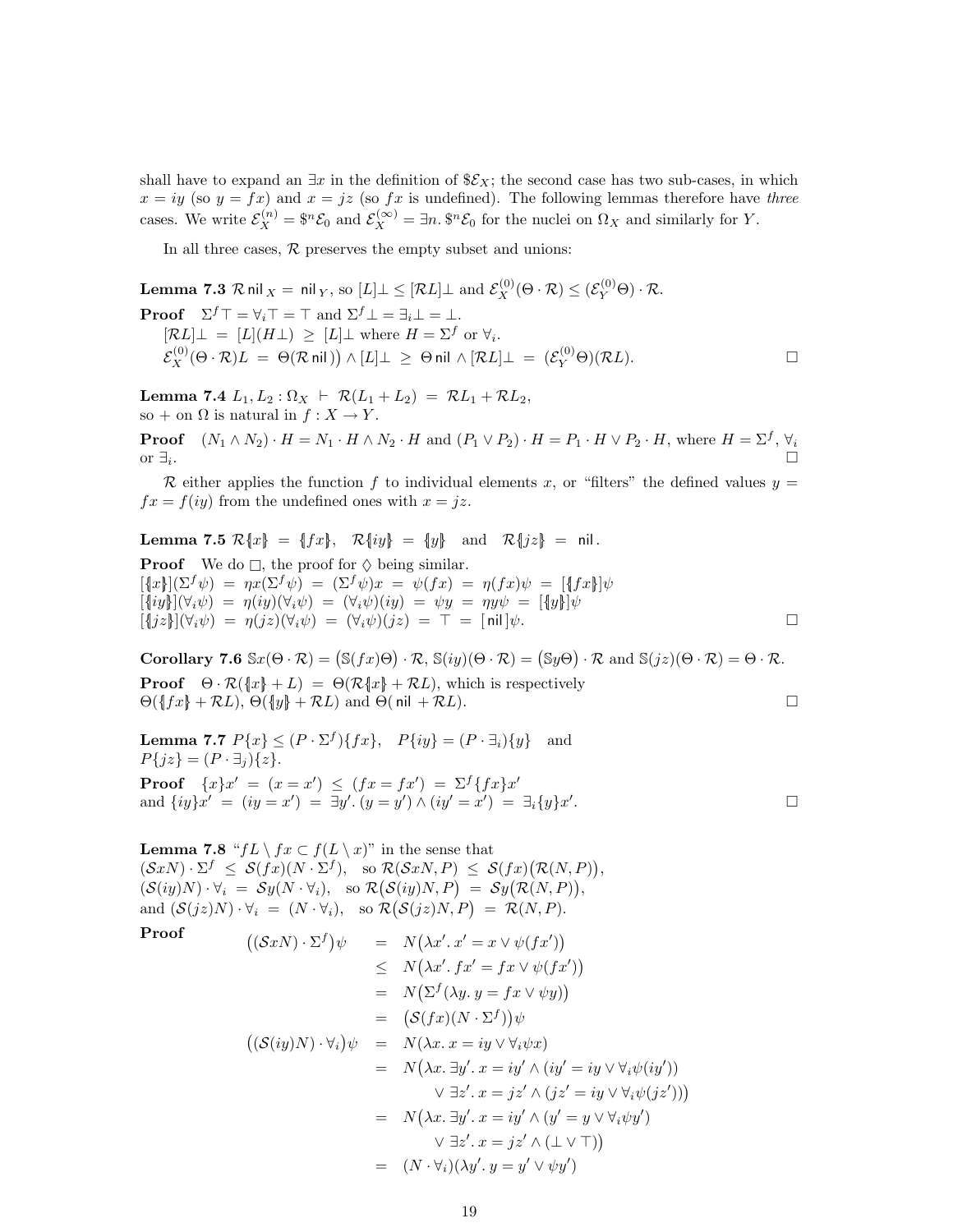$$
= Sy(N \cdot \forall_i)\psi
$$
  
\n
$$
= N(\lambda x. x = jz \vee \forall_i \psi x)
$$
  
\n
$$
= N(\lambda x. \exists y'. x = iy' \wedge (iy' = jz \vee \forall_i \psi(iy'))
$$
  
\n
$$
\vee \exists z'. x = jz' \wedge (jz' = jz \vee \forall_i \psi(jz')))
$$
  
\n
$$
= N(\lambda x. \exists y'. x = iy' \wedge (\bot \vee \psi y')
$$
  
\n
$$
\vee \exists z'. x = jz' \wedge (z = z' \vee \top))
$$
  
\n
$$
= N(\lambda x. \exists y'. x = iy' \wedge \psi y') \vee \exists z'. x = jz')
$$
  
\n
$$
= (N \cdot \forall_i)\psi
$$

<span id="page-19-1"></span>Lemma 7.9  $\lambda \Phi$ .  $\mathcal{E}_X(\Phi \cdot \mathcal{R}) \leq \lambda \Phi$ .  $(\mathcal{E}_Y \Phi) \cdot \mathcal{R} \vdash \lambda \Theta$ .  $\$\mathcal{E}_X(\Theta \cdot \mathcal{R}) \leq \lambda \Theta$ .  $(\$\mathcal{E}_Y \Theta) \cdot \mathcal{R}$ . **Proof** We expand  $\mathscr{E}_X$  (Definition [5.2](#page-14-0)). By Lemma [7.3](#page-18-0),

$$
\begin{array}{rcl}\n\$\mathcal{E}_X(\Theta \cdot \mathcal{R})(N,P) & = & \mathcal{E}_X^{(0)}(\Theta \cdot \mathcal{R})(N,P) \vee \exists x. \ (\cdots) \\
& \leq & (\mathcal{E}_Y^{(0)}\Theta) \big( \mathcal{R}(N,P) \big) \vee \exists x. \ (\cdots),\n\end{array}
$$

where the term  $(\cdots)$  has three cases:

In the first, for f, use Corollary [7.6](#page-18-1) and the premise with  $\Phi \equiv \mathbb{S}(fx)\Theta$ :

$$
\mathcal{E}_X(\mathbb{S}x(\Theta \cdot \mathcal{R})) \leq \mathcal{E}_X((\mathbb{S}(fx)\Theta) \cdot \mathcal{R}) \leq (\mathcal{E}_Y(\mathbb{S}(fx)\Theta)) \cdot \mathcal{R}.
$$

Hence, using Lemmas [7.7](#page-18-2) and [7.8](#page-18-3), and putting  $y \equiv fx$ ,

$$
(\cdots) \equiv \mathcal{E}_X(\mathbb{S}x(\Theta \cdot \mathcal{R}))(\mathcal{S}xN, P) \wedge P\{x\}
$$
  
\n
$$
\leq (\mathcal{E}_Y(\mathbb{S}(fx)\Theta))(\mathcal{R}(\mathcal{S}xN, P)) \wedge (P \cdot \Sigma^f)\{fx\}
$$
  
\n
$$
\leq (\mathcal{E}_Y(\mathbb{S}y\Theta))(\mathcal{S}y(\mathcal{R}(N, P))) \wedge \langle \mathcal{R}(N, P)\rangle\{y\}
$$
  
\n
$$
\leq \$\mathcal{E}_Y\Theta(\mathcal{R}(N, P))
$$
  
\n
$$
\leq \$\mathcal{E}_Y\Theta(\mathcal{R}(N, P)) \qquad \text{def} \$\mathcal{E}_Y
$$
  
\nSimilarly,  $\mathcal{E}_X(\mathbb{S}(iy)(\Theta \cdot \mathcal{R})) \leq \mathcal{E}_X((\mathbb{S}y\Theta) \cdot \mathcal{R}) \leq (\mathcal{E}_Y(\mathbb{S}y\Theta)) \cdot \mathcal{R}$ , so  
\n
$$
(\cdots) \equiv \mathcal{E}_X(\mathbb{S}(iy)(\Theta \cdot \mathcal{R}))(\mathcal{S}(iy)N, P) \wedge P\{iy\}
$$

$$
\leq (\mathcal{E}_Y(\mathbb{S}y\Theta))(\mathcal{R}(\mathcal{S}(iy)N,P)) \wedge (P \cdot \exists_i)\{y\} \leq (\mathcal{E}_Y(\mathbb{S}y\Theta))(\mathcal{S}y(\mathcal{R}(N,P))) \wedge \langle \mathcal{R}(N,P) \rangle \{y\} \leq \$\mathcal{E}_Y\Theta(\mathcal{R}(N,P))
$$

Finally,  $\mathcal{E}_X(\mathbb{S}(jz)(\Theta \cdot \mathcal{R})) \leq \mathcal{E}_X(\Theta \cdot \mathcal{R}) \leq (\mathcal{E}_Y \Theta) \cdot \mathcal{R} \leq (\mathbb{S}\mathcal{E}_Y \Theta) \cdot \mathcal{R}$ , so

$$
\begin{array}{rcl}\n(\cdots) & \equiv & \mathcal{E}_X(\mathbb{S}(jz)(\Theta \cdot \mathcal{R}))(\mathcal{S}(jz)N, P) \ \wedge \ P\{jz\} \\
& \leq & \$\mathcal{E}_Y\Theta\big(\mathcal{R}(\mathcal{S}(jz)N, P)\big) \\
& \leq & \$\mathcal{E}_Y\Theta\big(\mathcal{R}(N, P)\big)\n\end{array}
$$

 $\Box$ 

<span id="page-19-0"></span>**Proposition 7.10** If  $L : KX$  then  $\mathcal{R}L : KY$  in all three cases.

**Proof** By Lemma 7.3, 
$$
\vdash \lambda \Theta
$$
.  $\mathcal{E}_X^{(0)}(\Theta \cdot \Omega_f) \leq \lambda \Theta$ .  $(\mathcal{E}_Y^{(0)}\Theta) \cdot \Omega_f$ , and  
\n $n : \mathbb{N}, \lambda \Phi$ .  $\mathcal{E}_X^{(n)}(\Phi \cdot \mathcal{R}) \leq \lambda \Phi$ .  $(\mathcal{E}_Y^{(n)}\Phi) \cdot \mathcal{R}$   
\n $\lambda \Theta$ .  $\mathcal{E}_X^{(n+1)}(\Theta \cdot \mathcal{R}) \leq \lambda \Theta$ .  $(\mathcal{E}_Y^{(n+1)}\Theta) \cdot \mathcal{R}$ ,

by Lemma [7.9](#page-19-1). So by equational induction (Axiom [2.6](#page-5-1)),

$$
n: \mathbb{N} \vdash \lambda \Theta. \mathcal{E}_X^{(n)}(\Theta \cdot \Omega_f) \leq \lambda \Theta. (\mathcal{E}_Y^{(n)}\Theta) \cdot \Omega_f,
$$

$$
\Theta: \Sigma^{\Sigma_Y} \vdash \mathcal{E}_X^{(\infty)}(\Theta \cdot \Omega_f) \leq (\mathcal{E}_Y^{(\infty)}\Theta) \cdot \Omega_f.
$$

whence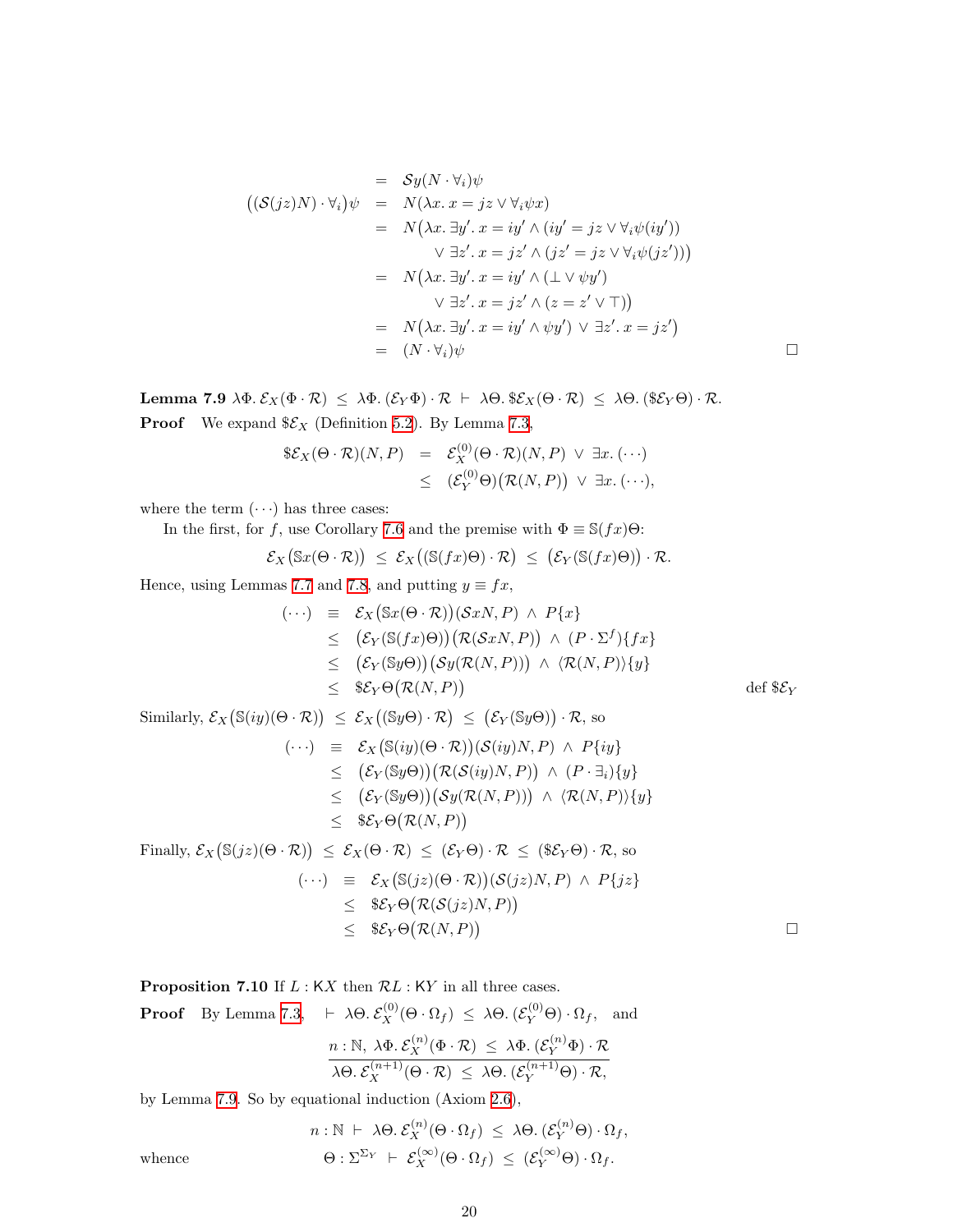As  $\Gamma \vdash L : \mathsf{K}X = \{ \Omega_X \mid \mathcal{E}_X^{(\infty)} \}$ , we have  $\Gamma$ ,  $\Phi : \Sigma^{\Omega_X} \vdash \Phi L = \mathcal{E}_X^{(\infty)} \Phi L$ . Putting  $\Phi = \Theta \cdot \mathcal{R}$ ,  $\Theta(\mathcal{R}L) \;=\; \Phi L \;=\; (\mathcal{E}_X^{(\infty)} \Phi) L \;=\; \mathcal{E}_X^{(\infty)} (\Theta \cdot \mathcal{R}) L \;\leq\; (\mathcal{E}_Y^{(\infty)} \Theta) (\mathcal{R}L) \;\leq\; \Theta(\mathcal{R}L),$ 

so these are equal and  $\Gamma \vdash \mathcal{R}L : \{\Omega_Y \mid \mathcal{E}_Y^{(\infty)}\} = \mathsf{K}Y.$ 

We exploit the first case to define K as a functor.

<span id="page-20-1"></span>**Theorem 7.11** Let  $f: X \to Y$  between overt discrete spaces and  $L: KX$ .

- (a) Then  $KfL \equiv \mathcal{R}L : KY$ ,
- <span id="page-20-2"></span>(b) the inclusion  $\mathsf{K}(-) \rightarrow \Omega_{(-)}$  is natural in f,
- (c) Kf is a homomorphism in the sense that  $Kf$  nil  $_X = \text{nil }_Y$  and  $Kf(x:: L) = fx::KfL;$
- (d) K is a covariant functor, *i.e.* Kid<sub>X</sub> = id<sub>KX</sub> and K( $g \cdot f$ ) = K $g \cdot Kf$ .
- (e) In fact,  $Kf(L+L') = KfL + KfL'$ , but we don't yet know that this is admissible.
- **Proof** [a] Proposition [7.10,](#page-19-0) [b] Lemma [7.3](#page-18-0) and Corollary [7.6](#page-18-1), [c] Remark [7.1](#page-17-2) and [d] Lemma [10.9](#page-29-4).

 $\Box$ 

The other two cases almost show that  $K(Y + Z) \cong KY \times KZ$ .

<span id="page-20-0"></span>**Lemma 7.12** If  $(N, P)$  :  $\Omega_X$ ,  $(N_1, P_1)$  :  $\Omega_Y$  and  $(N_2, P_2)$  :  $\Omega_Z$  are modal then the following are inverse:

$$
((N_1, P_1), (N_2, P_2)) \longmapsto (N_1 \cdot \Sigma^i \wedge N_2 \cdot \Sigma^j, P_1 \cdot \Sigma^i \vee P_2 \cdot \Sigma^j)
$$
  

$$
((N \cdot \forall_i, P \cdot \exists_i), (N \cdot \forall_j, P \cdot \exists_j)) \longleftarrow (N, P)
$$

If  $(N, P)$  is admissible then so are  $(N_1, P_1)$  and  $(N_2, P_2)$ . Conversely, if  $(N_1, P_1) = \{y\}$  and  $(N_2, P_2)$  is admissible then so is  $(N, P) = iy :: Kj(N_2, P_2)$ .

**Proof** The isomorphism uses the equations

$$
\forall_i \cdot \Sigma^i \wedge \forall_j \cdot \Sigma^j = \mathrm{id}_{\Sigma^2 X} = \forall_i \cdot \Sigma^i \wedge \forall_j \cdot \Sigma^j
$$
  

$$
\Sigma^i \cdot \forall_i = \mathrm{id}_{\Sigma^Y} = \Sigma^i \cdot \exists_i \qquad \Sigma^j \cdot \forall_j = \mathrm{id}_{\Sigma^Z} = \Sigma^j \cdot \exists_j
$$
  

$$
\Sigma^i \cdot \forall_j = \top \quad \Sigma^j \cdot \forall_i = \top \quad \Sigma^i \cdot \exists_j = \bot \quad \Sigma^j \cdot \exists_i = \bot
$$

Finally,  $Ki\{y\} + KjL = (iy) :: KjL.$ 

This is enough for us to proceed to the investigation of ListX. With the aid of that, we shall later be able to prove that  $+$  is admissible, making KX a semilattice — indeed, the free one on X. This will also remove the restriction in the previous result.

We conclude this section by considering a non-complemented inclusion  $i : U \subset X$ . In this case we no longer have  $\forall_i$ , but we can instead apply  $\exists_i$  to both N and P.

**Lemma 7.13** Let  $i: U \hookrightarrow X$  be a mono between overt discrete spaces, classified by  $\phi: X \to \Sigma$ . Then Ki : KU  $\rightarrow$  KX is a split mono, classified by  $\Box \phi : KX \rightarrow \Sigma$ .



**Proof**  $Ki$  is split mono since

$$
(N, P) \xrightarrow{\text{K}i} (N \cdot \Sigma^i, P \cdot \Sigma^i) \xrightarrow{\text{K}\widehat{\exists}_i} (N \cdot \Sigma^i \cdot \exists_i, P \cdot \Sigma^i \cdot \exists_i) = (N, P).
$$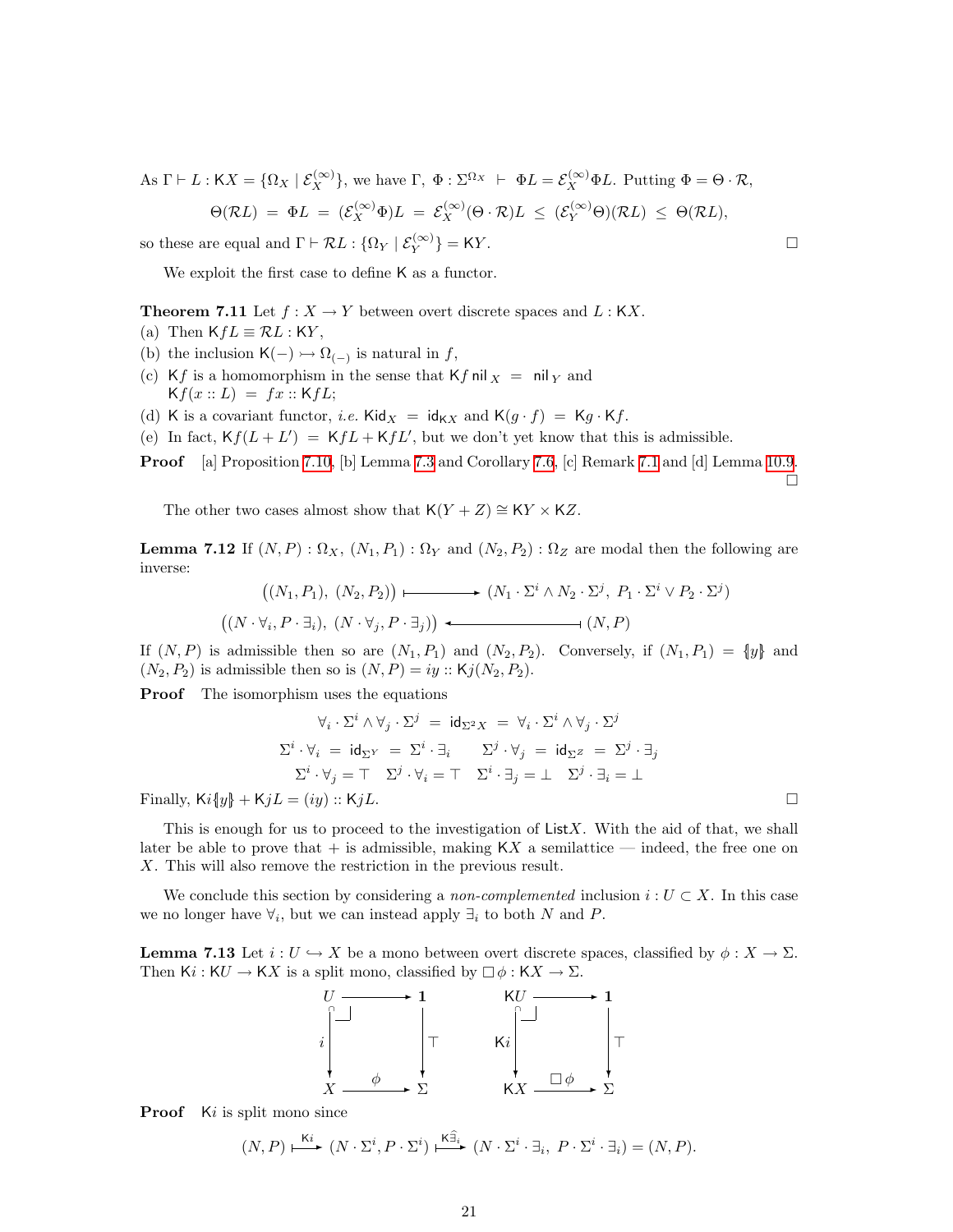<span id="page-21-0"></span>The square on the right commutes, since

$$
L: \mathsf{K}U \ \vdash \Box \phi(\mathsf{K}iL) \ = \ [\mathsf{K}iL]\phi \ = \ [L](\Sigma^i \phi) \ = \ [L]\top \ = \ \top.
$$

If  $\Gamma \vdash L : KX$  with  $\Box \phi L \equiv [L] \phi = \top$  then  $[L](\phi \wedge \psi) = [L] \phi \wedge [L] \psi = [L] \psi$  and  $\langle L \rangle \psi =$  $[L]\phi \wedge \langle L \rangle \psi \leq \langle L \rangle (\phi \wedge \psi) \leq \langle L \rangle(\psi)$ . Hence

$$
Ki(K\widehat{\exists}_{i}L) = ([L] \cdot \exists_{i} \cdot \Sigma^{i}, \langle L \rangle \cdot \exists_{i} \cdot \Sigma^{i})
$$
  
=  $(\lambda \psi, [L](\phi \wedge \psi), \lambda \psi, \langle L \rangle (\phi \wedge \psi))$   
=  $(\lambda \psi, [L] \psi, \lambda \psi, \langle L \rangle \psi) = L,$ 

so L belongs to the retract, which is KU.

Theorem 7.14 K preserves monos and their inverse images.



**Proof** Since V and U are classified by  $\phi$  and  $\phi \cdot f$ , we have just shown that KV and KU are classified by  $\Box \phi$  and  $\Box(\phi \cdot f)$ , so we just need to check that

$$
\Box(\phi \cdot f) = \lambda L \cdot [L](\phi \cdot f) = \lambda L \cdot ([L] \cdot \Sigma^f) \phi = \Box \phi \cdot \mathsf{K} f.
$$

## <span id="page-21-1"></span>8 Lists, heads and tails

We shall derive the recursive properties of  $\mathsf{K}X$  from those of List X. The idea of the representation is that a list or sequence of length n is a partial function  $\mathbb{N} \to X$  with support  $\{0, 1, \ldots, n-1\}$ , encoded as a finite set of pairs.

<span id="page-21-2"></span>**Definition 8.1** List $X \subset K(\mathbb{N} \times X)$  is the open subspace classified by

$$
\lambda L. \quad [L] (\lambda nx. [L] (\lambda my. n \neq m \lor x = y))
$$
  
 
$$
\land \quad [L] (\lambda nx. n = 0 \lor \langle L \rangle (\lambda my. n = m + 1)).
$$

In more suggestive notation (which will be justified in Lemma  $9.10$ ) ListX consists of the finite sets L of pairs such that  $\forall (n, x), (m, y) \in L$ .  $n \neq m \lor x = y$  and  $\forall (n, x) \in L$ .  $n = 0 \lor \exists (m, y) \in L$ .  $n =$  $m + 1$ . The first condition says that L, considered as a binary relation, is functional, and the second that this function is defined on an initial segment.

<span id="page-21-3"></span>**Proposition 8.2** ListX is overt discrete, being an open subspace of an overt discrete space.  $\Box$ 

**Definition 8.3** For  $z : X, L :$  List X, let  $(z ::: L) \equiv Ki\{z\} + KjL$  and tail  $L = Kj^{-1}L$ , where  $i = (0, \text{id})$   $\longrightarrow N \times X \longrightarrow j = \text{succ} \times \text{id}$   $N \times X$ .

$$
X \longleftarrow \xrightarrow{\iota - (\sigma, \mathbf{u})} \mathbb{N} \times X \longleftarrow \xrightarrow{\jmath \text{ - succ } \wedge \mathbf{u}} \mathbb{N} \times
$$

Expanding the definitions from the previous section,

$$
[z ::: L] \phi \equiv \phi(0, z) \land [L] (\lambda my. \phi(m + 1, y))
$$
  
\n
$$
\langle z ::: L \rangle \phi \equiv \phi(0, z) \lor \langle L \rangle (\lambda my. \phi(m + 1, y))
$$
  
\n
$$
[\text{tail } L] \phi \equiv [L] (\lambda nx. n = 0 \lor \exists m. n = m + 1 \land \phi(m, x))
$$
  
\n
$$
\langle \text{tail } L \rangle \phi \equiv \langle L \rangle (\lambda nx. \exists m. n = m + 1 \land \phi(m, x)).
$$

**Lemma 8.4** nil  $\in$  ListX, whilst if  $z : X$  and L : ListX then  $(z ::: L)$  : ListX.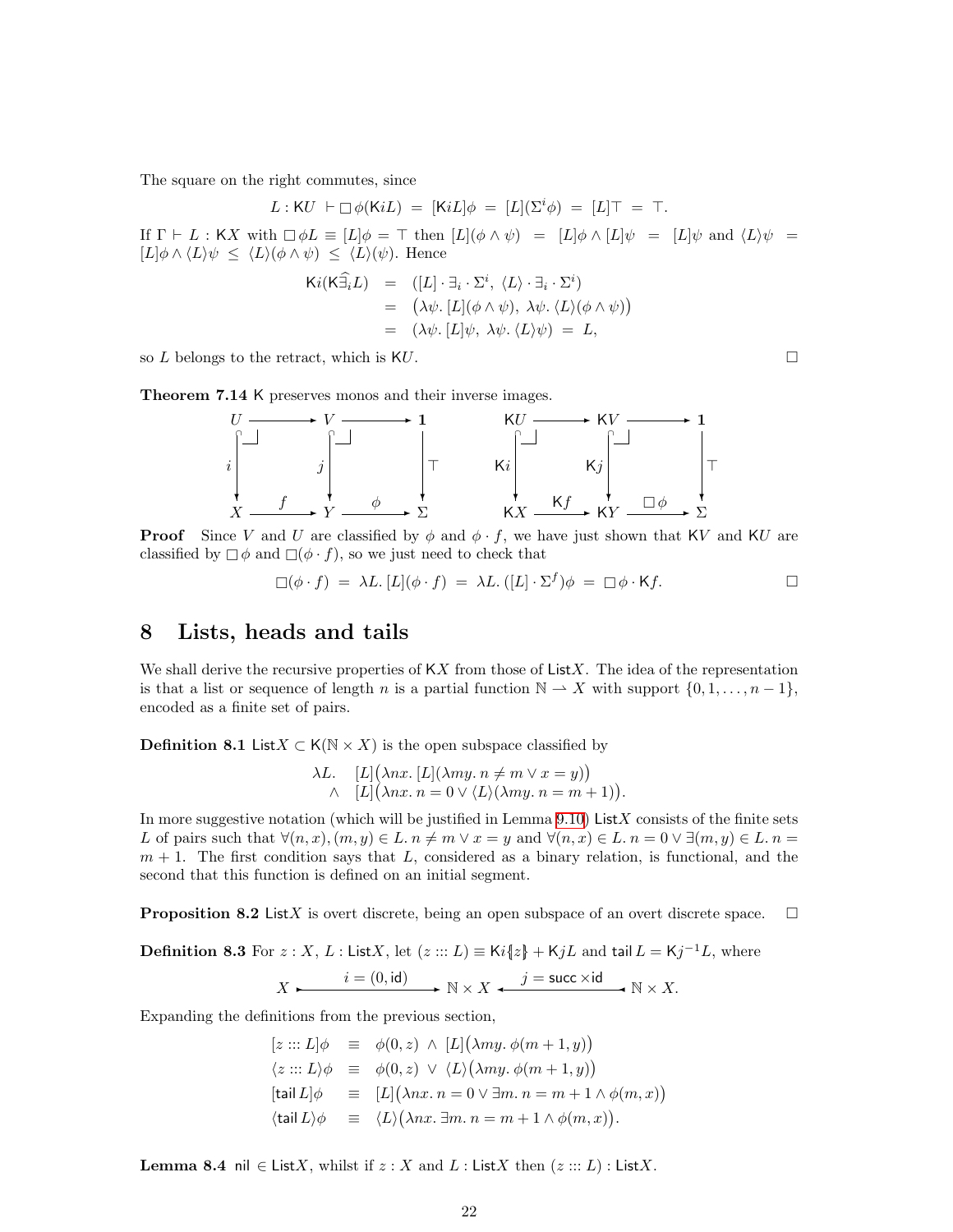**Proof** As  $\lceil \text{nil} \rceil \phi = \top$ , the two conditions in Definition [8.1](#page-21-2) are easily satisfied.

Lemma [7.12](#page-20-0) is enough to show that  $z ::: L$  is in  $K(N \times X)$ . To show that it is in ListX, we expand first the outer  $[z ::: L]$  and then the inner  $[z ::: L]$  or  $\langle z ::: L \rangle$ , using Corollaries [6.3](#page-16-3) and [6.6](#page-17-3) and some basic arithmetic.

$$
[z::: L](\lambda nx. [z::: L](\lambda my. n \neq m \vee x = y))
$$
  
\n
$$
= [z::: L](\lambda my. 0 \neq m \vee z = y)
$$
  
\n
$$
\wedge [L](\lambda nx. [z::: L](\lambda my. n + 1 \neq m \vee x = y))
$$
  
\n
$$
= (0 \neq 0 \vee z = z) \wedge [L](\lambda my. 0 \neq m + 1 \vee z = y)
$$
  
\n
$$
\wedge [L](\lambda nx. n + 1 \neq 0 \vee x = z))
$$
  
\n
$$
\wedge [L](\lambda nx. [L](\lambda my. n + 1 \neq m + 1 \vee x = y))
$$
  
\n
$$
= \top \wedge \top \wedge \top \wedge [L](\lambda nx. [L](\lambda my. n + 1 \neq m + 1 \vee x = y))
$$
  
\n
$$
= [L](\lambda nx. [L](\lambda my. n \neq m \vee x = y)) = \top
$$
  
\n
$$
[z::: L](\lambda nx. n = 0 \vee \langle z ::: L \rangle (\lambda my. n = m + 1))
$$
  
\n
$$
= (0 = 0 \vee \langle z ::: L \rangle (\lambda my. 0 = m + 1))
$$
  
\n
$$
\wedge [L](\lambda nx. n + 1 = 0 \vee \langle z ::: L \rangle (\lambda my. n + 1 = m + 1))
$$
  
\n
$$
= \top \wedge [L](\lambda nx. \perp \vee n + 1 = 0 + 1 \vee \langle L \rangle (\lambda my. n + 1 = m + 1 + 1))
$$
  
\n
$$
= [L](\lambda nx. n = 0 \vee \langle L \rangle (\lambda my. n = m + 1)) = \top \square
$$

From this we can show that List is a functor to the category of internal (imposed) monoids.

**Theorem 8.5** Let  $f : X \to Y$  between overt discrete spaces and L : ListX. Then

$$
List(f)(L) \equiv K(N \times f)(L) : List(Y),
$$

 $List(f)$  is a homomorphism for nil and :::, *i.e.* 

List(f)( nil x) = nil y and List(f)(x ::: L) = fx ::: List(f)(L),

and List is a covariant functor, i.e.

List(idX) = idList(X) and List(g · f) = List(g) · List(f).

Functional programmers write mapf  $L$  for List  $fL$ .

**Proof** We have  $K(N \times f)(L)$ :  $K(N \times Y)$  by Proposition [7.11](#page-20-1), so we have to show that it satisfies Definition [8.1](#page-21-2), and also show that  $List f$  is a homomorphism for  $:::$ 

$$
[K(\mathbb{N} \times f)(L)](\lambda ny. [K(\mathbb{N} \times f)(L)](\lambda my', n \neq m \lor y = y'))
$$
\n
$$
= \Sigma^{2}(\mathbb{N} \times f)[L](\lambda ny. \Sigma^{2}(\mathbb{N} \times f)[L](\lambda my', n \neq m \lor y = y'))
$$
\n
$$
= [L](\lambda nx. [L](\lambda mx', n \neq m \lor fx = fx'))
$$
\n
$$
\geq [L](\lambda nx. [L](\lambda mx', n \neq m \lor x = x')) = \top \qquad (x = x') \leq (fx = fx')
$$
\n
$$
[K(\mathbb{N} \times f)(L)](\lambda ny. n = 0 \lor \langle K(\mathbb{N} \times f)(L) \rangle(\lambda my', n = m + 1))
$$
\n
$$
= [L](\lambda nx. n = 0 \lor \langle L \rangle(\lambda mx', n = m + 1)) = \top
$$
\n
$$
K(\mathbb{N} \times f)(x ::= L)
$$
\n
$$
= K(\mathbb{N} \times f)((0, x) ::= K(\text{succ} \times X)L)
$$
\n
$$
= (0, fx) ::= K(\text{succ} \times Y) \cdot K(\text{succ} \times X)L)
$$
\n
$$
= (0, fx) ::= K(\text{succ} \times Y) \cdot K(\mathbb{N} \times f)L)
$$
\n
$$
= K(\text{succ} \times Y)(fx ::= K(\mathbb{N} \times f)L)
$$
\n
$$
= K(\text{succ} \times Y)(fx ::= K(\mathbb{N} \times f)L)
$$
\n
$$
= K(\text{succ} \times Y)(fx ::= K(\mathbb{N} \times f)L)
$$
\n
$$
= \text{Proposition 7.11}
$$

The other parts follow directly from Proposition [7.11](#page-20-1).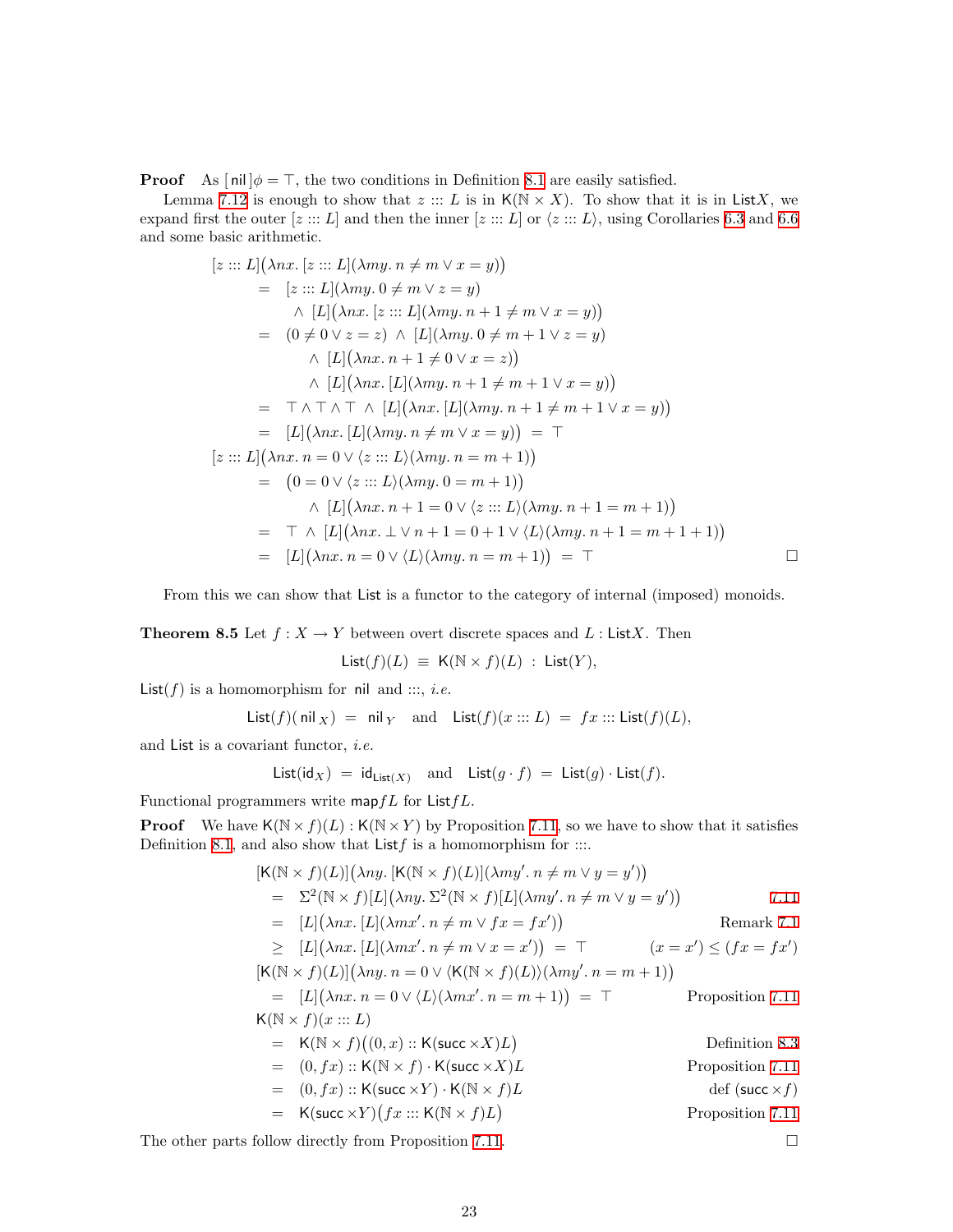Next we show that every list is either empty or has a unique head and tail.

<span id="page-23-0"></span>**Lemma 8.6** For  $L:$  List X and  $n:$  N,

 $(\exists x. (n+1, x) \in L) \leq (\exists y. (n, y) \in L) \leq (\exists z. (0, z) \in L).$ 

**Proof** Write  $\alpha_n \equiv \langle L \rangle (\lambda mx \cdot n = m) \equiv (\exists x \cdot (n, x) \in L)$ . The second part of Definition [8.1](#page-21-2) for  $L:$  List X says

$$
[L](\lambda nx.\, n = 0 \vee \langle L \rangle (\lambda my.\, n = m + 1)),
$$

which, together with the hypothesis  $\alpha_{n+1} = \top$ , gives

$$
(n+1=0 \vee \langle L \rangle(\lambda my. n+1=m+1)) = \top,
$$

which is equivalent to  $\alpha_n = \top$ . Hence by Axiom [2.4](#page-5-2) we have  $\alpha_{n+1} \leq \alpha_n$  and

L: ListX, 
$$
n : \mathbb{N}, \alpha_n \leq \alpha_0 \vdash \alpha_{n+1} \leq \alpha_0
$$
,

<span id="page-23-1"></span>which is the induction step for proving  $L : \text{List}X, n : \mathbb{N} \vdash \alpha_n \leq \alpha_0.$ 

Lemma 8.7 If L : ListX then  $L = \text{nil} \lor \exists ! z \ldotp (0, z) \in L$ .

**Proof** From Proposition [3.12,](#page-10-2) either  $L \sim \text{nil}$  or  $\exists nx \, (n, x) \in L$ . In the latter case the previous result applies, giving  $\exists z \ (0, z) \in L$ , which is unique by the first part of Definition [8.1.](#page-21-2)

**Lemma 8.8** Let L : ListX and  $x : X$ . Then tail L :  $K(N \times X)$ , tail(x ::: L) = L, and if  $(0, z) \in L$ : ListX then  $L = z$  ::: tail L.

Proof These are corollaries of Lemma [7.12.](#page-20-0)

$$
\begin{array}{rcl}\n\text{tail}(z:::L) & = & \mathsf{K}j^{-1}(\mathsf{K}i\{z\} + \mathsf{K}jL) \\
& = & (\mathsf{K}j^{-1} \cdot \mathsf{K}i)\{z\} + (\mathsf{K}j^{-1} \cdot \mathsf{K}jL) = \text{ nil} + L \\
z:::\text{tail } L & = & \mathsf{K}i\{z\} + \mathsf{K}j(\text{tail } L) \\
& = & \mathsf{K}i(\mathsf{K}i^{-1}L) + \mathsf{K}j(\mathsf{K}j^{-1}L) = L\n\end{array}\n\quad\n\begin{array}{rcl}\n\text{all} & = & \mathsf{K}i^{-1}L \quad \text{and} \\
\text{all} & = & \mathsf{K}i^{-1}L \quad \text{and} \\
\text{all} & = & \mathsf{K}i^{-1}L \quad \text{and} \\
\text{all} & = & \mathsf{K}i^{-1}L \quad \text{and} \\
\text{all} & = & \mathsf{K}i^{-1}L \quad \text{and} \\
\text{all} & = & \mathsf{K}i^{-1}L \quad \text{and} \\
\text{all} & = & \mathsf{K}i^{-1}L \quad \text{and} \\
\text{all} & = & \mathsf{K}i^{-1}L \quad \text{and} \\
\text{all} & = & \mathsf{K}i^{-1}L \quad \text{and} \\
\text{all} & = & \mathsf{K}i^{-1}L \quad \text{and} \\
\text{all} & = & \mathsf{K}i^{-1}L \quad \text{and} \\
\text{all} & = & \mathsf{K}i^{-1}L \quad \text{and} \\
\text{all} & = & \mathsf{K}i^{-1}L \quad \text{and} \\
\text{all} & = & \mathsf{K}i^{-1}L \quad \text{and} \\
\text{all} & = & \mathsf{K}i^{-1}L \quad \text{and} \\
\text{all} & = & \mathsf{K}i^{-1}L \quad \text{and} \\
\text{all} & = & \mathsf{K}i^{-1}L \quad \text{and} \\
\text{all
$$

Lemma 8.9 If  $L$  : List $X$  then tail  $L$  : List $X$ .

### Proof

$$
[\text{tail } L](\lambda nx. [\text{tail } L](\lambda my. n \neq m \lor x = y))
$$
\n
$$
= [L](\lambda nx. n = 0 \lor (\exists n'. n = n' + 1 \land [L](\lambda my. m = 0 \lor \exists m'. m = m' + 1 \land (n' \neq m' \lor x = y))))
$$
\n
$$
\geq [L](\lambda nx. n = 0 \lor (n \neq 0 \land [L](\lambda my. n \neq m \lor x = y)))
$$
\n
$$
\geq [L](\lambda nx. [L](\lambda my. n \neq m \lor x = y)) \geq \top
$$
\n
$$
[\text{tail } L](\lambda nx. n = 0 \lor \langle \text{tail } L)(\lambda my. n = m + 1))
$$
\n
$$
= [L](\lambda nx. n = 0 \lor \exists n'. n = n' + 1 \land (n' = 0 \lor \langle L)(\lambda my. \exists m'. m = m' + 1 \land n' = m' + 1)))
$$
\n
$$
\geq [L](\lambda nx. n = 0 \lor n \neq 0 \land (n = 1 \lor \langle L)(\lambda my. n = m + 1 \neq 1)))
$$
\n
$$
\geq [L](\lambda nx. n = 0 \lor n \neq 0 \land \langle L)(\lambda my. n = m + 1))
$$
\n
$$
\geq [L](\lambda nx. \langle L)(\lambda my. n = m + 1)) \geq \top
$$

<span id="page-23-4"></span><span id="page-23-3"></span><span id="page-23-2"></span>**Proposition 8.10** ListX  $\cong$  1 + X × ListX, *cf.* Proposition [5.14](#page-16-4) for KX. In particular, (a) L : List  $X \vdash (L =_{List X} \text{nil } \vee \exists x L'. L =_{List X} x ::: L') = \top$ , and (b)  $x, y : X, L, L' : ListX \vdash$  $(x ::: L =_{List X} y ::: L') = (x =_X y) \land (L =_{List X} L')$  $\Box$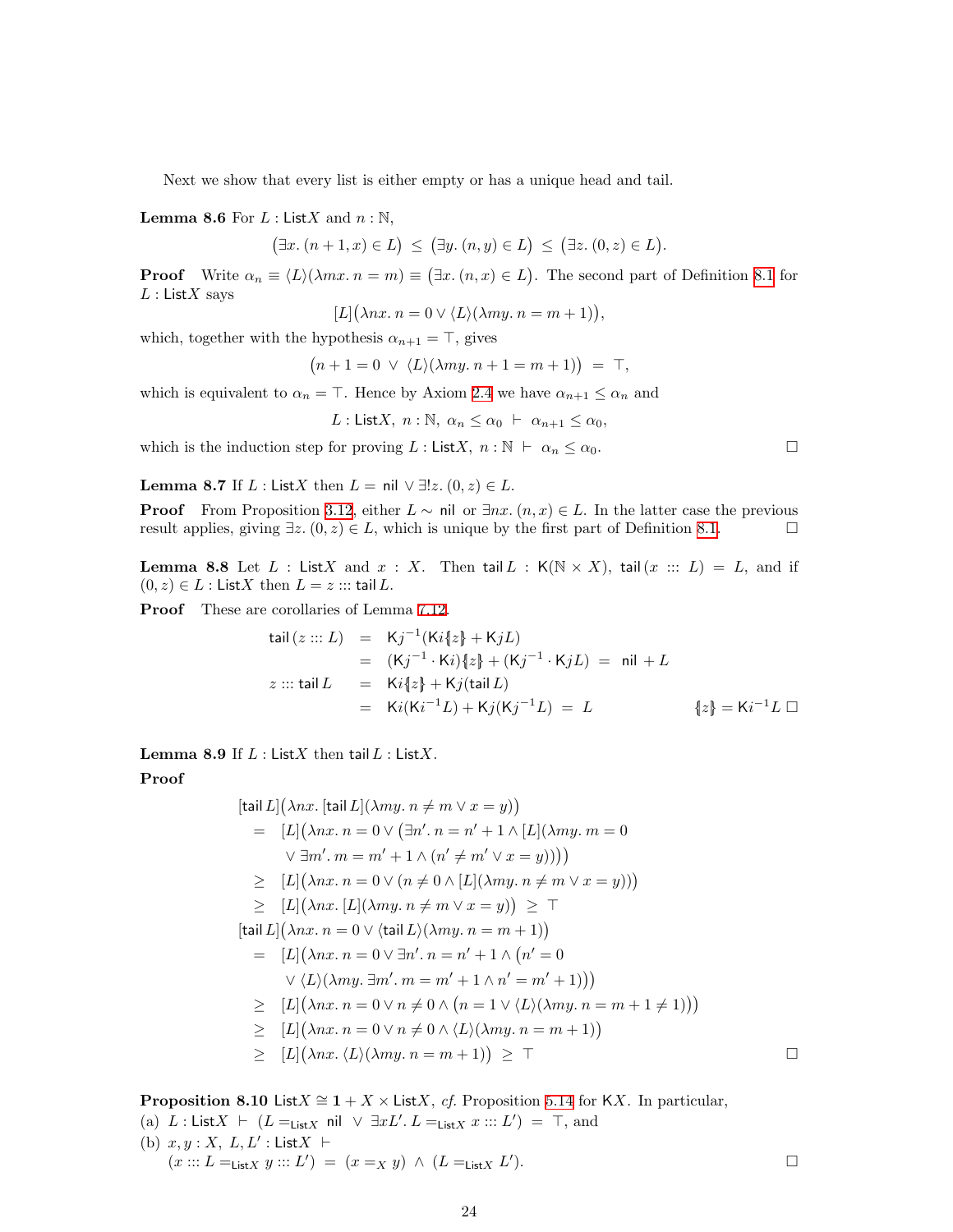## <span id="page-24-1"></span><span id="page-24-0"></span>9 Recursion over lists

<span id="page-24-2"></span>**Lemma 9.1** Define  $\downarrow : \mathbb{N} \to \text{List}(1)$  by recursion,

 $\downarrow 0 = \text{nil} \quad \text{and} \quad \downarrow (n+1) = \star ::: (\downarrow n),$ 

where  $\star : \mathbf{1},$  so  $\downarrow$  is a homomorphism. Then  $((k, \star) \in \downarrow n) = (k < n),$ 

$$
[\mathop\downarrow n] \ = \ \lambda \phi. \ \forall k < n. \ \phi(k, \star) \quad \text{and} \quad \langle \mathop\downarrow n \rangle \ = \ \lambda \phi. \ \exists k < n. \ \phi(k, \star).
$$

**Proof** The recursive definition says that  $[\downarrow 0]\phi = \top$  and

 $[\downarrow(n+1)]\phi = \phi(0,\star) \wedge [\downarrow n](\lambda ky. \phi(k+1,y)),$ 

but  $\lambda \phi$ .  $\forall k < n$ .  $\phi(k, \star)$  satisfies the same equations (Remark [3.2\)](#page-8-0), so they are equal by the universal property of N. Similarly for  $\langle \downarrow n \rangle$  with  $\perp$ ,  $\vee$  and  $\exists$  in place of  $\top$ ,  $\wedge$  and  $\forall$ .

Remark 9.2 This means that

$$
\downarrow 1 = \{(0, \star)\}, \quad \downarrow 2 = \{(0, \star), (1, \star)\}, \quad \downarrow 3 = \{(0, \star), (1, \star), (2, \star)\}, \ldots
$$

<span id="page-24-3"></span>but we shall ignore the  $\star$  from now on, and regard List(1)  $\subset K(N)$ .

**Lemma 9.3** There is a unique map  $|-|$ : List $(1) \rightarrow \mathbb{N}$  such that

$$
(n < |L|) = (n \in L) \equiv \langle L \rangle (\lambda x. x = n)
$$
  
and  

$$
(|L| \le n) = (n \notin L) \equiv [L](\lambda x. x \ne n).
$$

**Proof** We must define  $|L|$  in terms of the presence or absence of numbers in the list, as it would be begging the question to use recursion on  $List(1)$ .

The two properties  $n \in L$  and  $n \notin L$  (as defined by  $\equiv$  above) are complementary by the modal laws, in particular Corollary [6.8](#page-17-4).

$$
T = [L](\lambda x. x \neq n \lor x = n)
$$
  
\n
$$
\leq [L](\lambda x. x \neq n) \lor \langle L \rangle (\lambda x. x = n) \equiv (n \notin L) \lor (n \in L)
$$
  
\n
$$
\perp = \langle L \rangle (\lambda x. x \neq n \land x = n)
$$
  
\n
$$
\geq [L](\lambda x. x \neq n) \land \langle L \rangle (\lambda x. x = n) \equiv (n \notin L) \land (n \in L).
$$

Now  $\phi \equiv \lambda n$ .  $(x < n)$  satisfies the premise of Axiom [1.9](#page-2-1), so

$$
T = [L](\lambda x. \exists n. x < n) = \exists n. [L](\lambda x. x < n) \\
\leq \exists n. [L](\lambda x. x \neq n) = \exists n. n \notin L.
$$

Hence we may use general recursion or sobriety [\[A,](#page-33-11) Lemma 9.11] to define  $|L| \equiv \mu n \cdot n \notin L$ , which therefore satisfies  $(n < |L|) \le (n \in L)$  and  $(|L| \le n) \ge (n \notin L)$ . These are actually equalities, as Lemma [8.6](#page-23-0) said that

$$
(n+1 \in L) \le (n \in L)
$$
, and so  $(n \notin L) \le (n+1 \notin L)$ ,

and indeed  $(m \ge n \notin L) \le (m \notin L)$  by induction.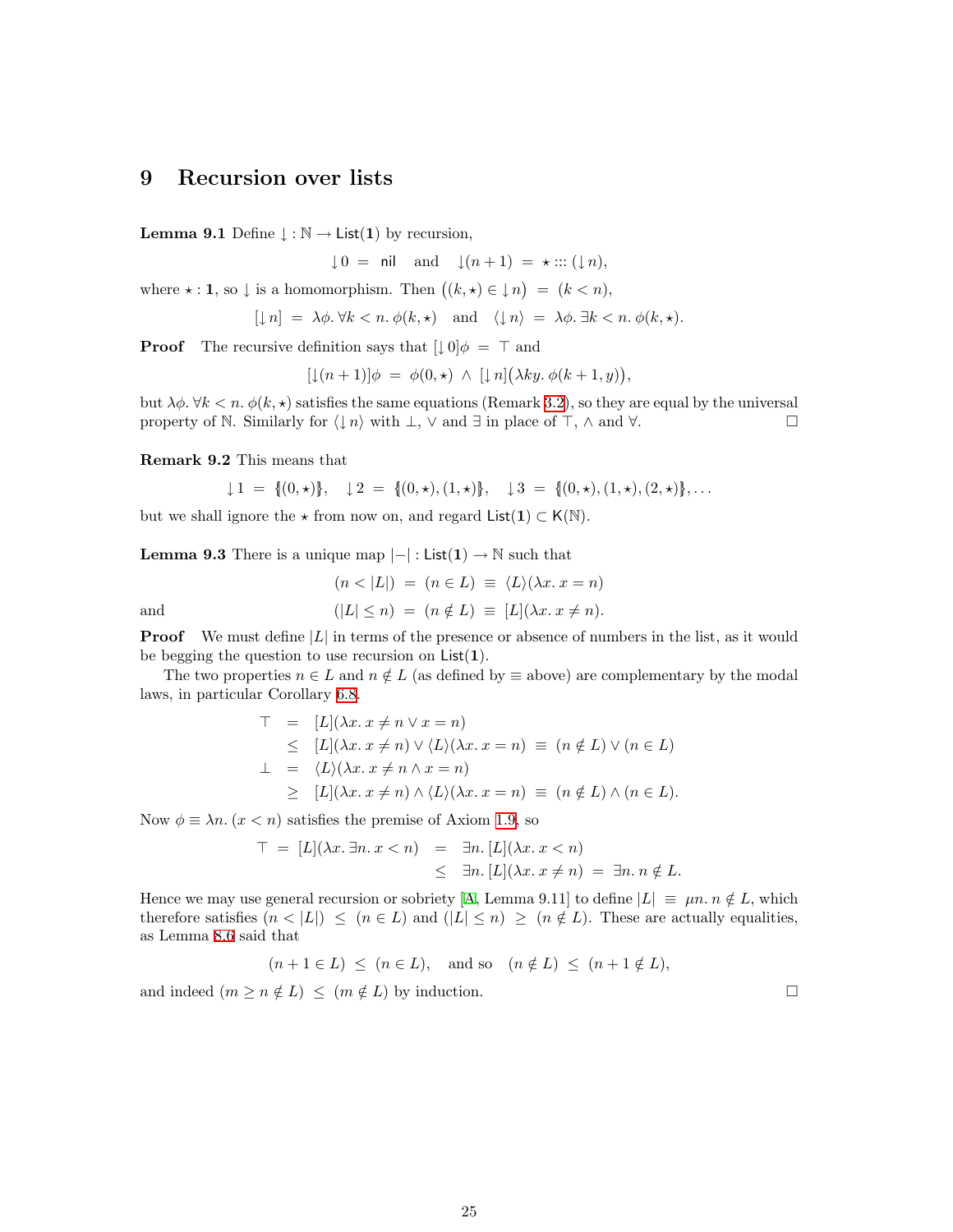**Proposition 9.4**  $|-|$  and  $\downarrow$  make List $(1) \cong \mathbb{N}$ .

**Proof** We show that  $\downarrow$  and  $\vert - \vert$  are inverse. Using Lemmas [9.1,](#page-24-2) [9.3](#page-24-3) and [6.2,](#page-16-5)

$$
\langle \downarrow |L| \rangle \phi = \exists x < |L|. \phi x = \exists x. x < |L| \land \phi x
$$
  
= 
$$
\exists x. \langle L \rangle (\lambda y. x = y) \land \phi x = \langle L \rangle \phi,
$$

so  $\downarrow |L| = L$  by Proposition [3.10.](#page-10-0) On the other hand,

$$
(|\downarrow m| > n) = \langle \downarrow m \rangle (\lambda x. x = n) = (\exists x < m. x = n) = (n < m)
$$

<span id="page-25-1"></span>by Lemmas [9.3](#page-24-3) and [9.1](#page-24-2), so  $|m| = m$ .

**Corollary 9.5** For any overt discrete object X there is a map  $|-|:$  List  $X \to \mathbb{N}$  such that

$$
|L| = 0 \iff L = \text{nil}, \quad \text{and} \quad |z :: L| = |L| + 1.
$$

The number  $|L|$  is called the **length** of the list.

**Proof** Define  $|L| \equiv |\text{List}(!_X)L|$ , which is the composite of one homomorphism with the inverse of another. By Lemma [8.7,](#page-23-1)  $(L = \text{nil})$  is decidable. If  $L \neq \text{nil}$  then  $L = x :: L'$  for some x and L', so  $|L| = |L'$  $| + 1 \neq 0.$ 

Now we can start to define recursion over lists, in a way that will be very familiar to functional programmers. The first result depends on Proposition [8.10](#page-23-2) and establishes existence, and the second uses Corollary [9.5](#page-25-1) and gives uniqueness.

**Lemma 9.6** Let  $A = \Sigma^U$  for some object U, equipped with an **action** of X:

 $\Gamma \vdash \zeta : A$  and  $\Gamma, x : X, \alpha : A \vdash \sigma(x, \alpha) : A$ .

Then the term  $\Gamma \vdash \epsilon : A^{\mathsf{List}X}$  is a homomorphism in the sense that

$$
\epsilon
$$
 nil =  $\zeta$  and  $\epsilon(x::L) = \sigma(x, \epsilon L)$ .

iff it satisfies the fixed point equation

$$
\epsilon = \lambda L. \ (L = \text{nil } \wedge \zeta) \ \lor \ \exists x: X. \ \exists L': \text{List} X. \ (L = x :: L') \wedge \sigma(x, \epsilon L').
$$

**Proof** If  $\epsilon$  is a homomorphism then by Proposition [8.10\(a\),](#page-23-3)

$$
\epsilon L = (L = \text{nil } \wedge \epsilon L) \vee \exists x L'. (L = x ::: L' \wedge \epsilon L)
$$
  
= 
$$
(L = \text{nil } \wedge \zeta) \vee \exists x L'. L = x ::: L' \wedge \sigma(x, \epsilon L')
$$

Conversely, if it is a fixed point then by Proposition [8.10\(b\)](#page-23-4),

$$
\epsilon \text{ nil} = (\text{nil} = \text{nil} \land \zeta) \lor \exists x L'. \perp \land \sigma(x, \epsilon L') = \zeta
$$
  
\n
$$
\epsilon(y ::: L) = (y ::: L = \text{nil} \land \zeta) \lor \exists x L'. (y ::: L = x ::: L') \land \sigma(x, \epsilon L')
$$
  
\n
$$
= \perp \lor \exists x L'. (x = y) \land (L = L') \land \sigma(x, \epsilon L')
$$
  
\n
$$
= \sigma(y, \epsilon L).
$$

The simplicity of the last step is one reason why we have done this part of the argument for lists: the corresponding argument for finite subsets would be much more difficult. The other reason is that lists have a well defined length, which is the key to proving uniqueness, and more generally equational induction for lists.

<span id="page-25-0"></span>**Proposition 9.7** Let 
$$
\Gamma
$$
,  $L$ : List $X \vdash \alpha L$ ,  $\beta L : A \equiv \Sigma^U$ . Then, cf. Axiom 2.6,  
\n
$$
\frac{\Gamma \vdash \alpha \text{ nil} = \beta \text{ nil}}{\Gamma, L : \text{List}X, x : X, \alpha L = \beta L \vdash \alpha(x ::: L) = \beta(x ::: L)}
$$
\n
$$
\Gamma, L : \text{List}X \vdash \alpha L = \beta L
$$

**Proof** Consider  $\alpha_n \equiv \lambda L$ .  $|L| \leq n \wedge \alpha L$  and  $\beta_n \equiv \lambda L$ .  $|L| \leq n \wedge \beta L$ , both of type  $\Sigma^{A \times \text{List} X}$ . Then  $\alpha_0 = \beta_0$  because  $(L = \text{nil}) \iff (|L| = 0)$  by Corollary [9.5](#page-25-1).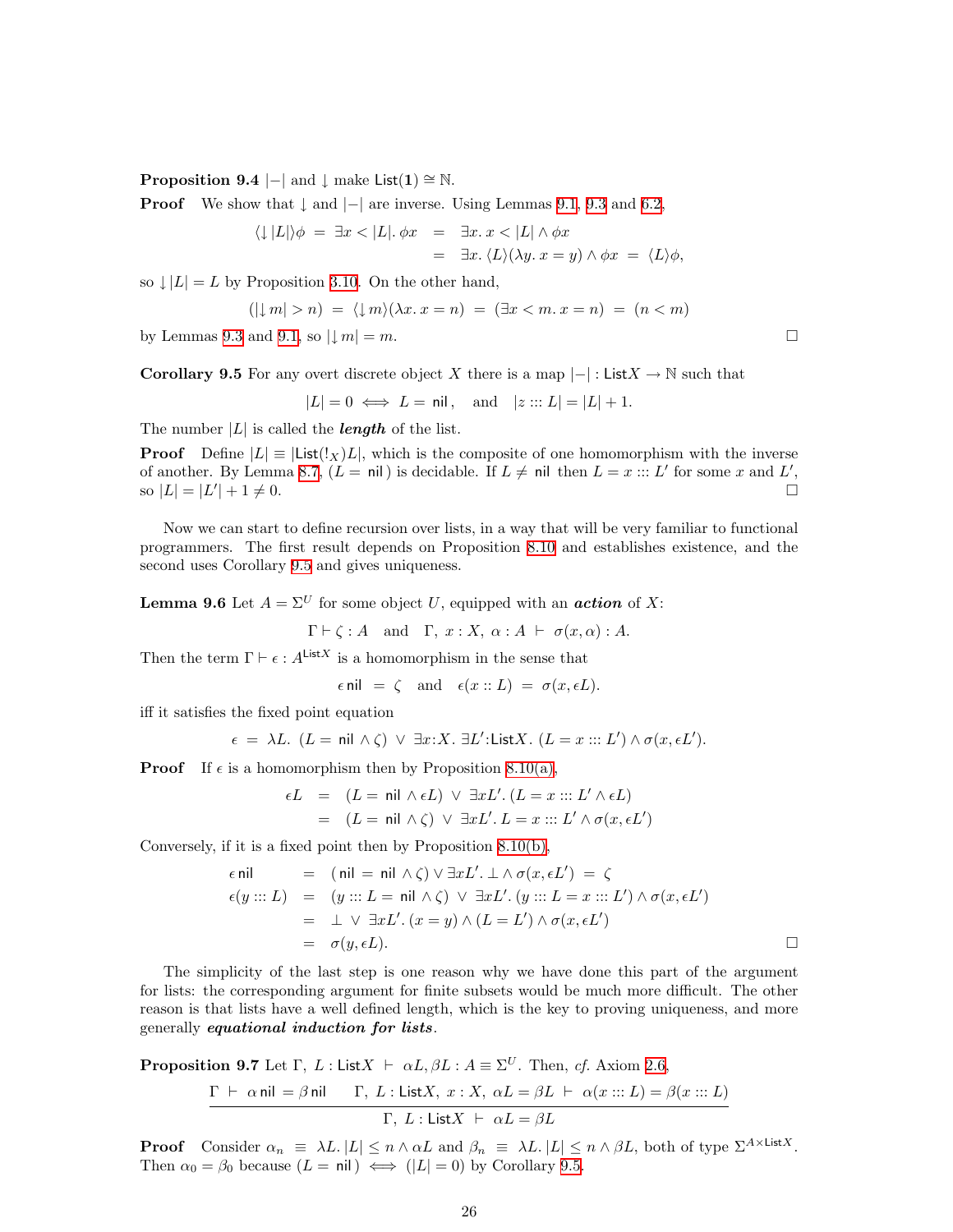Suppose that  $\alpha_n = \beta_n$ . Then if L': ListX with  $|L'| \leq n$ , we have  $\alpha L' = \alpha_n L' = \beta_n L' = \beta L'$ and so  $\alpha(x::: L') = \beta(x::: L')$  by hypothesis. Hence, using Proposition [8.10\(a\)](#page-23-3) and Corollary [9.5](#page-25-1),

$$
\alpha_{n+1} = \lambda L. (L = \text{nil} \lor \exists x. \exists L'. (L = x :: L')) \land (|L| \le n+1) \land \alpha L
$$
  
\n
$$
= \lambda L. (L = \text{nil} \land \alpha \text{nil})
$$
  
\n
$$
\lor \exists x. \exists L'. (L = x :: L') \land (|L'| \le n) \land \alpha(x :: L')
$$
  
\n
$$
= (\text{the same for } \beta) = \beta_{n+1}.
$$

Thus  $\alpha_n = \beta_n$  by equational induction for N (Axiom [2.6\)](#page-5-1), and

$$
\alpha L = (|L| \le |L|) \wedge \alpha L = \alpha_{|L|} L = \beta_{|L|} L = \beta L.
$$

**Theorem 9.8** ListX is the free (imposed,  $:::$ ) monoid on X. It also obeys equational induction at all types.

**Proof** Let M be any type with an action  $\Gamma \vdash z : M, r : X \times M \rightarrow M$ . We have already shown that some homomorphism List  $X \to M$  exists and is unique in the case where  $M = \Sigma^U$ , so we consider  $A \equiv \Sigma^{\Sigma^M}$ ,  $\zeta = \lambda \psi$ .  $\psi x : A$  and  $\sigma : X \times A \to A$  by  $\sigma(x, F) = \lambda \psi$ .  $F(\lambda m. (\psi \cdot r)(x, m))$ .

Then there is a unique map  $\epsilon: \mathsf{List} X \to A$  such that

$$
\epsilon \text{nil} = \zeta = \lambda \psi. \psi z \epsilon(x ::: L) = \sigma(x, \epsilon L) = \lambda \psi. \epsilon L(\lambda m. (\psi \cdot r)(x, m)).
$$

Now we use Proposition [9.7](#page-25-0) to show that  $\epsilon L$  is prime [\[A,](#page-33-11) §4]. Clearly  $\epsilon$  nil is prime. Suppose that  $\epsilon L$  is prime, so (with  $\mathcal{F} : \Sigma^3 M$ )

$$
\lambda \mathcal{F}.\ \mathcal{F}(\epsilon L) \ = \ \lambda \mathcal{F}.\ \epsilon L(\lambda m.\ \mathcal{F}(\lambda \psi.\ \phi m)).
$$

We shall show that  $\epsilon(x ::: L)$  is also prime (with respect to  $\mathcal{G} : \Sigma^3 M$ ), using

$$
\mathcal{F} \equiv \lambda F. \mathcal{G}(\lambda \psi. F(\lambda m. (\psi \cdot r)(x, m)))
$$

in the primality equation for  $\epsilon L$ , so

$$
G(\epsilon(x:::L)) = G(\lambda \psi. \epsilon L(\lambda m. (\psi \cdot r)(x, m))) \qquad \text{def } \epsilon(x:::L)
$$
  
\n
$$
= \mathcal{F}(\epsilon L) \qquad \text{def } \mathcal{F}
$$
  
\n
$$
= \epsilon L(\lambda m. \mathcal{F}(\lambda \psi. \psi m)) \qquad \text{def } \mathcal{F}
$$
  
\n
$$
= \epsilon L(\lambda m. \mathcal{G}(\lambda \psi. (\psi \cdot r)(x, m))) \qquad \text{def } \mathcal{F}
$$
  
\n
$$
= (\lambda \psi'. \epsilon L(\lambda m. (\psi' \cdot r)(x, m))) (\lambda m'. \mathcal{G}(\lambda \psi. \psi m')) \qquad (\lambda \beta)^{-1}
$$
  
\n
$$
= \epsilon(x:::L)(\lambda m'. \mathcal{G}(\lambda \psi. \psi m')) \qquad \text{def } \epsilon(x:::L)
$$

Hence  $\epsilon L = \lambda \psi$ .  $\psi(eL)$  for some unique map  $e : ListX \to M$ , which also satisfies e nil  $= z$  and  $e(x ::= L) = r(x, eL).$ 

We can now define all sorts of operations on lists in the usual way. We shall need the following in particular.

<span id="page-26-0"></span>**Lemma9.9**  $n < |L|$  iff  $\exists!x:X$ .  $(n,x) \in L$ , so we may define  $L@n$  by description [[A](#page-33-11), Section 9].  $\Box$ 

**Lemma 9.10**  $[L]\phi = \forall n \lt |L|$ .  $\phi(n, L@n)$  and  $\langle L \rangle \phi = \exists n \lt |L|$ .  $\phi(n, L@n)$ .

**Proof** They satisfy the same recursion equations (*cf.* Remark [3.2\)](#page-8-0).

**Definition 9.11** We define *concatenation*  $(+)$  on ListX in the usual way by recursion:

$$
\text{nil } + L_2 = L_2 \quad \text{and} \quad (x :: L_1) + L_2 = x :: (L_1 + L_2).
$$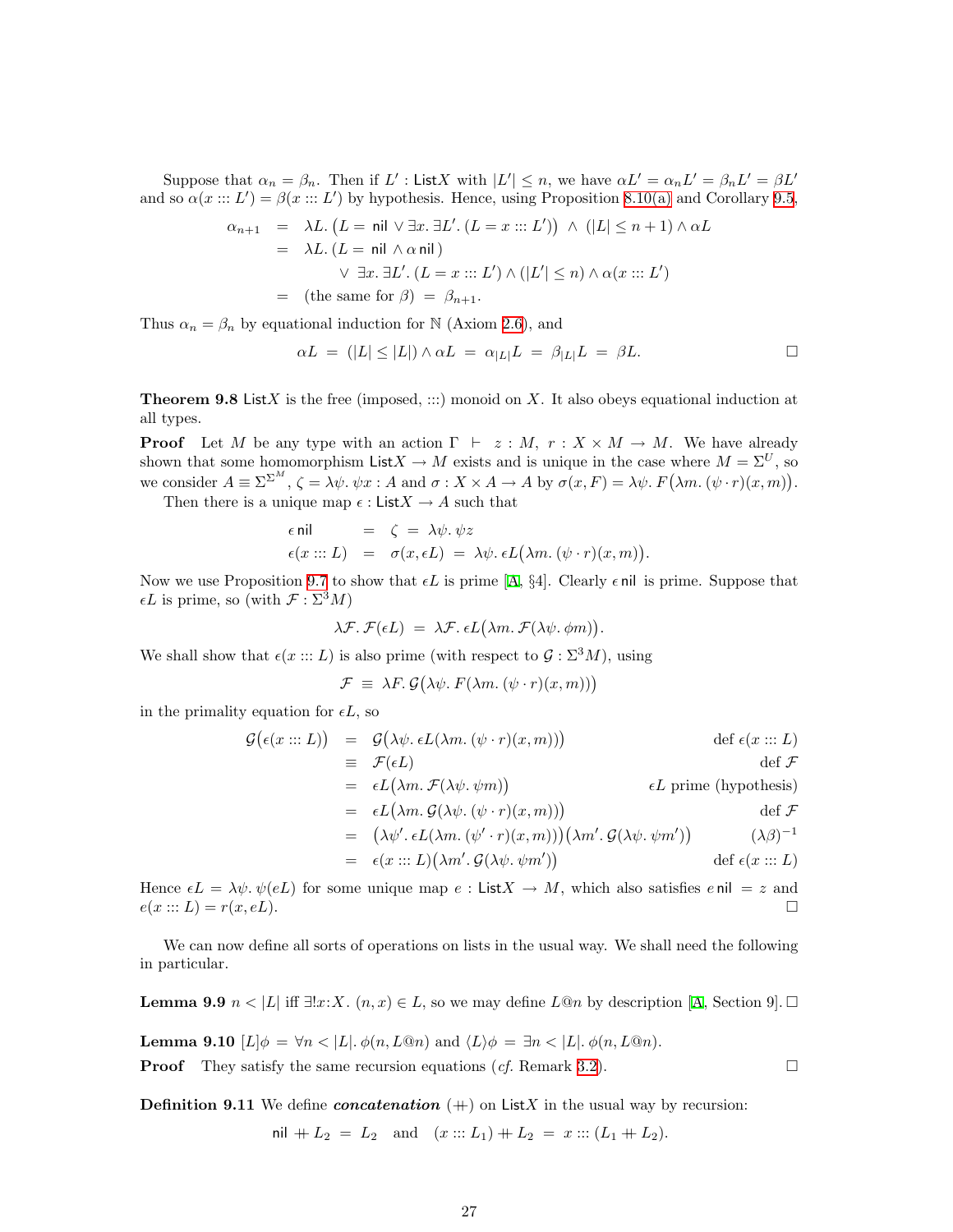<span id="page-27-0"></span>Beware that  $+$  on ListX is not the same as  $+$  on  $K(\mathbb{N} \times X)$  or  $\Omega_{\mathbb{N} \times X}$ .

Proposition 9.12 Using list induction we prove in the usual way that

- (a)  $+$  is associative with unit nil;
- <span id="page-27-3"></span>(b) for any  $f: X \to Y$ , List is a homomorphism for nil and  $\#$ ; and
- <span id="page-27-4"></span><span id="page-27-2"></span>(c) List X is the free monoid on X with respect to  $+$ .

**Lemma 9.13**  $x = L@m$  for some  $m$  iff  $L = L' + \{x\} + L''$  for some  $L', L''$ , where  $L' = \text{take}(L, m)$ and  $L'' = \text{drop}(L, m + 1)$  in functional programming notation.

Lemma 9.14 List preserves equalisers.

**Proof** Let  $X \xrightarrow{i} Y \xrightarrow{f} Y$  $\frac{f}{g}$  Z be an equaliser of overt discrete spaces. (This exists, given f and g, because Z is discrete.) We show, using equational list induction on  $\Gamma \vdash L$  : ListY, that if  $\Gamma \vdash$  $List fL = List gL$  : List  $Z$  then  $\Gamma \vdash \exists !L' :$ ListX.  $L =$  Listi $L'$ . For the base case, nil  $_Y =$  Listi nil  $_X$ . For the induction step,

$$
fy ::= ListfL \equiv Listf(y ::= L) = Listg(y ::= L) \equiv gy ::= ListgL
$$

iff  $fy = gy \wedge ListfL = ListgL$ . Hence if  $L = ListiL'$  (by the induction hypothesis) and  $y = ix$ then  $y :: L = \mathsf{List} i(x :: L'')$ ).

**Lemma 9.15** List preserves pullback over  $1$ , *i.e.* 



**Proof** Define zip : List  $X \times$  List  $Y \rightarrow$  List  $(X \times Y)$  by

$$
zip (x ::: L_1, y ::: L_2) = (x, y) ::: zip (L_1, L_2)
$$
  
\n $zip (L_1, nil) = nil = zip (nil, L_2).$ 

Now if  $\Gamma \vdash L_1$ : ListX and  $\Gamma \vdash L_2$ : ListY make a commutative square, *i.e.*  $|L_1| = |L_2|$ , then  $L_1 = \textsf{List}_{\pi_0}(\textsf{zip}\,(L_1, L_2))$  and  $L_2 = \textsf{List}_{\pi_1}(\textsf{zip}\,(L_1, L_2)),$  and  $\Gamma \vdash \textsf{zip}\,(L_1, L_2)$ : List $(X \times Y)$  is the unique thing that does this.  $\Box$ 

Theorem 9.16 List preserves all finite connected limits.

**Proof** They may be obtained from equalisers and pullbacks like this.  $\square$ 

### <span id="page-27-1"></span>10 The free semilattice

Now that we have the free monoid, and [\[C](#page-33-4), Section 11] showed how to construct (stable effective) quotients of overt discrete objects by open equivalence relations, the free semilattice exists. We want to show that this free semilattice is in fact  $KX$ . One way to do this would be to follow the motivation in Section [3,](#page-7-1) which we have now made legitimate. Instead, we shall identify the quotient map List  $X \rightarrow K X$  for the semilattice laws directly.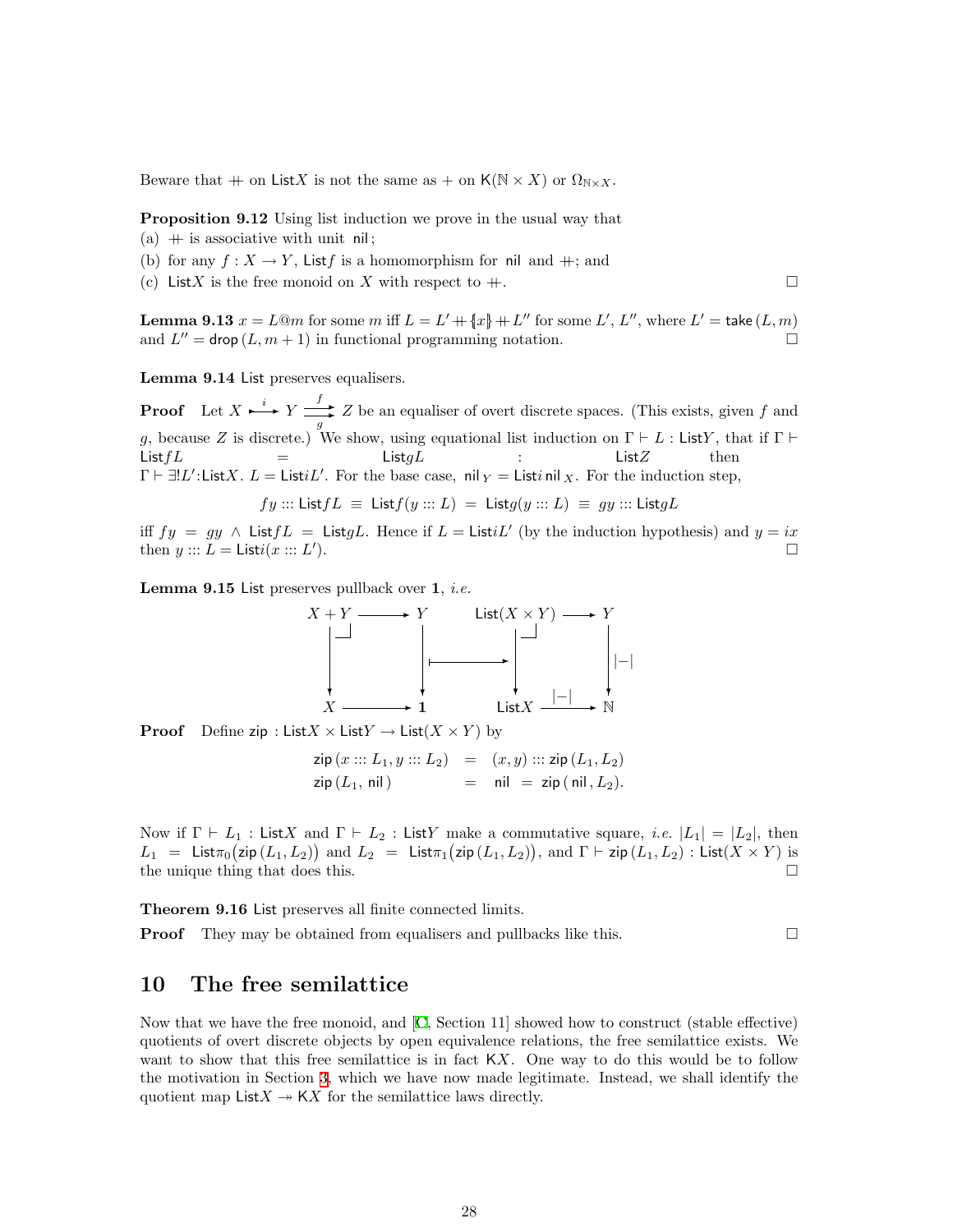Recall from Theorem [7.11](#page-20-1) that  $K_{\pi_1}$  is a homomorphism in the sense that  $K_{\pi_1}$  nil = nil and  $K\pi_1(x ::: L) = x :: K\pi_1L$ .

<span id="page-28-1"></span><span id="page-28-0"></span>**Lemma 10.1** K $\pi_1$  is a homomorphism: K $\pi_1(L_1 + L_2) = \mathsf{K} \pi_1 L_1 + \mathsf{K} \pi_1 L_2$ .

**Proposition 10.2**  $K_{\pi_1}$ : List $X \to KX$  is an open surjection.

**Proof**It is an open map since both ListX and  $\mathsf{K}X$  are overt discrete [[C](#page-33-4), Lemma 10.2]. For it to be an open surjection [\[C](#page-33-4), Definition 10.4] we have to show that  $\Theta \equiv \exists_{K_{\pi_1}} T = T : \Sigma^{KX}$ , where

$$
S: \mathsf{K} X + \Theta S \equiv \exists_{\mathsf{K} \pi_1} \top S = \exists L: \mathsf{List} X. \; (\mathsf{K} \pi_1 L = S).
$$

Since  $K_{\pi_1}$  nil = nil, we have  $\Theta$  nil =  $\top$ . Then

$$
\Theta S = \exists L. (K\pi_1 L = S)
$$
  
\n
$$
\leq \exists L. (K\pi_1(x ::: L) = x :: S)
$$
  
\n
$$
\leq \exists L'. (K\pi_1 L' = x :: S)
$$
  
\n
$$
= \Theta(x :: S) = \$x \Theta S
$$
 where  $L' = x ::: L$ 

<span id="page-28-2"></span>so  $\Theta \leq$  Sx $\Theta$ . Hence  $\Theta = \lambda S$ . T by Corollary [4.12.](#page-13-1)

**Lemma 10.3** K $\pi_1$  is a natural transformation from List to K.

**Proof** Both composites in the square are of the form  $(N, P) \rightarrow (N \cdot H, P \cdot H)$ , where H =  $\Sigma^{\pi_1} \cdot \Sigma^f = \Sigma^{\textsf{id} \times f} \cdot \Sigma^{\pi_1}$ .

**Notation 10.4** Write  $L_1, L_2$ : List $X \vdash L_1 \approx L_2 : \Sigma$  for the open congruence generated by the semilattice laws. Explicitly, this is of the form  $\exists \mathcal{L}:$  List(ListX). ( $\cdots$ ), where  $(\cdots)$  says that the list  $\mathcal L$  of lists begins  $L_1$ , ends  $L_2$  and its successive members are related by one of the semilattice laws. Being a congruence also means that if  $L_1 \approx L_2$  and  $L_3 \approx L_4$  then  $L_1 + L_3 \approx L_2 + L_4$ .

**Lemma 10.5** K $\pi_1$ : List $X \to KX$  coequalises these laws, *i.e.* if  $L_1 \approx L_2$  then K $\pi_1 L_1 = K \pi_1 L_2$ .

**Proof** This is an equational induction over the list  $\mathcal{L}$ , in which the induction step considers a single instance of a semilattice law  $L_1 \approx L_2$  in which two elements are either interchanged or coalesced. But  $K_{\pi_1}$  is a homomorphism for  $+$ , and these laws hold in  $KX$ .

Lemma 10.6 Kπ<sub>1</sub>L<sub>1</sub> ⊂ Kπ<sub>1</sub>L<sub>2</sub> iff  $(∀n < |L_1|$ . ∃m <  $|L_2|$ . L<sub>1</sub>*Qn* = L<sub>2</sub>*Qm*).

**Proof** 
$$
\mathsf{K}\pi_1 L_1 \subset \mathsf{K}\pi_1 L_2 = [\mathsf{K}\pi_1 L](\lambda x. \langle \mathsf{K}\pi_1 L_2 \rangle (\lambda y. x = y))
$$
 Notation 3.3

= 
$$
\Sigma^2 \pi_1[L](\lambda x. \Sigma^2 \pi_1 \langle L_2 \rangle (\lambda y. x = y))
$$
 Remark 7.1

$$
= [L] (\lambda nx. \langle L_2 \rangle(\lambda my. x = y))
$$

= 
$$
(\forall n < |L_1|, \exists m < |L_2|, L_1@n = L_2@m)
$$
 L. 9.10  $\Box$ 

**Lemma 10.7** If  $K_{\pi_1}L_1 \subset K_{\pi_1}L_2$  then  $L_1 + L_2 \approx L_2$ .

**Proof** By equational list induction on  $L_1$ . For the base case, nil  $+ L_2 = L_2$ . Suppose that  $x \in K_{\pi_1}L$ . Then  $x = L \mathbb{Q}m$  for some  $m < |L|$ , so  $L = L + \{x\} + L$  for some lists L and L by Lemma [9.13](#page-27-2), whence

$$
(x \in \mathsf{K}\pi_1 L) \leq (\{x\} + L \approx L) : \Sigma.
$$

Hence for the induction step,

$$
(\mathsf{K}\pi_1(x:::L_1) \subset \mathsf{K}\pi_1L_2) = (x \in \mathsf{K}\pi_1L_2) \land (\mathsf{K}\pi_1L_1 \subset \mathsf{K}\pi_1L_2)
$$
  
\n
$$
\leq (x \in \mathsf{K}\pi_1(L_1 + L_2)) \land (L_1 + L_2 \approx L_2)
$$
  
\n
$$
\leq (x::: (L_1 + L_2) \approx (L_1 + L_2)) \land (L_1 + L_2 \approx L_2)
$$
  
\n
$$
\leq ((x::: L_1) + L_2 \approx L_2)
$$

$$
\overline{}
$$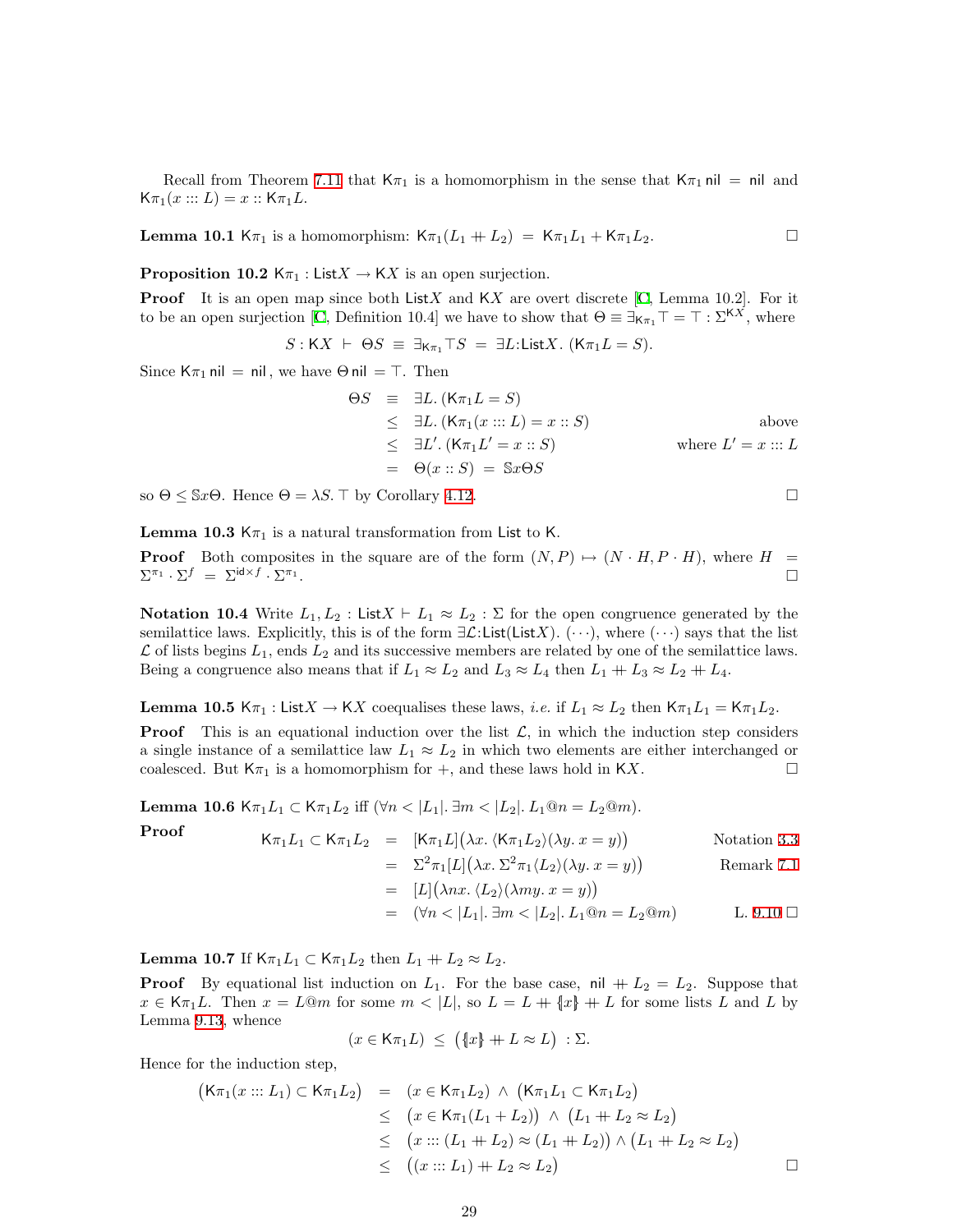<span id="page-29-5"></span><span id="page-29-0"></span>Corollary 10.8 K $\pi_1 L_1 = K \pi_1 L_2$  iff  $L_1 \approx L_1 + L_2 \approx L_2$ , and so KX = List X/ $\approx$ . This coequaliser is valid in S as well as in  $\mathcal E$  [\[C,](#page-33-4) Lemma 10.8].

<span id="page-29-4"></span>**Lemma 10.9** + :  $KX \times KX \rightarrow KX$  is well defined and is preserved by  $Kf$ .



**Proof** The rectangle commutes by Lemma [10.1](#page-28-0), the top left map is a surjection by Proposi-tion [10.2](#page-28-1) and the bottom right is a  $\Sigma$ -split mono, so there is a unique fill-in. The map  $f: X \to Y$ turns the diagram into a commutative cuboid, since  $\mathsf{K} \rightarrow \Omega$ .  $\mathsf{K} \pi_1$ , + and ++ are natural by Theorem [7.11\(b\),](#page-20-2) Lemma [10.3](#page-28-2), Lemma [7.4](#page-18-4) and Proposition [9.12\(b\)](#page-27-3).

**Theorem 10.10** KX is the free semilattice (in the sense of  $+)$  on X in S.



**Proof** If M is an (imposed) semilattice then it is in particular a monoid, so by Proposition  $9.12(c)$ there is a unique homomorphism (for nil, ::: and  $+) \epsilon$ : List $X \to M$ . But as M also obeys the semilattice laws,  $\epsilon$  factors through the coequaliser (Corollary [10.8\)](#page-29-5), giving the required mediator  $\delta : KX \to M$ . This is a homomorphism (for nil and +) because  $K\pi_1$  is, and is surjective. If  $\delta' : KX \to M$  is another homomorphism for nil and  $+$  then  $\delta' \cdot K_{\pi_1} : ListX \to M$  is a homomorphism for nil and  $+$ , so  $\delta' \cdot \overline{\mathsf{K}} \pi_1 = \delta \cdot \overline{\mathsf{K}} \pi_1$ , and  $\delta' = \delta$  because  $\overline{\mathsf{K}} \pi_1$  is surjective.

<span id="page-29-2"></span>**Proposition 10.11** Let  $\Gamma$ ,  $L : KX \vdash \alpha L, \beta L : A \equiv \Sigma^U$ . Then, cf. Axiom [2.6](#page-5-1) and Proposition [9.7](#page-25-0),

$$
\frac{\Gamma \ \vdash \ \alpha \ \text{nil} \ = \beta \ \text{nil}}{\Gamma,\ L : \mathsf{K} X,\ x : X,\ \alpha L = \beta L \ \vdash \ \alpha(x::L) = \beta(x::L)}{\Gamma,\ L : \mathsf{K} X \ \vdash \ \alpha L = \beta L}
$$

**Proof** Consider  $\bar{\alpha} \equiv \alpha \cdot K\pi_1$ ,  $\bar{\beta} \equiv \beta \cdot K\pi_1$  : List  $X \to KX \Rightarrow A$ . These satisfy Proposition [9.7,](#page-25-0) so  $\bar{\alpha} = \bar{\beta}$ , whence  $\alpha = \beta$  since  $K_{\pi_1}$  is surjective.

<span id="page-29-3"></span>Corollary 10.12 Any Σ-split subspace  $U \subset KX$  that contains nil and is closed under :: is  $U = KX$ .

**Proof** U can be expressed as the equaliser of some  $\alpha, \beta : KX \rightrightarrows A$  $[B, Proposition 4.14].$  $[B, Proposition 4.14].$  $[B, Proposition 4.14].$ 

### <span id="page-29-1"></span>11 Overt compact subspaces

After this lengthy manipulation in the logical calculus of ASD, you may be left wondering what "admissible" or "modal" terms  $L : KX$  ever had to do with "finite subsets" or "compact open subspaces" of X. In fact, the topological results follow from the *modal* laws in Definition [3.4](#page-8-2), and it is these that we assume of  $L : \Omega$ , rather than admissibility  $(L : K X)$ , which we deduce on the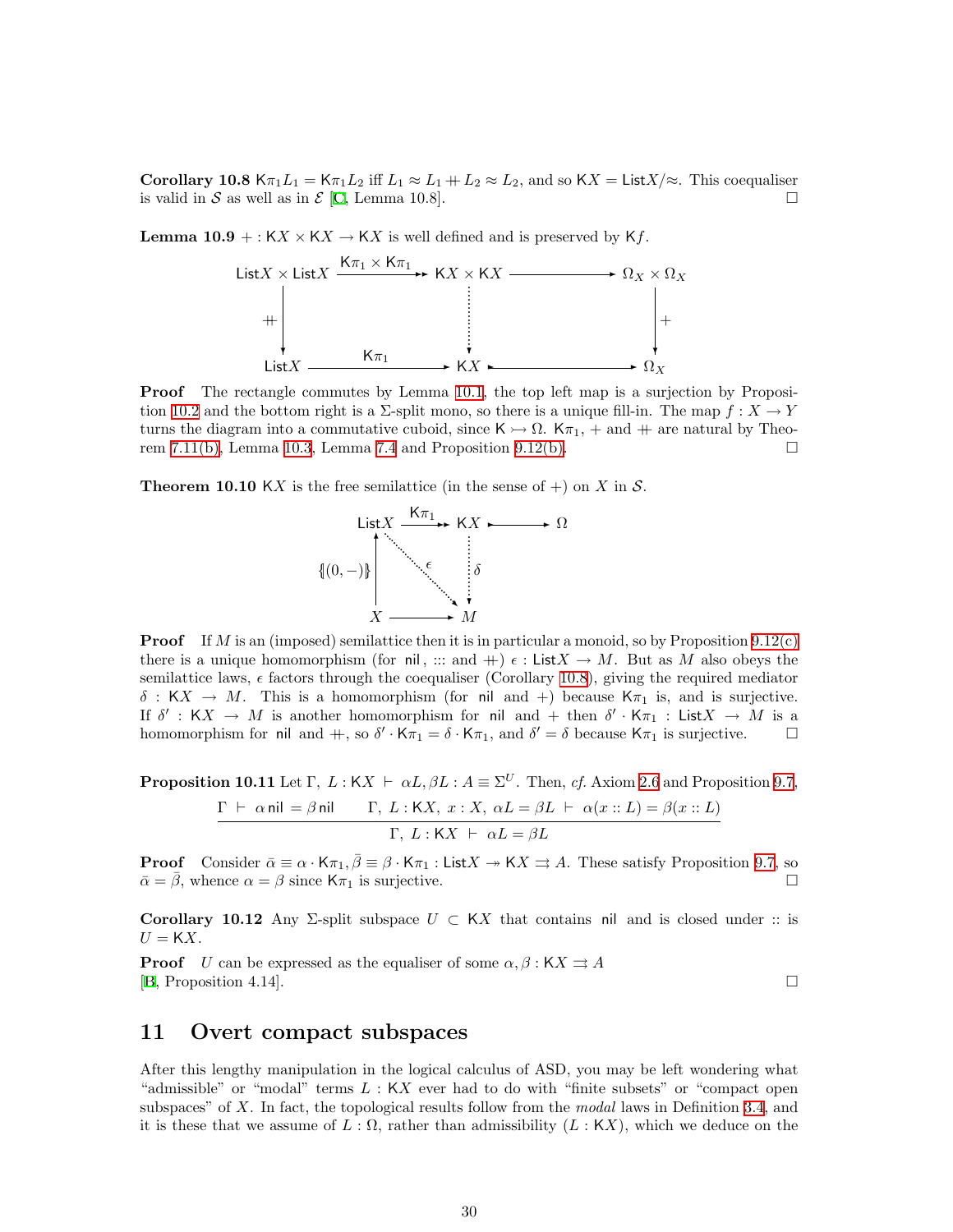basis of Axiom [1.10.](#page-3-1) In view of the lack of a theory of parametric types for ASD, we first consider a global (non-parametric) modal element  $\vdash L : \Omega$ .

**Proposition 11.1** The open subspace  $i: U \subset X$  classified by  $\pi$  is overt (and discrete), with existential quantifier  $\exists_U = \langle L \rangle \cdot \exists_i$  and modal operator  $\langle L \rangle = \exists_U \cdot \Sigma^i$ . This justifies the notation  $\langle L \rangle \phi \equiv \exists x \in L$ .  $\phi x$ , cf. the last version of Lemma [6.2.](#page-16-5)

**Proof** The space X is overt by hypothesis, and U is an open subspace of it classified by  $\pi$ , so U is itself overt, with  $\exists_U = \exists_X \cdot \exists_i$ . What we have to show, therefore, is that

 $\langle L \rangle \cdot \exists_i = \exists_X \cdot \exists_i \text{ and } \langle L \rangle \cdot \exists_i \cdot \Sigma^i = \langle L \rangle.$ 

As usual, we regard an open predicate  $\theta$  on the open subspace  $U \subset X$  (which is classified by  $\pi$ ) as a predicate on X itself, with  $\theta \leq \pi$ . This means that we represent  $\exists_i$  by id and  $\Sigma^i$  by  $\pi \wedge (-)$ . Using the last of the eight modal laws, the first equation is then

$$
\langle L \rangle (\exists_i \theta) = \langle L \rangle \theta = \exists x. \pi x \wedge \theta x = \exists x. \theta x = \exists_X (\exists_i \theta)
$$

and the second, for  $\phi : \Sigma^X$ , is  $\langle L \rangle (\exists_i \cdot \Sigma^i \phi) = \langle L \rangle (\pi \wedge \phi) = \langle L \rangle \phi$ .

**Proposition 11.2** The subspace  $i: U \subset X$  is also compact, with universal quantifier  $\forall U = [L] \cdot \exists_i$ and modal operator  $[L] = \forall_U \cdot \Sigma^i$ . This justifies the notation  $[L] \phi \equiv \forall x \in L$ .  $\phi x$ .

**Proof** We have to show that  $\Sigma^! \dashv [L] \cdot \exists_i$  and  $[L] \cdot \exists_i \cdot \Sigma^i = [L]$ . Again we represent  $\exists_i$  by id and  $\Sigma^i$  by  $\pi \wedge (-)$ . Let  $\sigma : \Sigma$  and  $u : U$ , *i.e.*  $u : X$  with  $\pi u = \top$ .

Suppose  $\sigma \leq [L]\psi$ . Then  $\sigma \leq [L]\psi \wedge \pi u \leq \psi u$  by Remark [3.6](#page-9-0), so  $(\lambda u:U, \sigma) \leq \psi$ .

Conversely, suppose  $\lambda u: U$ .  $\sigma \leq \psi$ , so  $x: X \vdash \sigma \wedge \pi x \leq \psi x$ . Then

$$
\sigma = \sigma \wedge [L]\pi
$$
  
\n
$$
\leq [L](\lambda x. \sigma \wedge \pi x)
$$
  
\n
$$
\leq [L]\psi
$$
  
\n
$$
\leq [L]\psi
$$
  
\n
$$
\qquad \qquad \text{Euclid}
$$
  
\n
$$
\qquad \qquad \text{hydrothesis}
$$

For the modal operator, with  $\phi : \Sigma^X$ ,  $[L](\exists_i \cdot \Sigma^i \phi) = [L]\phi$ .

The subspace U need not be Hausdorff, *i.e.* have decidable equality, as we haven't assumed this of  $X$  itself.

**Proposition 11.3** Conversely, let  $U \subset X$  be compact open. Then  $\vdash (N, P) : \Omega$  is modal, where  $P \equiv \exists_U \cdot \Sigma^i \text{ and } N \equiv \forall_U \cdot \Sigma^i.$ 

**Proof** As for Proposition [11.10](#page-32-0) below without  $\gamma$ .

Once again we have a result for modal  $L : \Omega$  when we really want one for admissible  $L : \mathsf{K}X$ , but now at last we are able to state, and so invoke, the Scott continuity Axiom [1.10.](#page-3-1)

**Theorem 11.4**  $\vdash$  L :  $\Omega_X$  is admissible iff it is modal, and such terms correspond bijectively to compact open subspaces  $U \subset X$ . Moreover, a subspace  $U \subset X$  is compact open iff it is listable.

**Proof** Without loss of generality  $U = X$ . Applying Axiom [1.10](#page-3-1) to  $F \equiv \forall_X$ ,  $\alpha_\ell = \top$  and  $\phi_\ell = \pi_\ell$ , where  $X$  is a compact overt discrete space, we have

$$
\vdash \top = \forall_X \top = \exists \ell : \mathsf{K} X. \ \forall_X (\lambda x. \ x \in \ell) = \exists \ell : \mathsf{K} X. \ (\forall x : X. \ x \in \ell).
$$

This means that  $(\forall_X, \exists_X) \subset \ell$ , where  $\ell$  is admissible and  $(\forall_X, \exists_X)$  is modal, whilst  $\ell \subset (\forall_X, \exists_X)$ since  $(\forall_X, \exists_X)$  is the greatest modal pair (Proposition [3.8\)](#page-9-1). Hence  $(\forall_X, \exists_X) \sim \ell$ , which means that  $(\forall_X, \exists_X)$  is admissible (and  $\exists \ell$  above is unique). Notice that the two universal quantifiers in

 $\exists \ell: \mathsf{K} X. \ (\forall y \in \ell. \ \exists u: U. \ x = iu) \ \wedge \ (\forall u: U. \ \exists x \in \ell. \ x = iu) : \Sigma$ 

are legitimate because both  $U$  and  $\ell$  define compact spaces.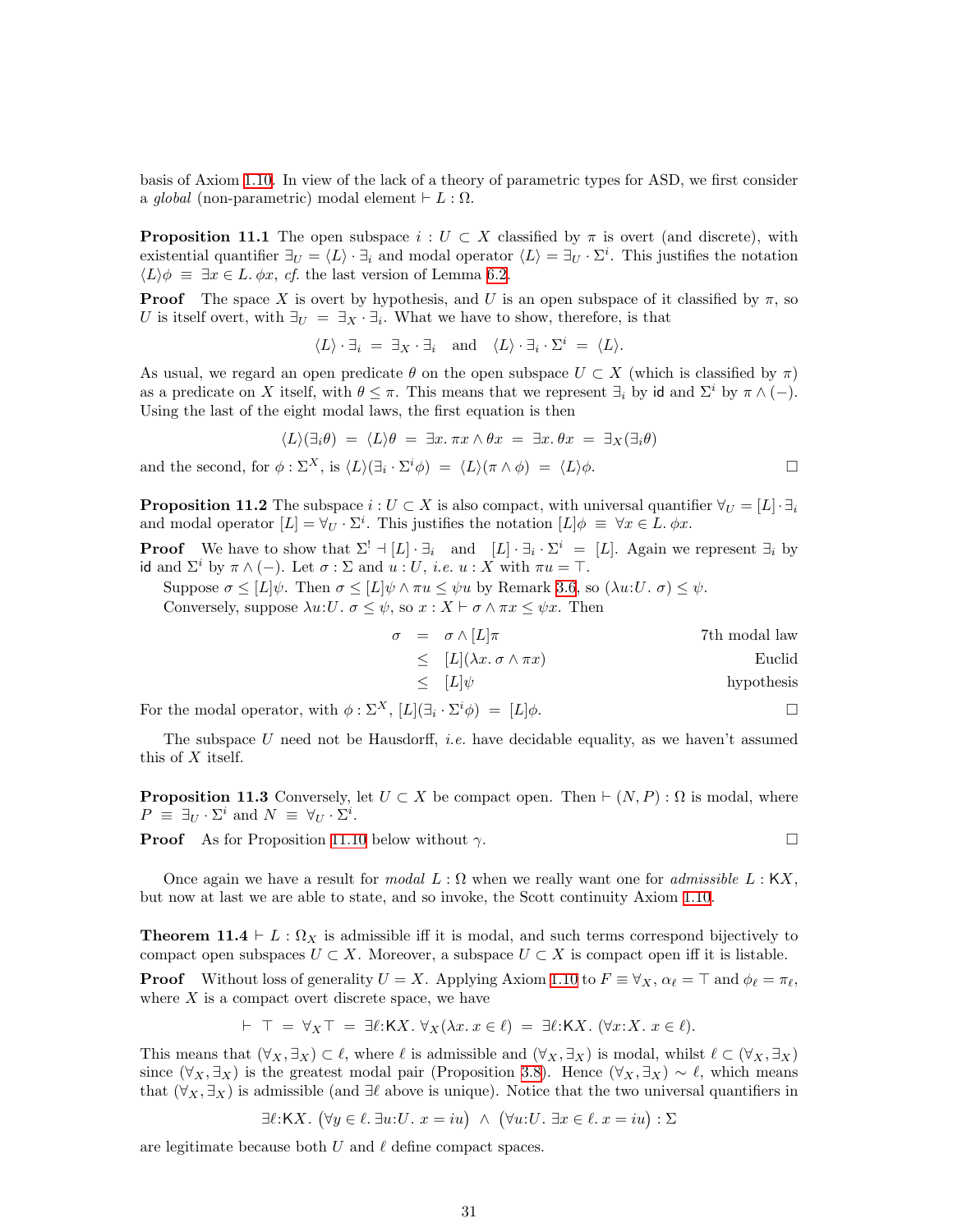In the last part,  $\Leftarrow$  follows from well known topological results, namely that the image of a compact overt space is compact overt, and that any overt subspace of a discrete space is open [\[C](#page-33-4)]. The more significant  $\Rightarrow$  comes from the fact that List  $X \rightarrow K X$ .

Remark 11.5 We have to be careful with the notion of listability: we may legitimately use a listing to prove results about  $U$  only if the statements of those results does not depend on the choice of listing[[8,](#page-33-9) §6.6].

**Definition 11.6** An object X that is listable in the above sense is called **Kuratowski finite**. If it is also Hausdorff then there is a listing without repetitions, in which case we say that  $X$  is simply **finite.** Recall from Propositions [3.8–](#page-9-1)[3.9](#page-10-3) that  $\mathsf{K}X$  has a greatest element iff X is Kuratowski finite, and is a lattice (in fact a Boolean algebra) if  $X$  is finite.

Encouraged by this success, we use the same Axiom and proof for the

<span id="page-31-0"></span>**Theorem 11.7** Any  $\Gamma \vdash L : \Omega$  is admissible iff it is modal.

Proof We have a directed union in the sense of Axiom [1.10](#page-3-1),

$$
\pi: \Sigma^X, x: X \vdash \pi x = \exists \ell: \mathsf{K} X. \ (\forall y \in \ell. \ \pi y) \ \land \ (x \in \ell).
$$

This is preserved by any  $\Gamma \vdash N : \Sigma^{\Sigma^X}$ , so

$$
\Gamma \vdash \top = N(\lambda x. P\{x\})
$$
\n
$$
= N(\exists \ell. (\forall y \in \ell. P\{y\}) \land (\lambda x. x \in \ell))
$$
\n
$$
= \exists \ell. (\forall y \in \ell. P\{y\}) \land N(\lambda x. x \in \ell)
$$
\n
$$
= \exists \ell. (\ell \subset (N, P)) \land (N, P) \subset \ell)
$$
\n
$$
= \exists \ell. \mathcal{K} \mathbf{X}. (\ell = (N, P)),
$$
\nCorollary 3.11

where  $\ell$  is unique and admissible, so  $(N, P)$  is itself admissible.

What are the results for parametric  $\Gamma \vdash L : \mathsf{K}X$  corresponding to the compact open subspace  $U \subset X$  above? If we had a theory of parametric types, in place of a single object U, we would have a **display map**  $U \to \Gamma$  [\[8](#page-33-9), Chapter VIII]. The idea that each  $U_{\gamma}$  is overt compact is expressed by saying that  $p: U \longrightarrow \Gamma$  is an open proper map [\[C,](#page-33-4) §7]. Also, where  $U \subset X$  was an open subspace,  $U \subset \Gamma \times X$  is an open binary relation  $\Gamma \to X$ . We call this a **Kuratowski-finite subset of** X dependent on Γ.

**Proposition 11.8** Let  $\Gamma \vdash (N, P) : KX$ . Then there is a diagram as shown, in which the open subspace  $i: U \hookrightarrow X \times \Gamma$  is classified by  $\lambda x \gamma$ .  $P \gamma \{x\} : \Sigma^{X \times \Gamma}$ , the three squares are pullbacks, and  $p$  is an open proper map.

<sup>U</sup> ✲ (∈) ✲ <sup>1</sup> X × Γ i ❄ ∩ ✲ <sup>X</sup> <sup>×</sup> <sup>K</sup><sup>X</sup> ❄ ∩ x,(N<sup>0</sup> , P<sup>0</sup> ) 7→ P <sup>0</sup>{x} ✲ <sup>Σ</sup> > ❄ p ✲ <sup>Γ</sup> π1 ❄ (N, P✲) KX π1 ❄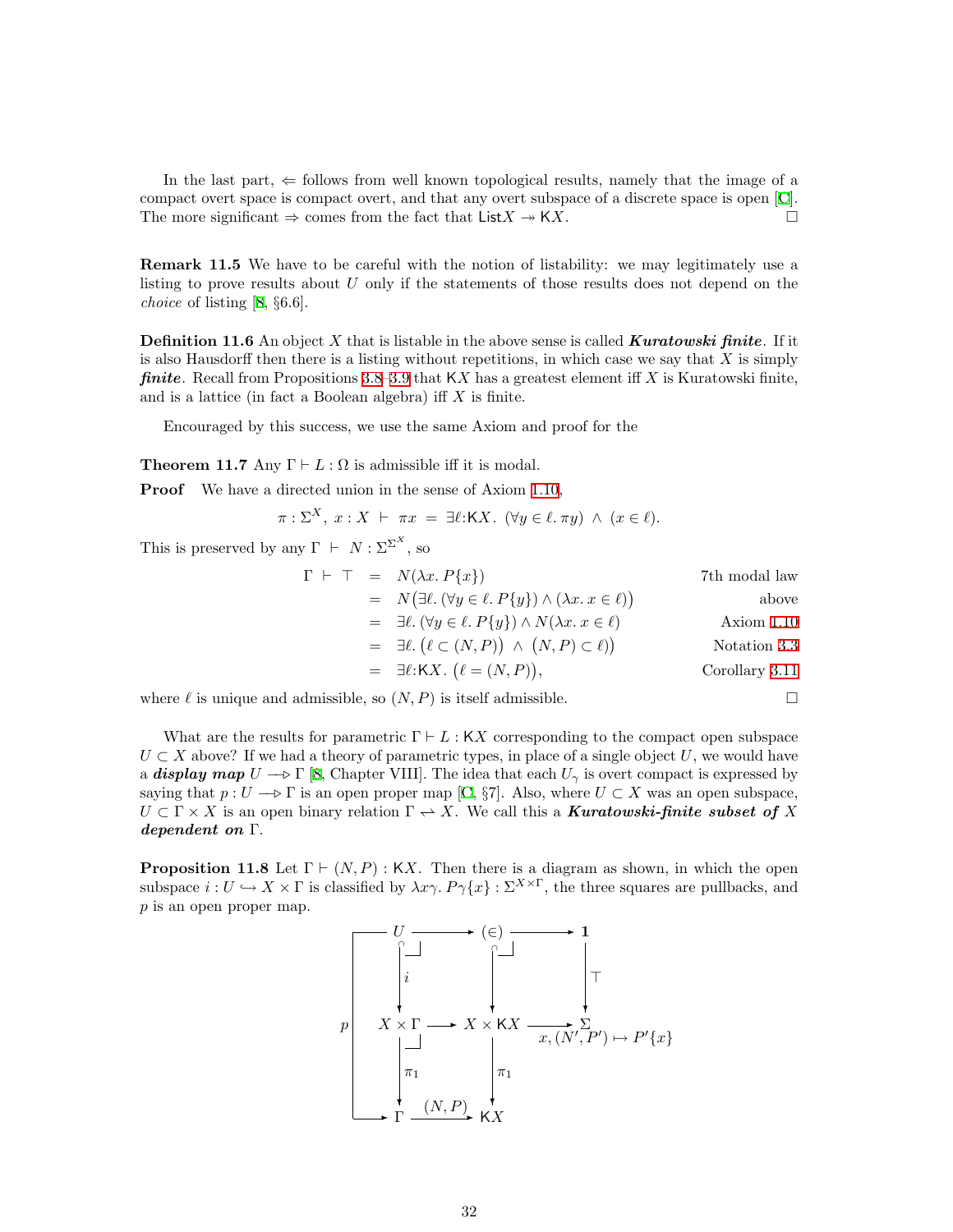**Proof** The composite  $p = \pi_1 \cdot i$  is open since X is overt. To show that p is proper, we must findthe right adjoint of  $\Sigma^p$  and verify the dual Frobenius law [[C,](#page-33-4) Definition 7.3] and Beck– Chevalley condition. In fact, we shall also give another formula for the left adjoint, and I claim that  $E \cdot \exists_i = \exists_i^{\Gamma} \cdot \exists_i = \exists_p \neg \Sigma^p \neg A \cdot \exists_i$ .

$$
\sum_{i}^{U} \underbrace{\xrightarrow{T}}_{\exists_{i}} \sum_{\Sigma^{P}}^{X \times \Gamma} \underbrace{\xrightarrow{A : \psi \mapsto \lambda \gamma. N \gamma (\lambda x. \psi(x, \gamma))}}_{E : \psi \mapsto \lambda \gamma. P \gamma (\lambda x. \psi(x, \gamma))} \Sigma^{\Gamma}
$$

First recall that  $(\exists_i \cdot \Sigma^i \psi)(x, \gamma) = \psi x \wedge (x, \gamma) \in U = \psi x \wedge P \gamma \{x\}$ , and let  $x : X, \gamma : \Gamma, \theta : \Sigma^{\Gamma}$ and  $\psi : \Sigma^{X \times \Gamma}$ .

For the left adjoint we require  $E \cdot (\exists_i \cdot \Sigma^i) = \exists_X^{\Gamma} \cdot (\exists_i \cdot \Sigma^i)$ .

For the unit of the right adjoint,  $\mathsf{id}_{\Sigma}$   $\subseteq A \cdot (\exists_i \cdot \Sigma^i) \cdot \Sigma^{\pi_1}$ .

For the counit,  $(\exists_i \cdot \Sigma^i) \cdot (\Sigma^{\pi_1} \cdot A) \cdot (\exists_i \cdot \Sigma^i) \leq (\exists_i \cdot \Sigma^i)$ .

For the dual Frobenius law,  $A \cdot \exists_i (\phi \vee \Sigma^p \theta) \gamma = A(\exists_i \phi) \gamma \vee \theta \gamma$ .

Finally, we must show stability under pullback along  $s : \Delta \to \Gamma$ . This follows by application of the same results, but for  $\Delta \vdash (s^*N, s^*P) : \mathsf{K} X$ .



The Beck–Chevalley condition for the top left square is that for the inverse image of an open inclusion [\[C,](#page-33-4) Proposition 3.11]. In the the bottom left square, where

$$
A'\theta \equiv \lambda \delta. N(s\delta)(\lambda x. \theta(x,\delta)),
$$

the Beck–Chevalley condition is

$$
\Sigma^{s}(A\psi)\delta = N(s\delta)(\lambda x.\ \psi(x,s\delta)) = A'(\Sigma^{X\times s}\psi)\delta.
$$

<span id="page-32-0"></span>**Corollary 11.9** In particular,  $(\in) \hookrightarrow X \times KX \to KX$  is open and proper.

**Proposition 11.10** Conversely, let  $i : U \hookrightarrow X \times \Gamma$  be open such that  $p \equiv (\pi_1 \cdot i) : R \to \Gamma$  is (open and) proper. Then  $N\gamma\phi = \forall_p(\lambda u.\phi(qu))$  and

$$
P\gamma\phi = \exists_p(\lambda u.\ \phi(qu)) = \exists x.\ \phi x \land (x,\gamma) \in U = \exists x.\ \phi x \land P\gamma\{x\}
$$

are modal (where  $q \equiv (\pi_0 \cdot i) : R \to X$ ). We recover U from P as  $P \gamma \{x\} = ((x, \gamma) \in U)$  $\Box$ 

**Theorem 11.11 KX** classifies Kuratowski finite subsets of  $X$ , in the sense that

$$
\frac{\text{open proper relations } \Gamma \to X \text{ as above}}{\Gamma \longrightarrow KX} \qquad \qquad \Box
$$

**Theorem 11.12** KX classifies Kuratowski finite subsets of X.<br> $U \longrightarrow (\in)$